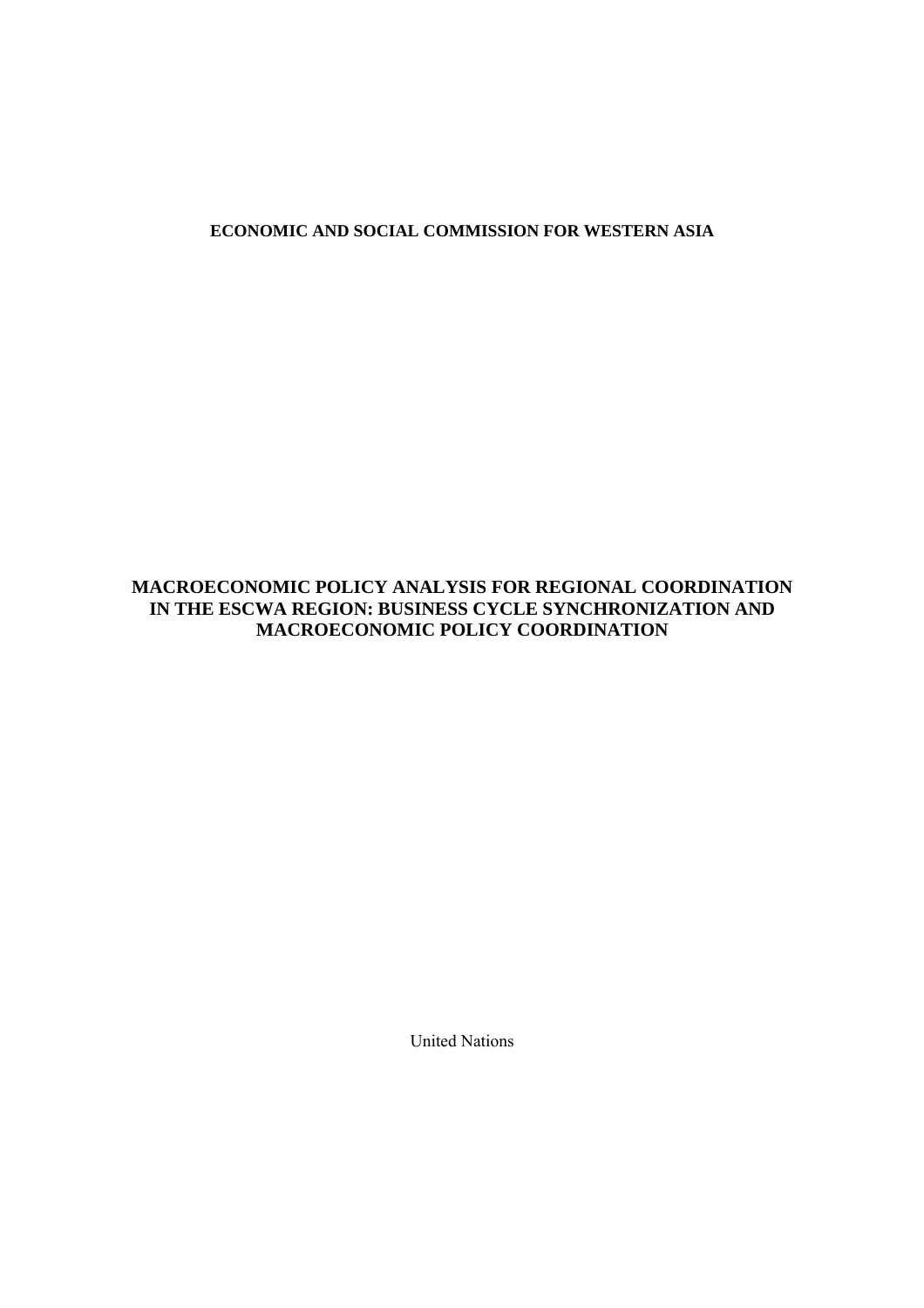Distr. GENERAL E/ESCWA/EAD/2005/10 22 December 2005 ORIGINAL: ENGLISH

# **ECONOMIC AND SOCIAL COMMISSION FOR WESTERN ASIA**

# **MACROECONOMIC POLICY ANALYSIS FOR REGIONAL COORDINATION IN THE ESCWA REGION: BUSINESS CYCLE SYNCHRONIZATION AND MACROECONOMIC POLICY COORDINATION**

United Nations New York, 2005

05-0703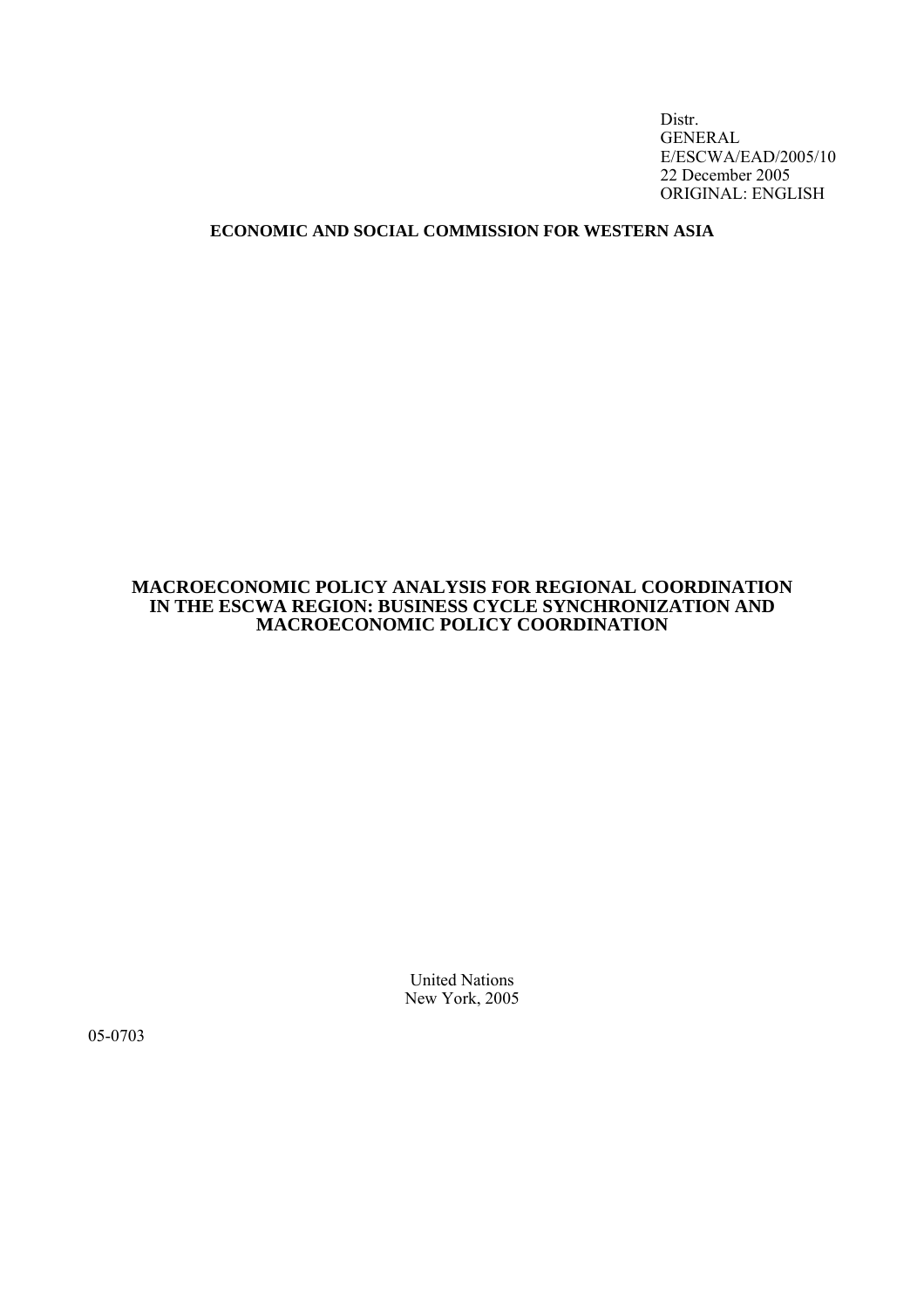#### **Executive summary**

 Countries in the ESCWA region are actively moving towards greater participation in the global economy. While most ESCWA members are now members of the World Trade Organization (WTO), some countries have either signed or are finalizing trade agreements with the European Union (EU). The increasing trend towards regional and international globalization is presenting the region with several monetary and fiscal challenges. Consequently, greater macroeconomic policy coordination and cooperation could be instrumental in terms of preparing for enhanced regional integration.

 In addition, ESCWA member countries are opting for increased regional economic integration in the future. An important part of economic integration is the increase in cross-border trade through the lifting of trade barriers as provided for within the frameworks of the Gulf Cooperation Council (GCC) and the Greater Arab Free Trade Area (GAFTA). However, given the unstable monetary, macroeconomic and financial environments in certain parts of the ESCWA region, it is doubtful that the pursued macroeconomic policies will provide the required stability for increasing economic integration on a regional scale. Moreover, as regional and global liberalization proceeds, formulated policies can increasingly come under pressure for not providing a stability that is needed for sound macroeconomic policy coordination in the new context of regional integration. Macroeconomic policy coordination as an integral part of bilateral and multilateral free trade agreements in the ESCWA region could therefore prove indispensable for successful economic integration.

 Given the low level of economic integration within the ESCWA region, this study examines the case for increased policy coordination and, ultimately, the adoption of a common single currency. Such adoption is likely to succeed if optimum currency area (OCA) conditions are fulfilled. One of the key OCA theory positions is that business cycle symmetry among currency union members is necessary in order to carry out a common monetary policy. On the other hand, asymmetric cycles imply that different areas of the currency union would require different monetary policy responses.

 In order to achieve this objective, this report assesses the degree of business cycle synchronization in the ESCWA region. This is relevant for the purpose of providing a better understanding of the influence of important trading partners on business cycle fluctuations in the domestic economy. Moreover, it has an important implication in terms of evaluating costs and benefits of macroeconomic coordination. Following an evaluation and calculation of measures of intraregional trade (trade intensity) and economic structure differences, this report quantifies the relationship between trade intensity, economic structure and business cycle synchronization; and discusses how trade integration within ESCWA member countries is likely to shape future business cycle patterns within the region.

 Empirical evidence obtained in this study reveal the following: (a) ESCWA-wide business cycles have not become highly synchronized with one another; and (b) the degree of business cycle synchronization is related to trade intensity. These results appear to suggest that trade intensity does induce higher business cycle correlation in the ESCWA region. This finding can be important for policymakers, particularly in the countries of the GCC. Given that the formation of a monetary union is likely to increase intraregional trade for member countries, the general criteria of synchronic business cycles for entering a currency union could be fulfilled in the future and satisfied ex-post, if not ex-ante.

 In the more diversified economies (MDEs) of the ESCWA region, a large number of idiosyncratic fluctuations persist. Moreover, owing to low levels of intraregional trade and the different stages of development between the GCC countries and MDEs, the effectiveness of macroeconomic policies is expected to be different among this latter group of countries. Consequently, further deepening of economic integration could open the door to extreme types of policy coordination in the very long run, including, for example, monetary union. In the near future, different monetary and fiscal policy responses in MDEs are required in order to manage macroeconomic volatility in these countries. Within that context, the key challenge is to improve the monetary and fiscal institutions in order to enhance the possibility and the scope for more effective counter-cyclical macroeconomic policy.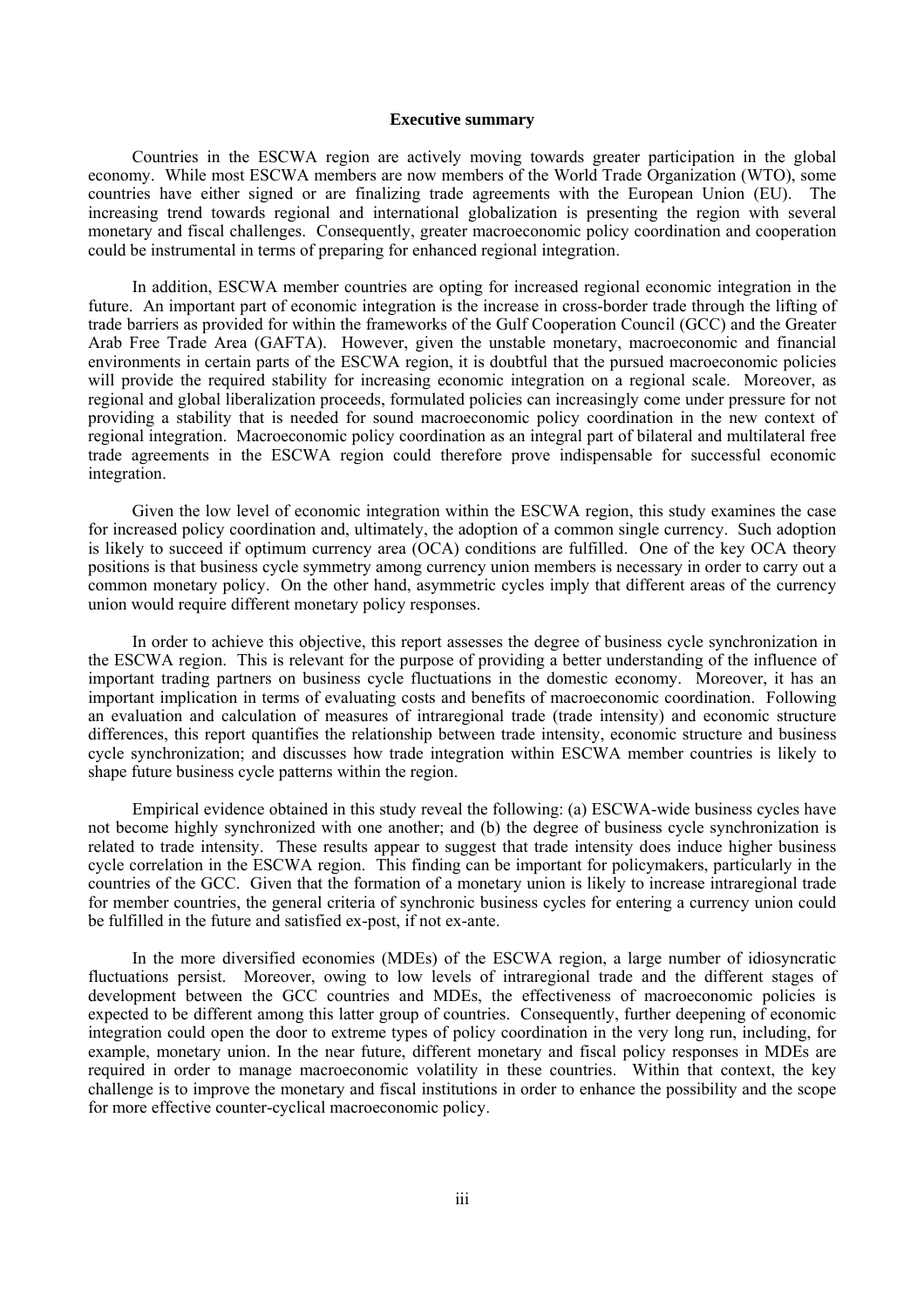As a result, the optimal strategy for MDEs is to wait some years after the countries of the GCC have formed a monetary union before engaging in other forms of policy coordination with the Gulf sub-region. It is expected that, with time, the integration process will proceed further. Subsequently, the convergence will have proceeded to the extent that shocks of an asymmetric nature and contagion will constitute less of a danger.

This study concludes therefore that the time for adopting a common currency for the ESCWA region<br>has not yet arrived. However, ESCWA members can still benefit from some particular form of However, ESCWA members can still benefit from some particular form of macroeconomic policy coordination, including six types of macroeconomic policies that are reviewed in this report, namely: trade policy coordination, monetary and financial policy coordination, exchange rate policy coordination, fiscal policy coordination, development policy coordination and labour policy coordination.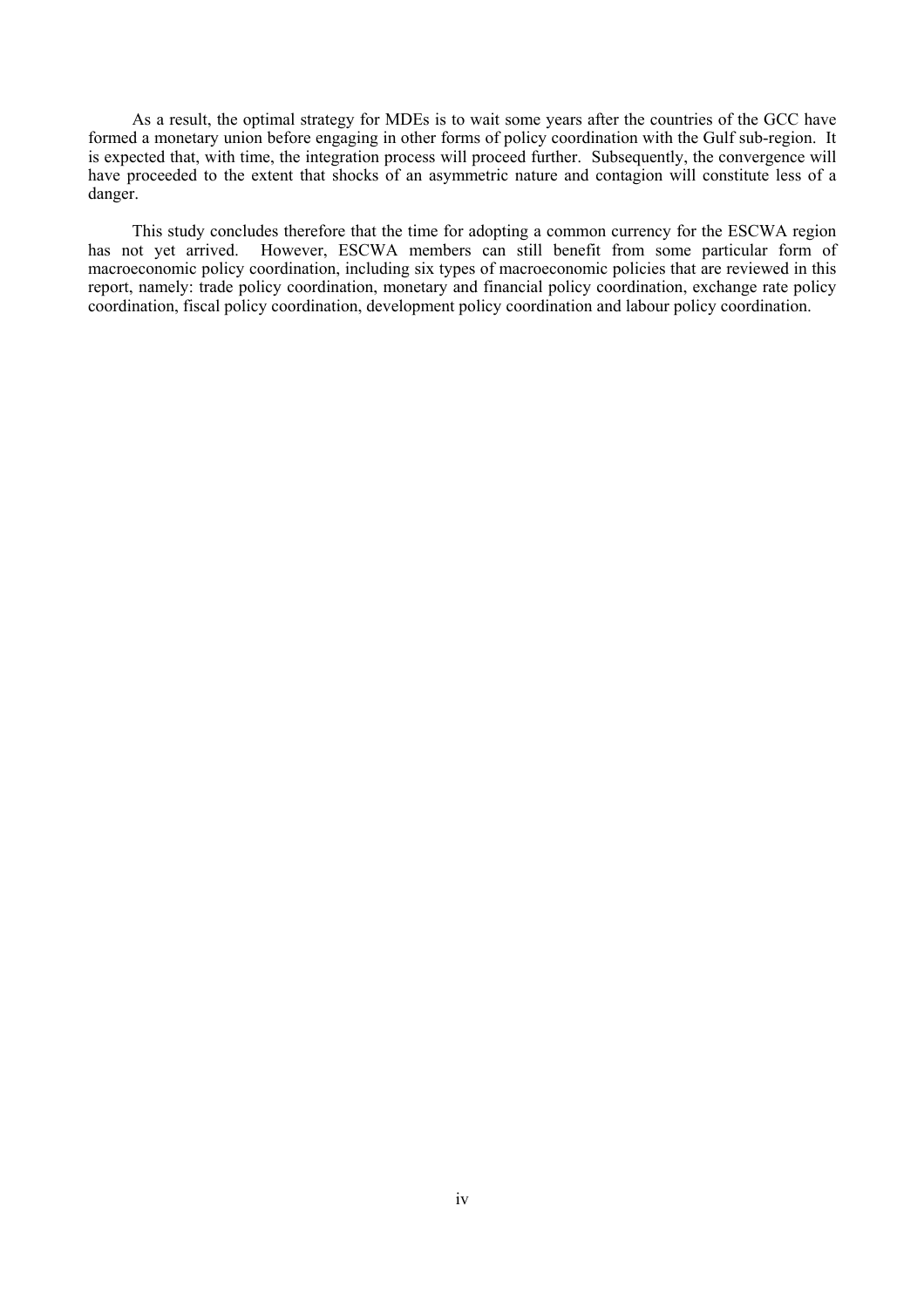# **CONTENTS**

| Chapter |                                                                                                             |
|---------|-------------------------------------------------------------------------------------------------------------|
| I.      | <b>GROWTH PERFORMANCE AND POLICY COORDINATION IN THE ESCWA</b>                                              |
|         | A.<br>B.                                                                                                    |
| II.     | TRADE PERFORMANCE IN THE ESCWA REGION: TRADE OPENNESS,<br>REGIONAL TRADING PARTNERS AND INTRAREGIONAL TRADE |
|         | A.<br><b>B.</b><br>$\mathcal{C}$ .                                                                          |
| Ш.      | <b>BUSINESS CYCLE CO-MOVEMENTS AMONG ESCWA MEMBER</b>                                                       |
|         | A.                                                                                                          |
|         | Business cycle synchronization among ESCWA member countries:<br><b>B.</b>                                   |
| IV.     | <b>BUSINESS CYCLE SYNCHRONIZATION AND TRADE LINKAGES</b>                                                    |
|         | A.<br><b>B.</b>                                                                                             |
|         | Impact of trade intensity on business cycle synchronization: empirical results<br>$\mathcal{C}$ .           |
| V.      |                                                                                                             |
|         | <b>B.</b><br>$\mathcal{C}$ .                                                                                |
|         | <b>LIST OF TABLES</b>                                                                                       |
| 1.      |                                                                                                             |
| 2.      |                                                                                                             |
| 3.      | Bilateral correlation coefficients of business cycles in the ESCWA region, 1980-2004                        |
| 4.      |                                                                                                             |
| 5.      | Instrumental variable estimates of the effect of trade intensity on business                                |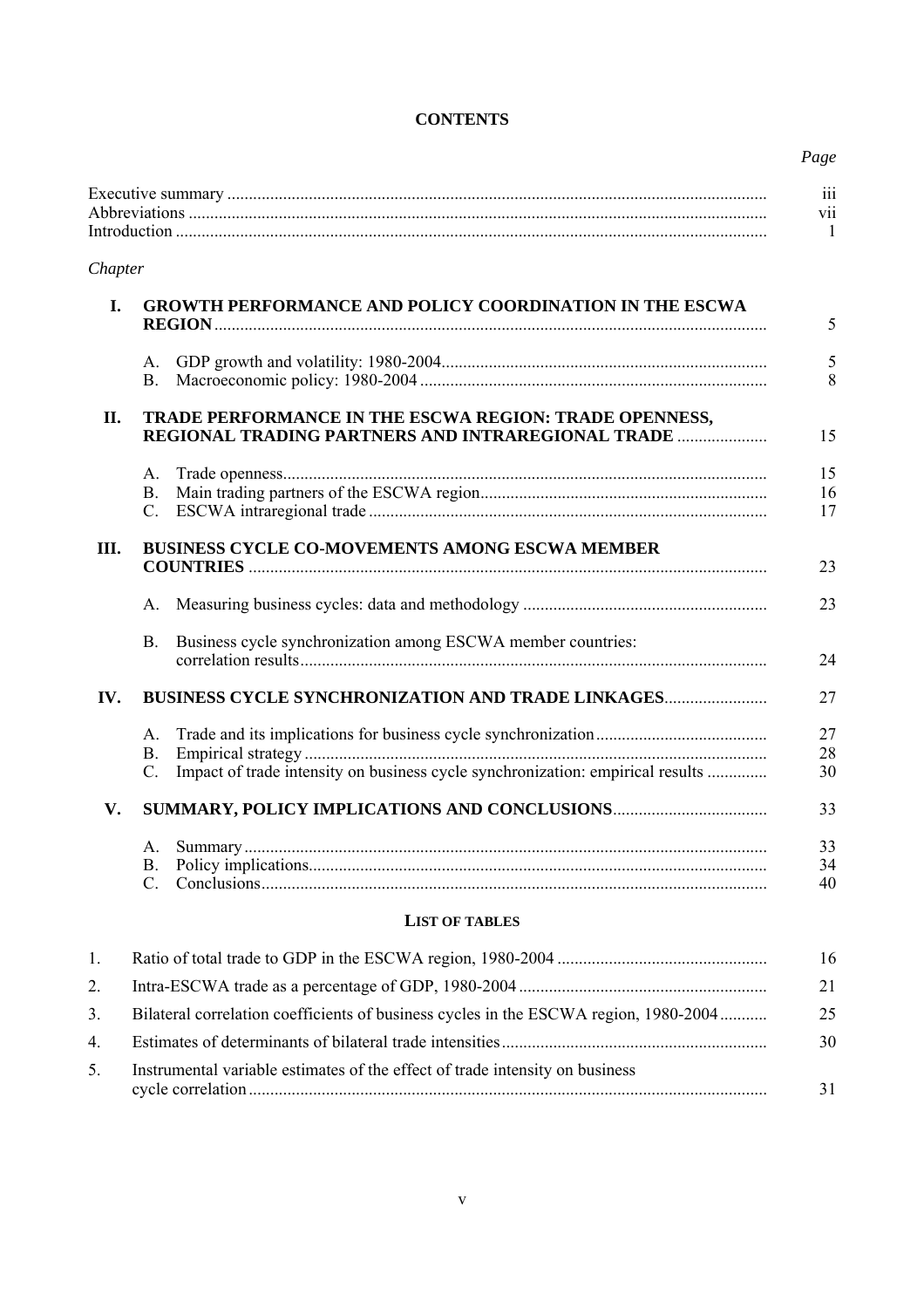# **CONTENTS** (*continued*)

# **LIST OF FIGURES**

|       | Real GDP growth rates in the ESCWA region and in middle-income countries,<br>1980-2004 | 5. |
|-------|----------------------------------------------------------------------------------------|----|
| П.    |                                                                                        | 6  |
| Ш.    |                                                                                        | 8  |
| IV.   |                                                                                        | 9  |
| V.    |                                                                                        | 11 |
| VI.   |                                                                                        | 13 |
| VII.  | Trade openness: ratio of total trade to GDP in the ESCWA region, 1980-2004             | 15 |
| VIII. |                                                                                        | 17 |
| IX.   |                                                                                        | 17 |
| Χ.    |                                                                                        | 18 |
| XI.   |                                                                                        | 20 |
| XII.  |                                                                                        | 20 |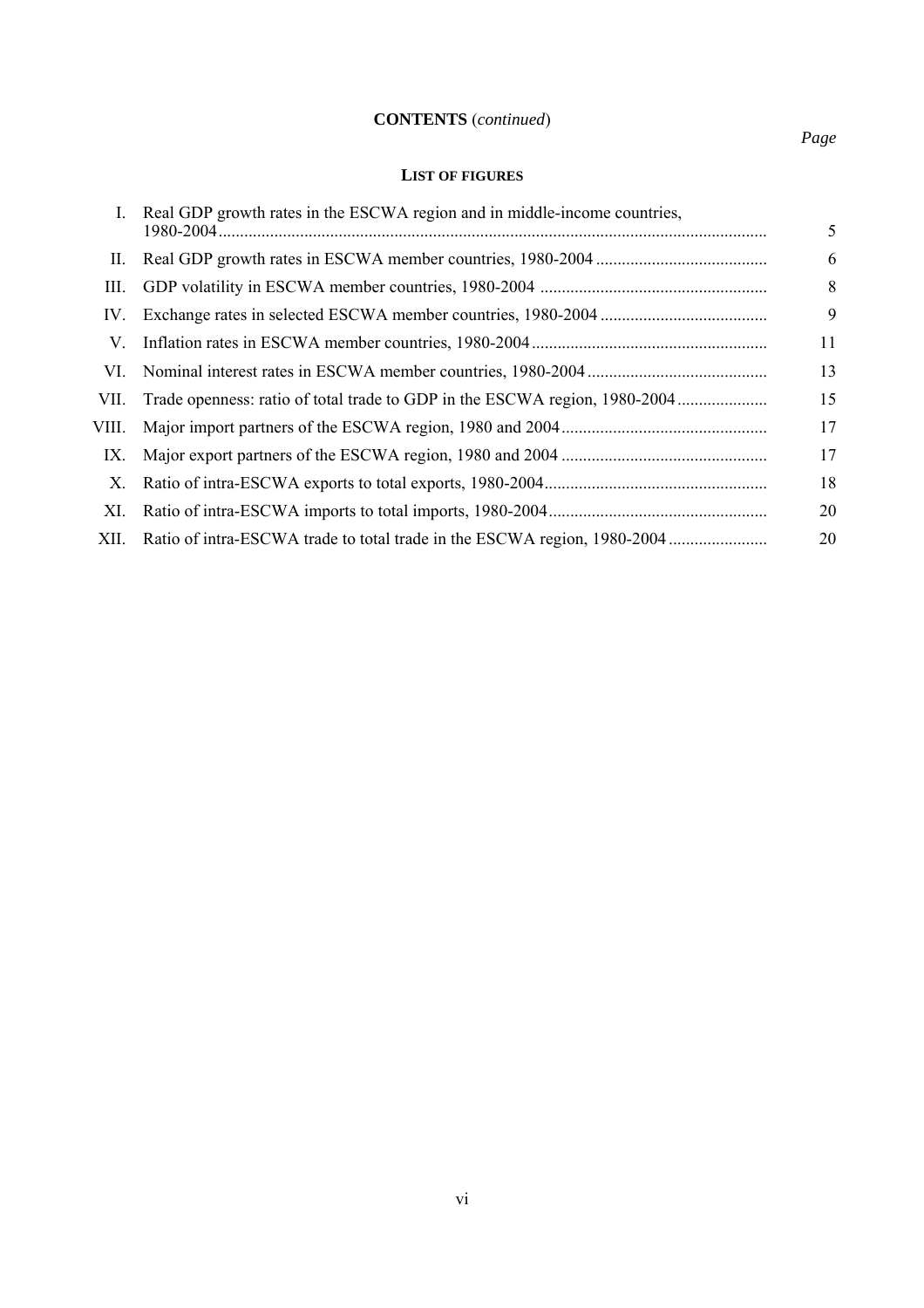# **ABBREVIATIONS**

| <b>FTA</b>   | free trade area                                 |
|--------------|-------------------------------------------------|
| <b>GAFTA</b> | Greater Arab Free Trade Area                    |
| GCC          | <b>Gulf Cooperation Council</b>                 |
| <b>GDP</b>   | <b>Gross Domestic Product</b>                   |
| <b>HP</b>    | Hodrick-Prescott                                |
| <b>EMU</b>   | European Monetary Union                         |
| EP           | Egyptian pound                                  |
| <b>ESCWA</b> | Economic and Social Commission for Western Asia |
| JD           | Jordanian dinar                                 |
| KD.          | Kuwaiti dinar                                   |
| LAS          | League of Arab States                           |
| Mercosur     | Southern Cone Common Market                     |
| <b>MDEs</b>  | more diversified economies                      |
| <b>NAFTA</b> | North American Free Trade Agreement             |
| <b>OCA</b>   | optimum currency area                           |
| <b>OLS</b>   | ordinary least squares                          |
| <b>OPEC</b>  | Organization of Petroleum Exporting Countries   |
| SR           | Saudi Arabian riyal                             |
| WDI          | World Development Indicators                    |
| WTO          | World Trade Organization                        |
|              |                                                 |

References to the dollar symbol (\$) indicate United States dollars.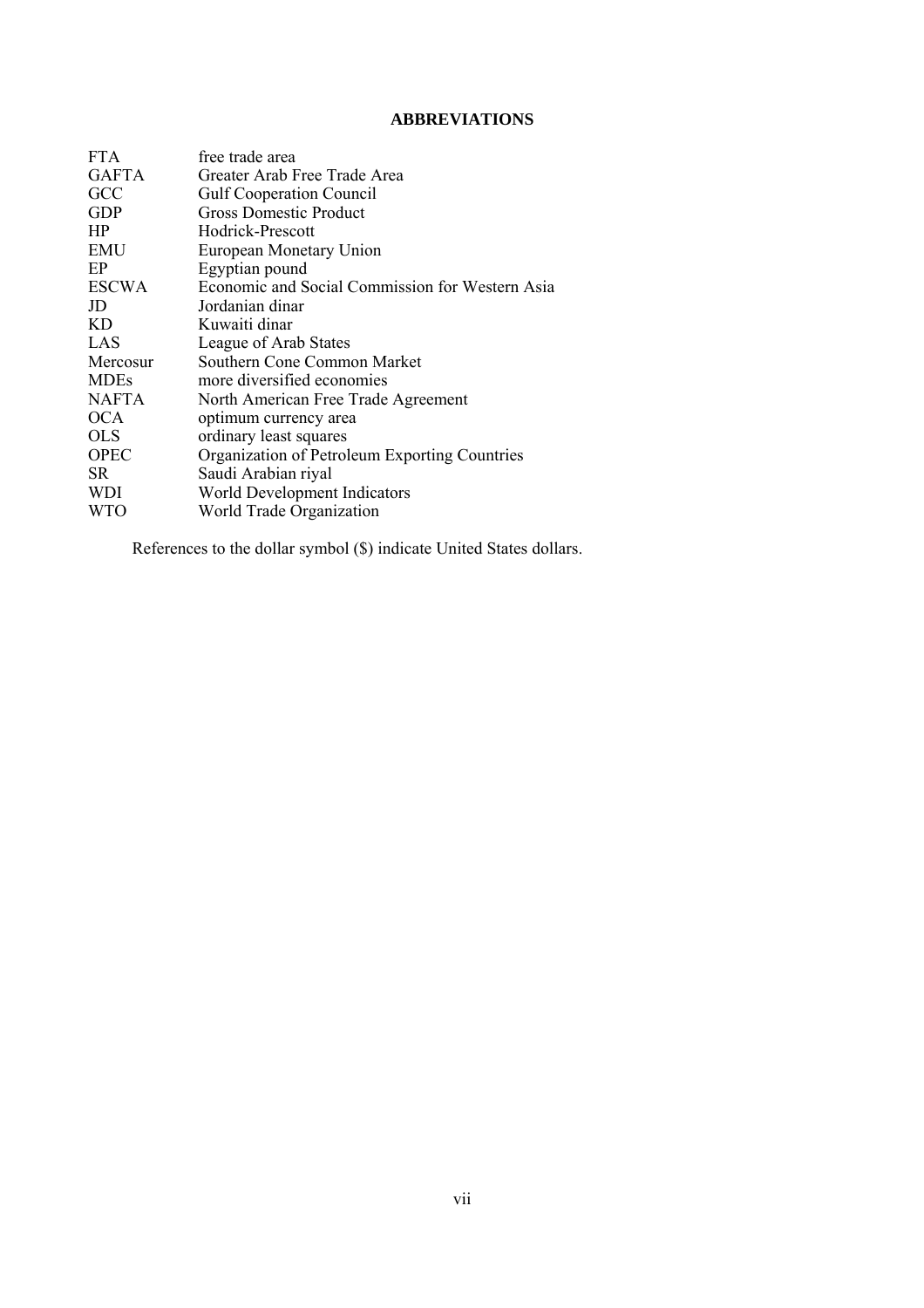#### **Introduction**

 Economic integration is high on the agenda of policymakers in the region. This commitment to promote regional trade and to achieve economic integration is confirmed by such prominent initiatives as the Greater Arab Free Trade Area (GAFTA), signed in 1997, and the Gulf Cooperation Council (GCC), signed in 1982. The notion of pan-Arab integration dates back to 1953 when the League of Arab States (LAS) was established. The engine of integration is primarily open trade, supported by institutional development and harmonization aimed at building an environment that is conducive for investment and business activities. Trade integration needs to create sufficient interdependence in order to make further integration both necessary and desirable. The ultimate aim must entail the establishment of a complete set of pan-Arab institutions and full monetary union.

 To that end, there is a need to investigate the consequences of the independent macroeconomic stabilization policies in GAFTA members, particularly those in the ESCWA region. The implementation of the GAFTA agreement could have considerable effects on the macroeconomic dynamics of the region, given that financial and trade integration among GAFTA partners can lead to closer links in business cycles. Consequently, this business cycle symmetry can alter the desirability of alternative macroeconomic policies for GAFTA member countries, thereby rendering them good candidates for further macroeconomic policy coordination.

 Despite their limitations, optimum currency area (OCA) criteria are a good preparatory point to look at the viability of initiating a dynamic process of policy coordination in a regional framework. The issue of macroeconomic policy coordination depends on both national considerations and on externalities associated with the regional dimension of transmission of shocks.<sup>1</sup>

 The OCA theory attempts to explain the benefits of forming a monetary union and of reducing distortions through a common currency. A currency union is essentially the last stage of economic integration and represents a region or a zone of countries with the following attributes: (a) a single currency is in circulation; (b) a single monetary authority operates and maintains a common pool of reserves; (c) a single exchange rate policy exists; and (d) free trade and open trade agreements are prevalent within the region.<sup>2</sup> It is pertinent to acknowledge that while advantages and disadvantages of a common currency are not similar in each instance, they are mainly dependent on specific conditions that affect the area that seeks to introduce common money.

 Theoretical and empirical literature identifies different types of regional interdependencies in order to assess the optimality of a currency area. Business cycle synchronization is one of the main criteria used to evaluate the desirability of a currency union. Other criteria include similarities of trade patterns and levels of economic development, the degree of labour mobility, dissimilarity in the commodity composition of production, and the eventual existence of fiscal transfers between partners.

 This study focuses on the business cycle synchronization criterion. Information relating to the level of business cycle synchronization is important given that it can shed light on the likelihood of a further deepening of the economic integration process. It provides an indicator of the necessity of independent monetary and fiscal policy. Members of a free trade area (FTA) are more likely to consider further steps to enhance economic integration when business cycles become more similar and when macroeconomic volatility is dominated by shocks common to other regional trading partners. Consequently, a coordination of macro stabilization policies can become more desirable, with a common currency as the ultimate form of policy coordination. A country in a currency union that is suffering economic downturns shared by others in the union loses comparatively less by surrendering its monetary policy to the union. In other words, the interest rates that are appropriate for the rest of the union are equally likely to be appropriate for that given

 $\frac{1}{1}$ <sup>1</sup> H. Escaith, "Regional integration and macroeconomic coordination", *CEPAL Review 82* (April 2004), pp. 55-73.

<sup>&</sup>lt;sup>2</sup> T.K. Jayaraman, "Dollarisation of the South Pacific Island Countries: results of a preliminary study" (University of the South Pacific, February 2005), pp. 197-227.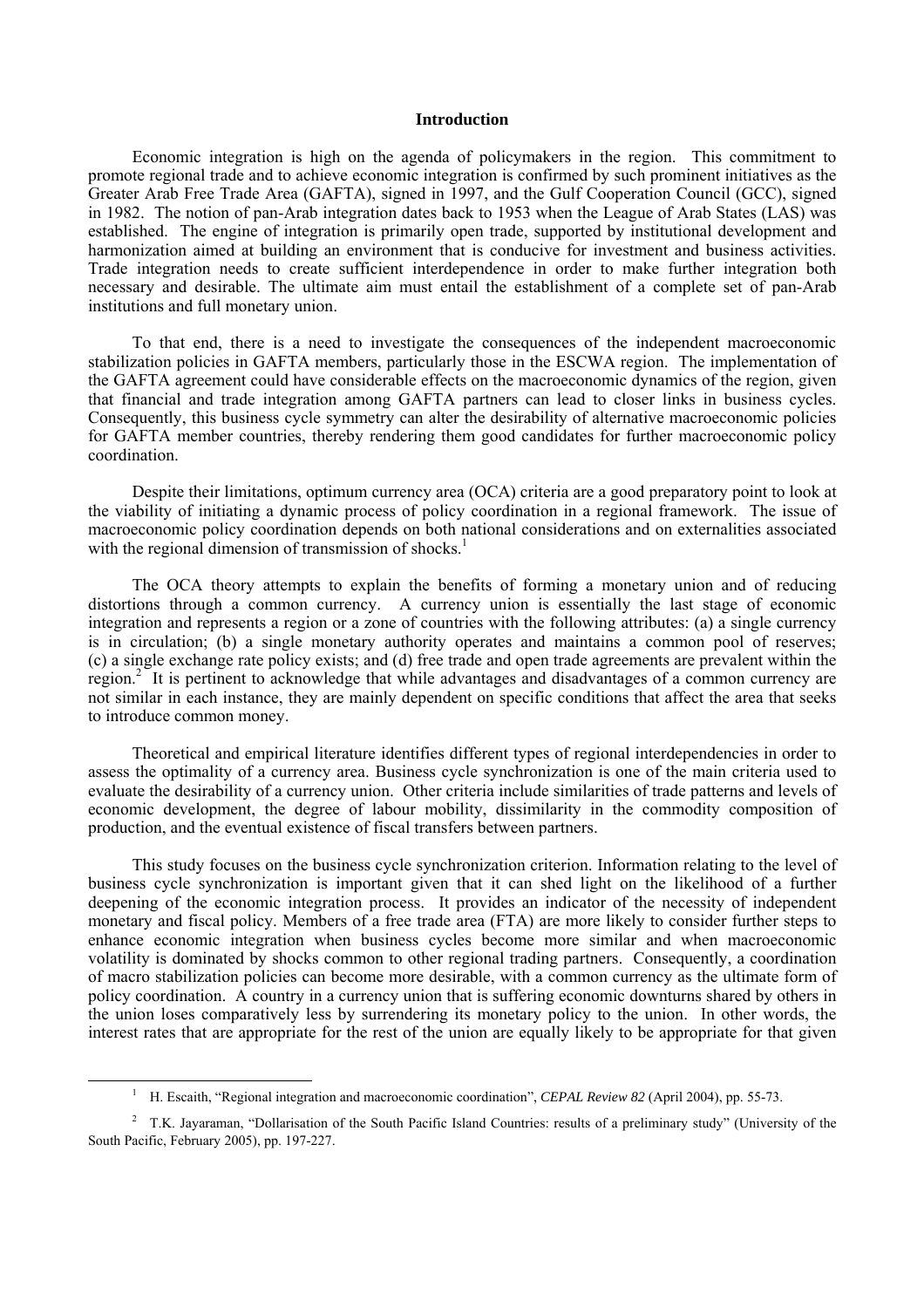country. However, being compelled to accept the interest rate constraint is more likely to be costly where cyclical correlation is low.

 On the contrary, if shocks were predominately country-specific (idiosyncratic shocks), resulting in a low degree of business cycle synchronization, then policy synchronization and coordination would be less likely to help reduce macroeconomic volatility. This requires authorities to conduct independent monetary and fiscal policies that are potentially different from those pursued by trading partners. This strategy is generally seen as more important in helping an economy to adjust to these idiosyncratic shocks and to reduce macroeconomic variability.

 Assessing the degree of business cycle synchronization among Arab countries is also important for a better understanding of the influence of trading partners on the business cycle variations in domestic economies. The optimality of a currency area is supposed to be positively correlated with the level of interdependence among regional trading partners.

 However, the direct application of the OCA criteria can be misleading. Specifically, the area could fulfil the criteria after it enters a monetary union given that business cycles could become more synchronized as a result of increasing trade among member countries. Another potential source of higher business cycle correlation in a currency union is more coordination of economic policies.<sup>3</sup> This means that a currency area that is not optimal ex-ante could turn out to be optimal ex-post as the increase of trade interdependence supports the increasing correlation of business cycles.

 Within that context, a recent study by Glick and Rose used a sample of 217 countries over the period 1948-1997 to reveal that those countries that had joined a currency union had experienced economically and statistically significant increases in trade and that, moreover, the increase in trade had been as high as 300 per cent.<sup>4</sup> Similarly, earlier study by Rose used data for a large number of countries over the period 1970-1990 and found that bilateral trade was higher for a pair of countries that used the same currency than for a pair of countries with their own sovereign currencies.<sup>5</sup> Furthermore, Frankel and Rose suggest that a currency union can triple trade with other currency union members, with no evidence of trade diversion.<sup>6</sup>

 In addition, from a theoretical perspective, the effect of trade integration on business cycle synchronization is ambiguous given that increased trade can lead business cycles to divergence or convergence.<sup>7</sup> That is, macroeconomic synchronization is not an automatic by-product of trade integration. If trade integration results in a higher share of intra-industry trade, business cycles will become more similar as industry-specific shocks affect trading partners in a similar way (common shocks). Alternatively, there are theoretical arguments that economic integration among dissimilar countries could in fact lead to reduced, not increased, macroeconomic synchronization by way of increased inter-industry trade as a part of a specialization process of the countries concerned, which could leave them more prone to asymmetric shocks. In other words, if trade integration results in more specialization, then business cycles are likely to become less similar as shocks specific to particular industries (idiosyncratic shocks) will become responsible for shaping business cycles. However, trade is not the only factor influencing business cycle synchronization.

 $\frac{1}{3}$  $3$  Investigating the relationship between trade interdependence and business cycle synchronization, Frankel and Rose have argued that the OCA criteria are endogenous. J. Frankel and A. Rose, "The endogeneity of the optimum currency area criteria" (National Bureau of Economic Research, August 1996).

<sup>4</sup> R. Glick and A. Rose, "Does a currency union affect trade? The time series evidence", *European Economic Review*, vol. 46, Issue 6 (2002), pp. 1125-1151.

<sup>5</sup> A. Rose, "One money, one market: estimating the effect of common currencies on trade", *Economic Policy*, Issue 30 (2000), pp. 7-45.

<sup>&</sup>lt;sup>6</sup> Specifically, every 1 per cent increase in a country's overall trade (relative to GDP) raises income per capita by at least one-third of a per cent. J. Frankel and A. Rose, "An estimate of the effect of common currencies on trade and income", *The Quarterly Journal of Economics* (May 2002), pp. 437-466.

<sup>7</sup> K. Shin and Y. Wang, "Trade integration and business cycle synchronization in East Asia", *Asian Economic Papers 2:3* (The Earth Institute at Columbia University and the Massachusetts Institute of Technology, 2004).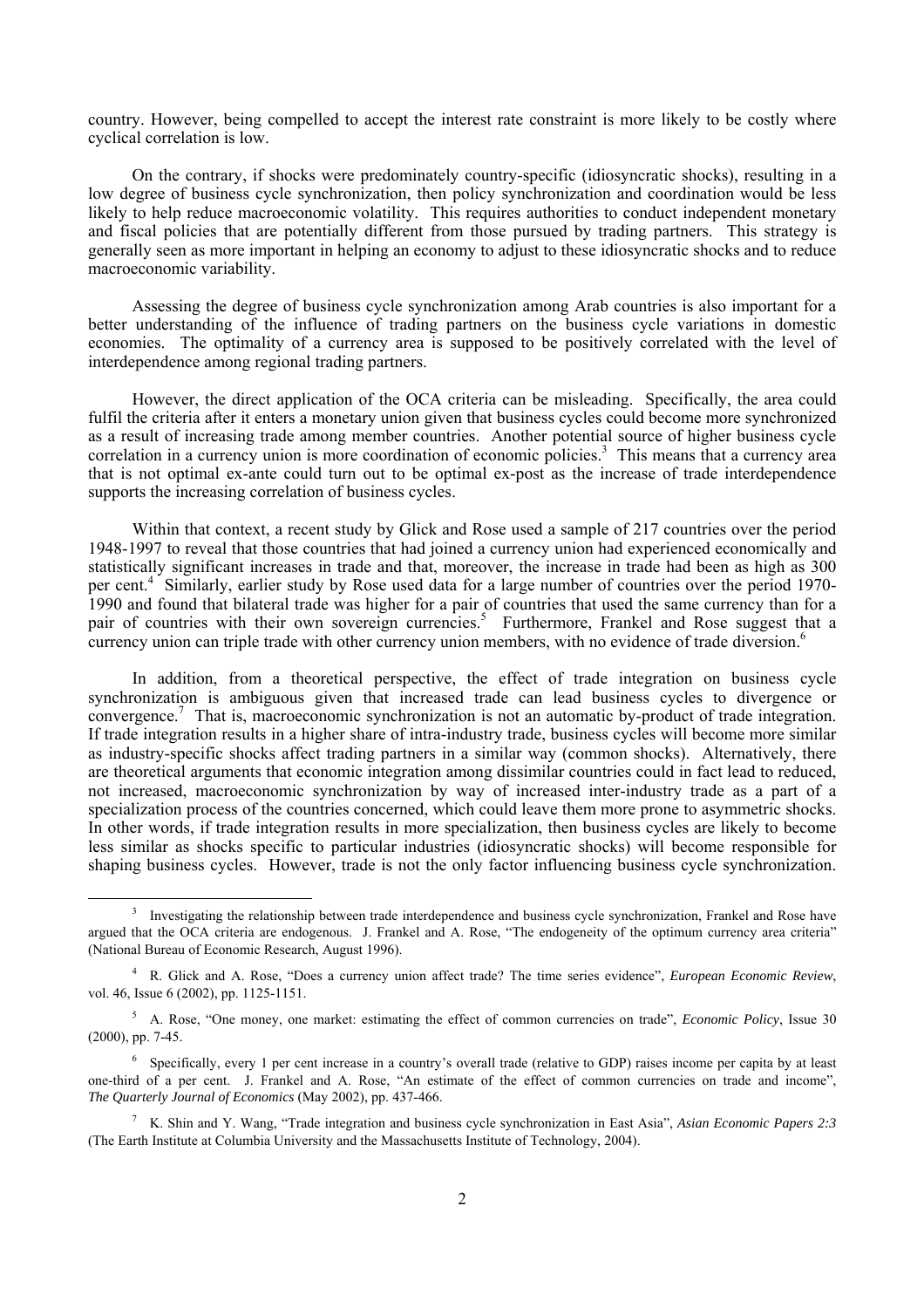Other factors that matter include the similarity of production structure, policy coordination and financial integration.

 In the Arab region, the GAFTA framework aims to reduce macroeconomic volatility through the design of appropriate macroeconomic policies and the establishment of adequate institutions to support them. Macroeconomic volatility is a potential obstacle for a country hoping to reap the full benefits from economic integration. The principal reason is that those benefits accumulate primarily by means of trade and investment; and macroeconomic volatility, which is traditionally high in the ESCWA region, represents a powerful restriction to both trade and investment flows.

 Given the low level of economic integration in the ESCWA region, this study evaluates whether ESCWA member countries must advance the process of policy coordination, thereby leading ultimately to a monetary union or whether, instead, ESCWA members need to intensify intraregional trade before moving towards stronger policy coordination. The advantages of forming such a union are self evident, particularly in terms of promoting trade and growth. The disadvantages include, most notably, the loss of the ability to pursue an independent monetary policy.<sup>8</sup>

 Consequently, there is a need to explore how the advantages can offset the disadvantages. One decisive factor is a specific sort of convergence of candidate economies in a given union, namely, a synchronization of the business cycle. A second decisive factor is the similarity of the economic structure, namely, shares of different sectors of the economy. However, while differences in composition of the economy are also a basic source of trade benefits, these differences in composition can equally be a source of asymmetric shocks.<sup>9</sup>

 This study analyses the optimal sequences of deepening economic integration in the ESCWA region. Within that context, two specific issues are raised, namely: (a) given the degree of trade interdependence in the ESCWA region, is the chosen sequence the most appropriate for the region; and (b) if open trade is the engine of integration, is coordination of macroeconomic policy required first as an instrument to promote trade growth among countries with low levels of intra-trade, rather than the other way around.

Research appears to imply that a currency union could be an engine of trade integration.<sup>10</sup> In addition, research looking at the stability properties of a common currency indicates that common currency countries outperformed countries that have their own individual national currencies.11 Currency union countries exhibit lower inflation rates and a better growth performance, albeit higher volatility, than in countries with their individual national currencies. In general, existing research seems to suggest that more policy coordination could be the optimal initial point in the process of economic integration between countries with low levels of intraregional trade and a history of economic and political instability, as in the case of the ESCWA region.

 This study is organized into five chapters. Chapter I provides an overview of the issue of homogeneity in the ESCWA region and its suitability for policy coordination and, ultimately, for the introduction of a common currency. Within that context, homogeneity is analysed by discussing the regional growth performance, volatility and policy coordination during the past two decades. An important part of economic integration is the increase in cross-border trade through the lifting of trade barriers as provided for in such initiatives as the GCC and GAFTA.

 $\frac{1}{8}$ <sup>8</sup> For more on this debate, see J. Frankel, "Real convergence and Euro adoption in Central and Eastern Europe: trade and business cycle correlations as endogenous criteria for joining EMU" (2004), which was presented at the Conference on Euro Adoption in the Accession Countries - Opportunities and Challenges, (Prague, 2-3 February 2004).

<sup>&</sup>lt;sup>9</sup> Ibid.

<sup>&</sup>lt;sup>10</sup> A. Rose, "One money, one market: estimating the effect of common currencies on trade", *Economic Policy* (2000).

<sup>&</sup>lt;sup>11</sup> S. Edwards and I. Magendzo, "A currency of one's own? An empirical investigation on dollarization and independent currency unions", Working Paper 9514 (National Bureau of Economic Research, February 2003), which is available at: www.nber.org/papers/w9514.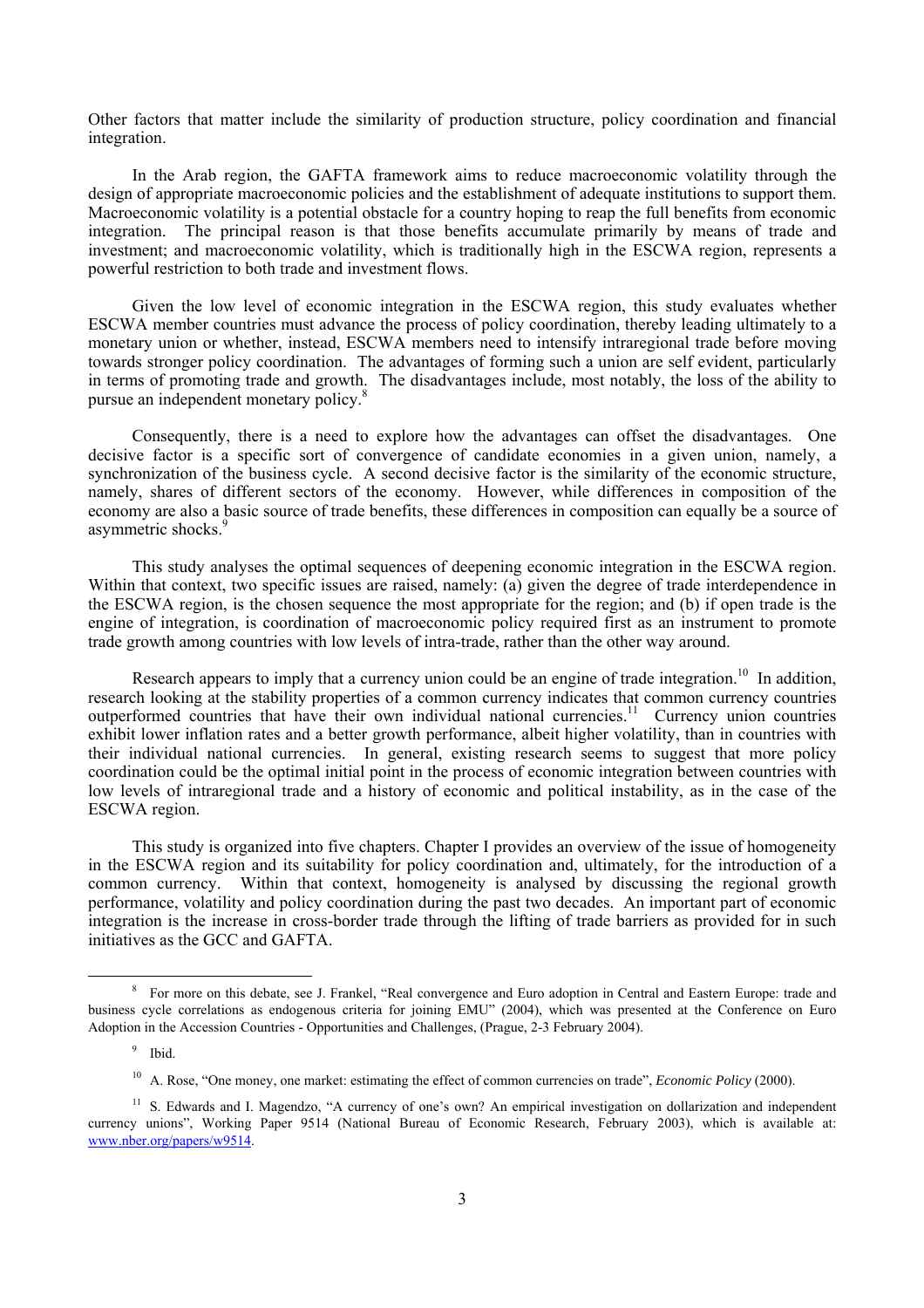In order to assess whether these trade initiatives have promoted intraregional trade, chapter II discusses trade openness and trade interdependence in the ESCWA region. Chapter III provides measures of business cycle synchronization for the region based on different econometrical filters and on annual data.

 Clearly, trade integration is a dynamic process; and as trade intensities and compositions of trade flows change so will business cycle patterns. Chapter IV assesses the consequences of closer trade integration and the impact of trade intensity on business cycle synchronization. This chapter analyses the link between trade structure and business cycle synchronization in the ESCWA region.<sup>12</sup> Based on empirical results obtained in this study, chapter V provides some conclusions and policy implications for the ESCWA region.

<sup>&</sup>lt;sup>12</sup> The model in chapter IV is based on J. Frankel and A. Rose, "The endogeneity of the optimum currency area criteria" (National Bureau of Economic Research, August 1996).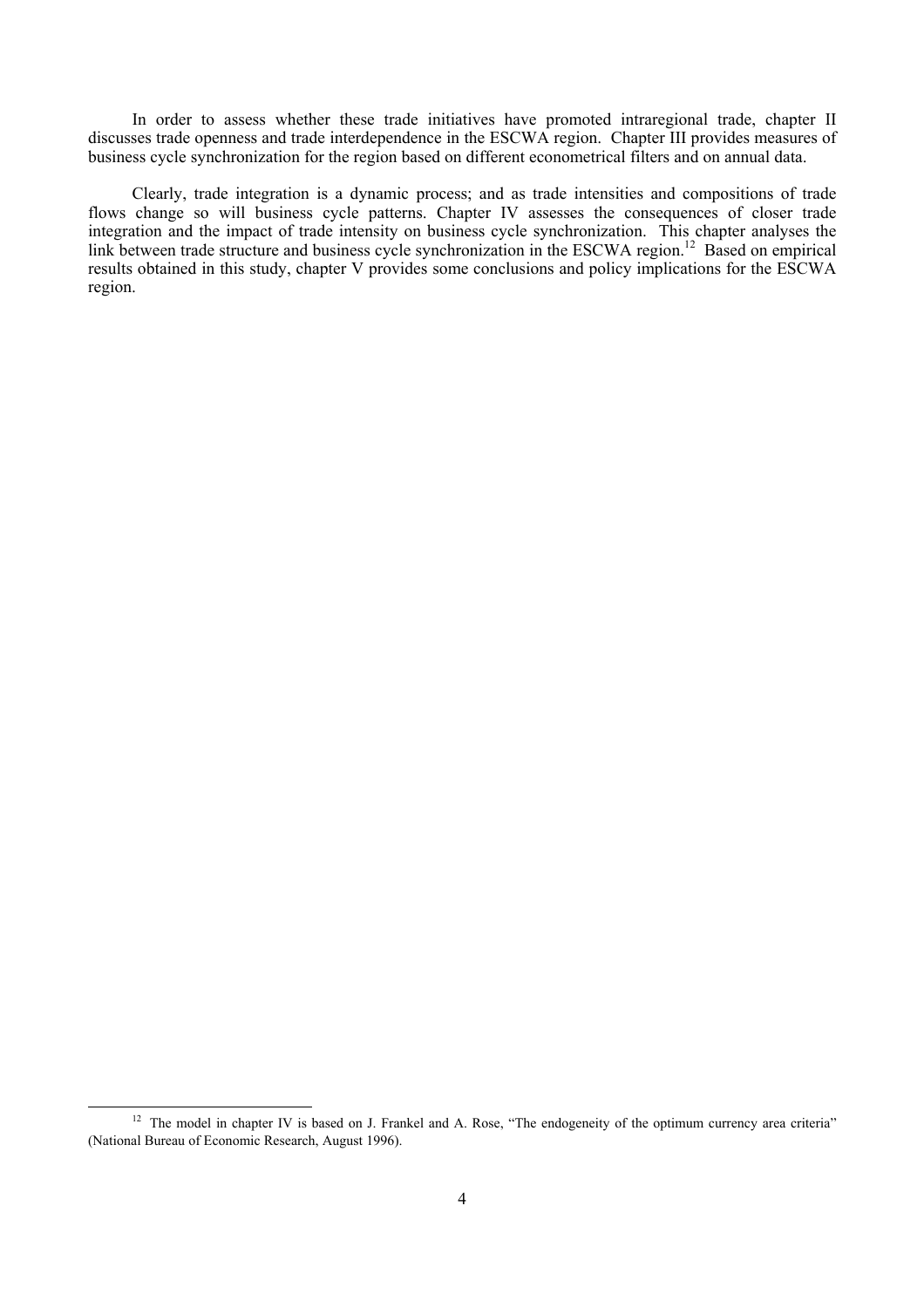#### **I. GROWTH PERFORMANCE AND POLICY COORDINATION IN THE ESCWA REGION**

 During the past decades, the ESCWA region has suffered from a non-stable macroeconomic environment, a high volatility of growth rates and a lack of policy coordination at a regional level. Macroeconomic volatility is a potential barrier for a country hoping to reap the full benefits of trade integration. The lack of macroeconomic policy coordination among ESCWA member countries therefore raises new questions relating to the design of adequate macroeconomic policies that address volatility. This chapter characterizes the growth performance and GDP volatility in the ESCWA region. In addition, it analyses the development of macroeconomic policy coordination during the past two decades.

## A. GDP GROWTH AND VOLATILITY: 1980-2004

 Average growth in the ESCWA region improved significantly from the 1980s to the 1990s. However, growth rates have shown a very volatile behavior, especially during the first decade. Despite the observed decline in volatility, this issue remains essential given that the existing volatility in the ESCWA region could constitute an obstacle to efficiency, growth and investment.

### 1. *GDP growth*

 Over the past two decades, economic growth in the ESCWA region has been lower than in most other middle- and low-income regions. The average annual growth of real GDP in the ESCWA region during 1980-2004 was 2.5 per cent, compared to an average of 8 per cent in East Asia and Pacific, and 5.5 per cent in South Asia.13 Figure I illustrates annual growth rates in the ESCWA region and in middle-income countries.<sup>14</sup>





 *Sources*: ESCWA, *National Accounts Studies of the ESCWA Region* (over the period 1980-2002); *Survey of Economic and Social Developments in the ESCWA Region 2004-2005* (E/ESCWA/EAD/2005/6); and the World Bank, *World Development Indicators Database 2005*.

<sup>&</sup>lt;sup>13</sup> By contrast to fast-growing regions, Latin America and the Caribbean also experienced slow growth during the period 1980-2004, with an average annual increase in real GDP of 2.4 per cent.

 $14$  Middle-income countries are defined by the World Development Indicators (WDI) as those in which 2004 gross national income per capita was between \$825 and \$10,065.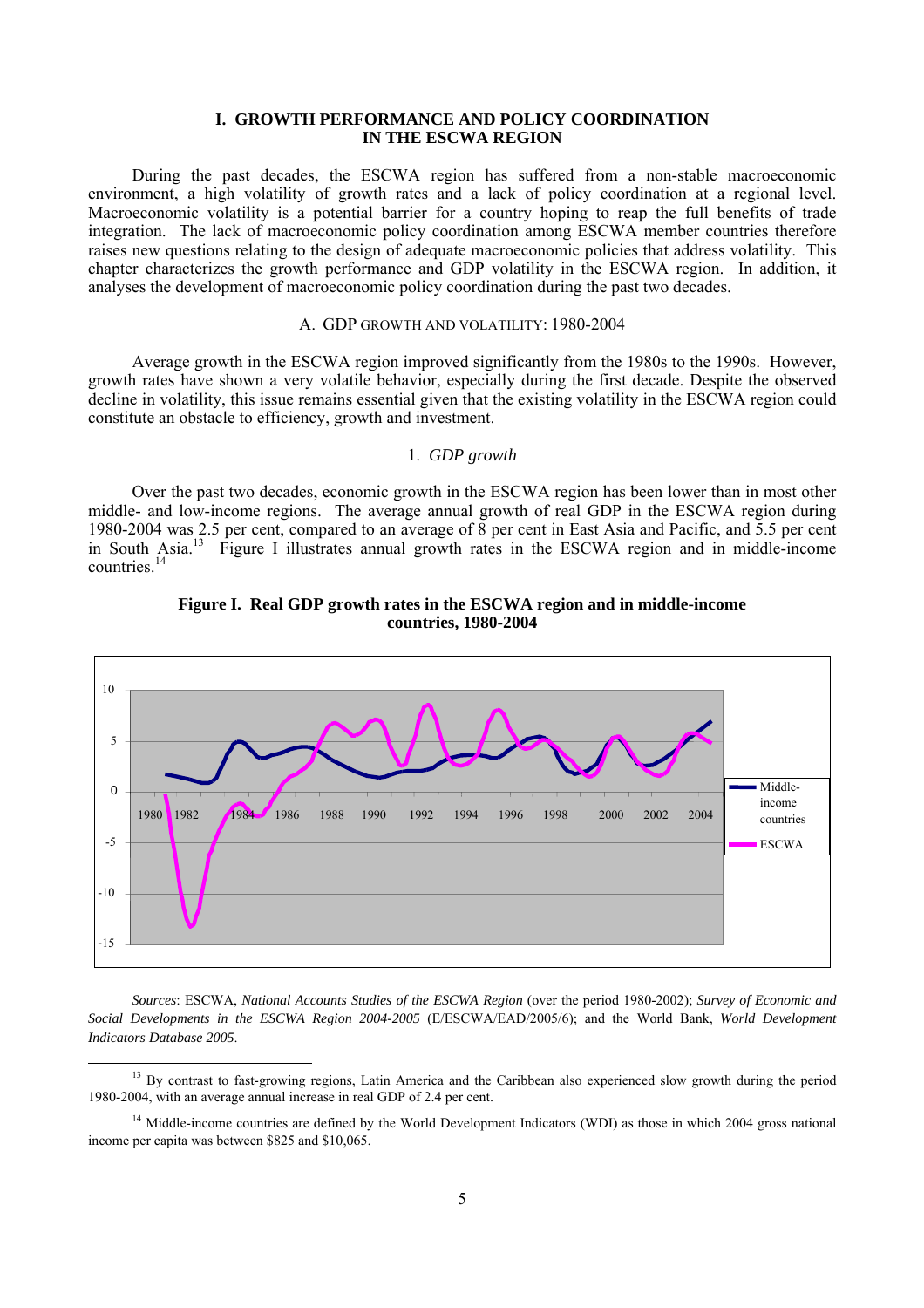As can be seen from figure I, following a sharp decrease in real economic activity during the first half of the 1980s, GDP growth in ESCWA picked up in the late 1980s. In the early 1990s, annual growth rates in ESCWA were mainly exceeding the average for the group of middle-income countries. Since 1997, growth rates in ESCWA have followed a pattern that is similar to that of middle-income countries.

 Figure II depicts the average annual growth rates of 11 ESCWA member countries for two periods, namely, 1980-1991 and 1992-2004. While average annual growth of the ESCWA region was virtually zero during the first period, it improved during 1992-2004, reaching a rate of 4.5 per cent.

 The first half of the 1980s was characterized by a sharp decline in oil prices, which resulted in a strong economic slowdown in several oil-exporting countries of the ESCWA region. In the second half of the 1980s, growth rates increased steadily, while oil prices remained on a low level until the first Gulf War. In the past years, most countries of the region have experienced relatively high growth rates, owing mainly to the increasing trend of oil prices that started in 1999. In general, the overall regional growth rate is strongly driven by growth in Saudi Arabia. While the share of Saudi Arabia's GDP to total regional GDP declined from 56 per cent in 1980 to 38 per cent in 2004, the Saudi Arabian economy is still by far the largest in the region. Consequently, the decline in real GDP in Saudi Arabia between 1980 and 1991 explains the bulk of ESCWA's poor economic performance during this period. When Saudi Arabia is excluded from the sample, the average annual growth rate in the region was 2.4 per cent in the first period, and 5.4 per cent in the second.



**Figure II. Real GDP growth rates in ESCWA member countries, 1980-2004**  (*Percentage*)

 *Sources*: ESCWA, *National Accounts Studies of the ESCWA Region* (over the period 1980-2002); and *Survey of Economic and Social Developments in the ESCWA Region 2004-2005* (E/ESCWA/EAD/2005/6).

 In order to account for the differences in the economic structures of the different ESCWA member countries, it is useful to divide the countries into two sub-regions, namely: (a) the member countries of the GCC, which comprise Bahrain, Kuwait, Oman, Qatar, Saudi Arabia and United Arab Emirates; and (b) the MDEs, which comprise Egypt, Jordan, Lebanon, Syrian Arab Republic and Yemen.

 During the 1980s, the average annual growth in the GCC countries was negative, owing mainly to the poor performance of the Saudi Arabian economy. However, during the 1990s, the downward trend in real GDP in the GCC countries was reversed. Real GDP in the cluster of GCC countries grew at an annual rate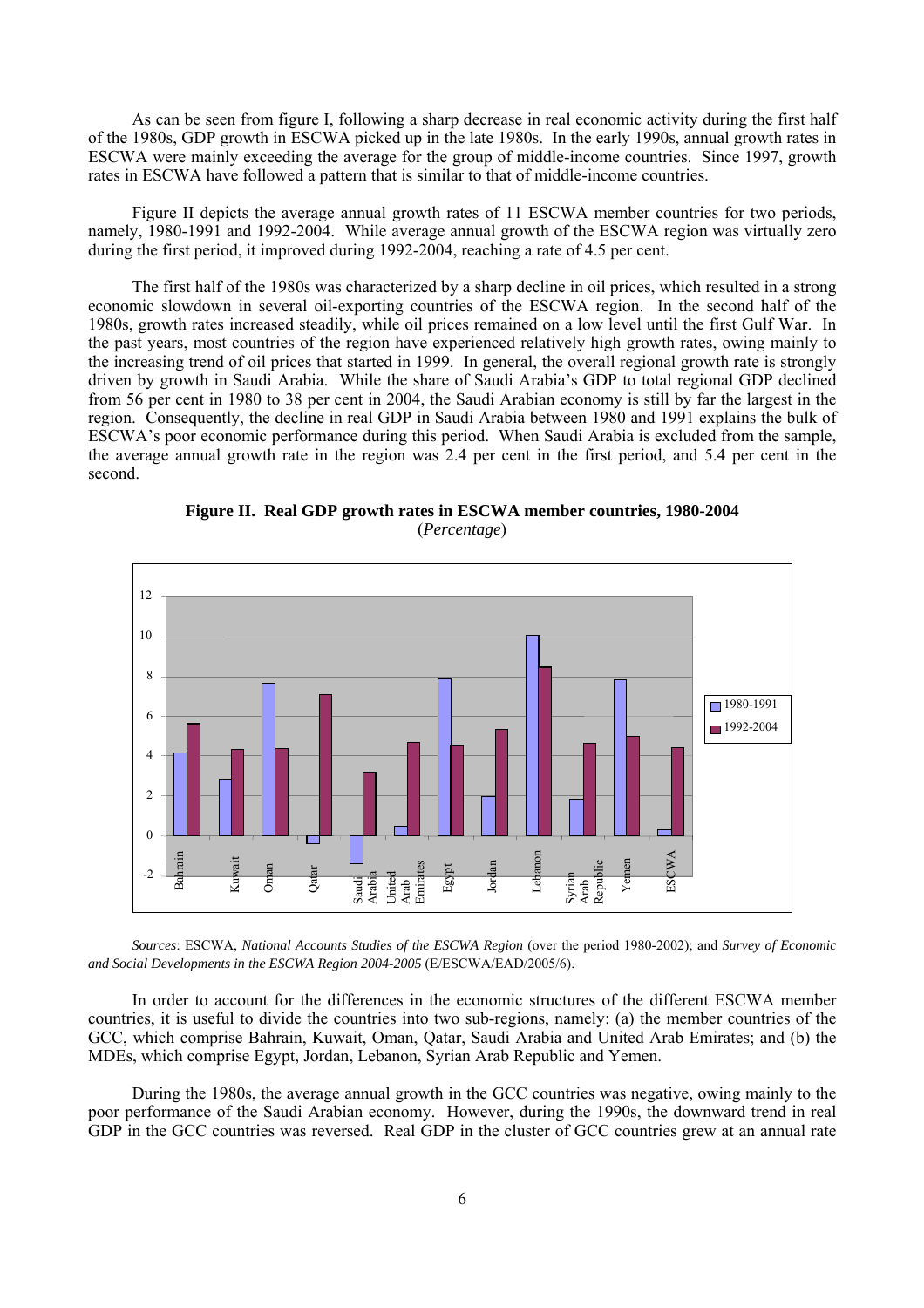of 3.6 per cent during 1992-2004, which represents a considerable improvement from the average annual decline of 0.1 per cent experienced during 1980-1991. Certainly, the growth pattern in the GCC countries is strongly affected by developments in oil markets. However, figure II illustrates that even among the GCC countries, the economic performance during the past two decades exhibited substantial differences. Specifically, average growth rates in Bahrain and Oman were significantly higher than those in Saudi Arabia and the United Arab Emirates, especially in the 1980s. Oman's annual growth during the 1980s averaged 7.6

per cent, which was by far the highest among the GCC countries, followed by Bahrain and Kuwait, with averages of 4.2 per cent and 2.8 per cent, respectively. Saudi Arabia experienced negative average annual growth during the first period (-1.4 per cent). However, this trend was reversed during the second period with real GDP growing at an average annual rate of 3.2 per cent. In both Qatar and the United Arab Emirates, GDP rates increased significantly from the first to the second period, rising from an average of -0.4 per cent to 7.1 per cent in Qatar, and from 0.5 per cent to 4.7 per cent in the United Arab Emirates. The rapid increase in oil prices since 2002 helped to fuel a strong economic rebound in the ESCWA region, particularly in the GCC countries.

 By contrast to the GCC cluster, the MDEs of the ESCWA region had a positive growth record in both periods. Between 1980 and 1991, annual real GDP growth in this group of countries averaged 6.4 per cent. During the second period (1992-2004), the MDEs experienced a decline in the annual growth rate of GDP, averaging 4.9 per cent. Jordan and the Syrian Arab Republic achieved higher growth in the second period than in the first, whereas the remaining countries in that group experienced decreasing average growth rates from 7.9 per cent to 4.5 per cent in Egypt, 10 per cent to 8.5 per cent in Lebanon, and 7.9 per cent to 5.0 per cent in Yemen.

# 2. *GDP volatility*

 In addition to relatively low growth rates, the ESCWA region experienced high volatility of GDP growth during 1980-2004. As shown in figure I, while GDP growth rates in the ESCWA region have been highly volatile during the 1980s, volatility declined significantly in the second period. There is a need to pay special attention to GDP volatility in the ESCWA region given that it can reduce the benefits of economic integration by restraining the rise in foreign trade and investment flows through which the gains accumulate.

 Macroeconomic volatility in the ESCWA region mirrors both the presence of external shocks, mainly to oil prices, and the use of inadequate macroeconomic policies and underdeveloped financial systems, which can act as shock absorbers. In fact, oil prices show a similar pattern of high volatility throughout the 1980s and a much lower volatility in the 1990s.

 Figure III depicts the extent of GDP volatility measured by average standard deviations of ESCWA member countries during the two periods, namely, 1980-1991 and 1992-2004. In general, volatility declined significantly in the ESCWA region. In the second period, it reached a level lower than the one observed in East Asia and Pacific, and marginally higher than the level in Latin America and Caribbean.<sup>15</sup> Lebanon, Kuwait, Saudi Arabia and United Arab Emirates had the highest degrees of volatility in the region during the 1980s. While GDP volatility in Lebanon decreased significantly from the 1980s to the 1990s, it continued to be the highest in the region, followed by Kuwait.

 Despite the significant decline of GDP growth volatility in the region, a further decline is desirable. Empirical evidence suggests that volatility deters economic growth by discouraging both productivity and investment.<sup>16</sup> In the presence of higher macroeconomic volatility, economic actors confront greater uncertainty. This discourages investment activities given that, in many cases, decisions cannot be reversed without significant costs. Moreover, volatility hampers the ability of economic agents to allocate economic

<sup>&</sup>lt;sup>15</sup> While in the ESCWA region the standard deviation of GDP growth was 2.18 during 1992-2004, it was 4.04 in East Asia and Pacific and 1.93 in Latin America.

<sup>16</sup> G. Ramey and V. Ramey, "Cross-country evidence on the link between volatility and growth", *American Economic Review*, 1995, vol. 85, Issue 5, pp. 1138-1151.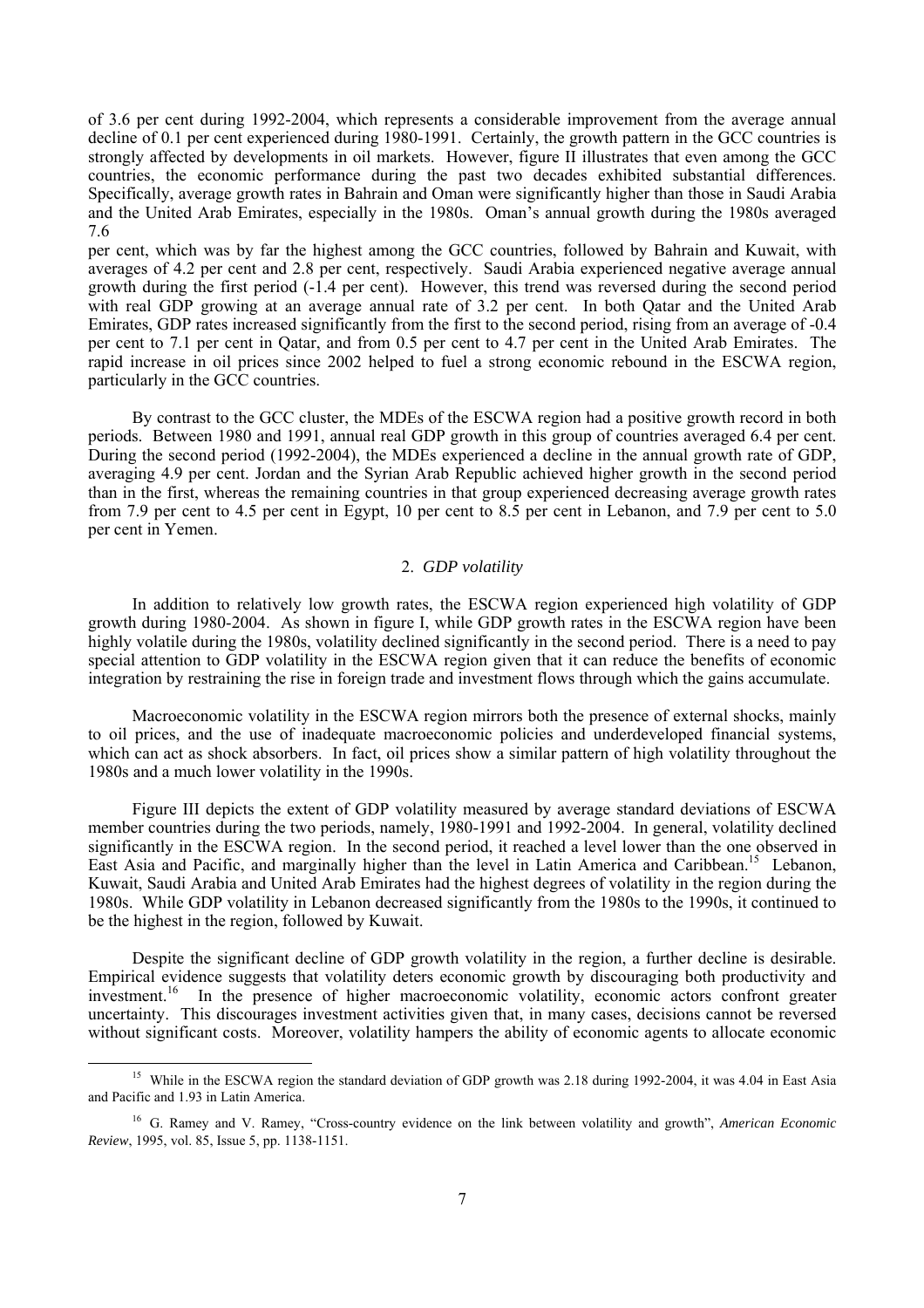resources efficiently as the useful information contained in relative price and profitability signals can be obscured by aggregate macroeconomic instability. Similarly, several empirical studies have confirmed that macroeconomic volatility, particularly real exchange rate variability, deters foreign trade as well.<sup>17</sup>



**Figure III. GDP volatility in ESCWA member countries, 1980-2004** 

(*Standard deviations*)

 *Sources*: Calculations based on ESCWA, *National Accounts Studies of the ESCWA Region* (over the period 1980-2002); and *Survey of Economic and Social Developments in the ESCWA Region 2004-2005* (E/ESCWA/EAD/2005/6).

 Consequently, during the period 1980-2004, the ESCWA region experienced improvements both in terms of average GDP growth rates and of GDP growth volatility.

## B. MACROECONOMIC POLICY: 1980-2004

 Over the past two decades, a non-stable macroeconomic environment has plagued the ESCWA region with negative implications for regional integration efforts. ESCWA member countries have experienced several episodes of monetary instability that have hindered efforts aimed at integrating their economies. On the monetary side, exchange rates have generally been fixed to the United States dollar; and the success of the policy of nominal pegged regimes to the dollar has not been homogeneous across the region. Several member countries have experienced episodes of high domestic inflation, coupled with a loose expansion of the supply of money (M2). Consequently, this has resulted in a steady appreciation of the real exchange rates in some ESCWA members.

## 1. *Exchange rate policies in the ESCWA region: 1980-2004*

 By pegging their currencies to a relatively low-inflation currency, particularly the United States dollar, and by relying on high interest rate policies to defend the exchange rate, ESCWA members have attempted to contain and roll back inflationary pressures. While this policy has helped them reduce inflation substantially, it has also generated persistent real exchange appreciations in some countries; losses in international competitiveness; fluctuations in GDP growth rates; and large trade and budget deficits. In some

<sup>&</sup>lt;sup>17</sup> In an empirical analysis of the impact of real exchange rate volatility on export flows in less developed countries, higher real exchange rate uncertainty were found to increase the risk to foreign transactions, thereby leading traders to demand higher profits, which reduces the total volume of trade. A. Arize, T. Osang and D. Slottje, "Exchange-rate volatility and foreign trade: evidence from thirteen LDC's", *Journal of Business and Economic Statistics* (American Statistical Association, 2000), pp. 10-17.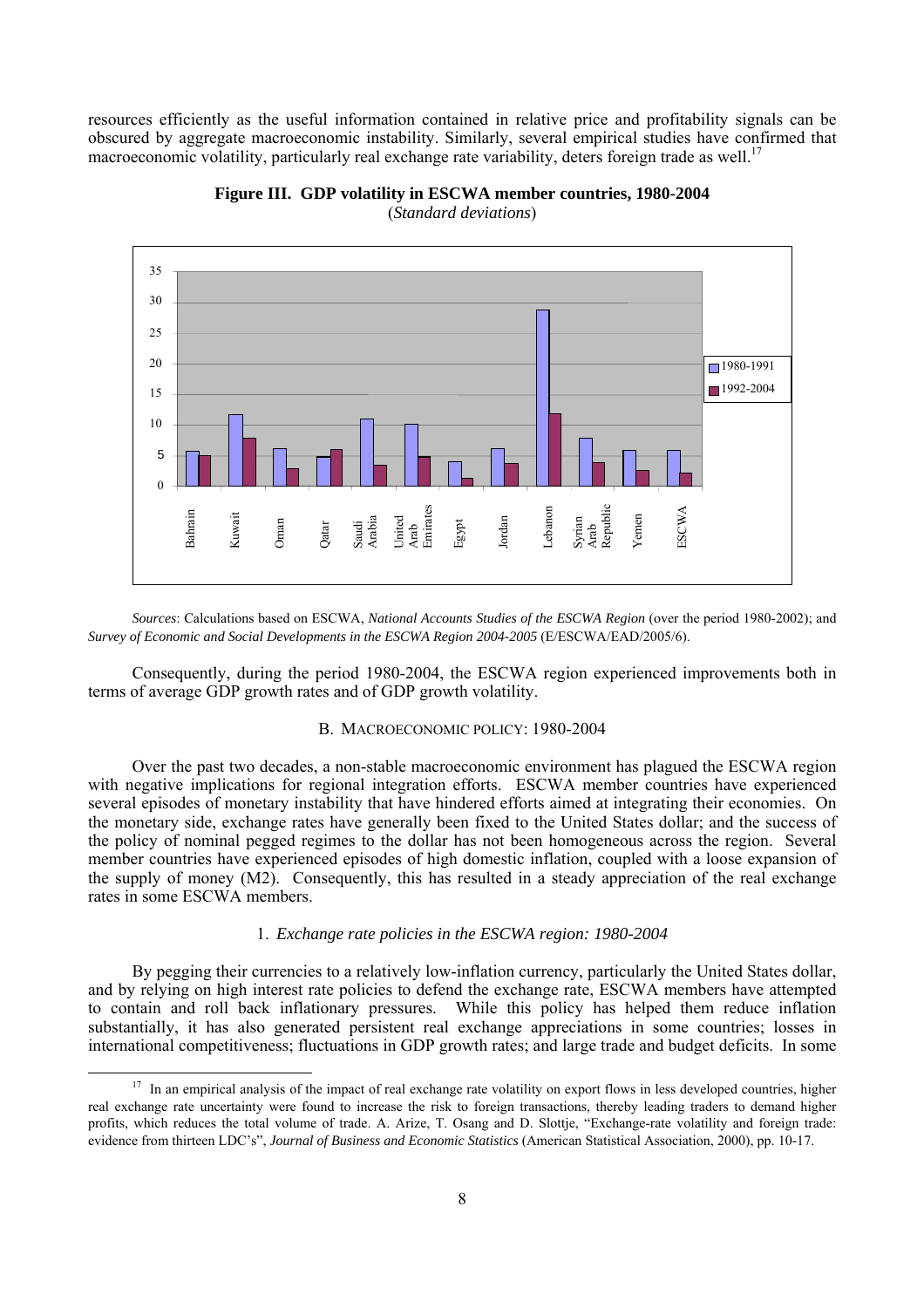ESCWA members, a rigid nominal exchange rate regime combined with strict anti-inflation policies have led to cumulative real exchange rate overvaluations. This resulted in a steep devaluation of the Egyptian pound in 2001-2002, and of the Lebanese pound during the period 1990-1992. However, for the countries of the GCC, a fixed exchange rate arrangement continues to play a pivotal role as these countries prepare to introduce a common currency in 2010.

 Monetary and exchange rate instability in the MDEs, particularly in Egypt and Jordan, has led to several episodes of devaluations against the United States dollar. After a period of exchange rate stability, Egypt was pressured recently to float its exchange rate. This can be attributed to monetary pressures and the mismanagement of monetary policies. The Jordanian dinar (JD) and the Egyptian pound (EP) were both devalued in 1988 after years of poor macroeconomic conditions in both countries. In Egypt, the depreciation of the pound reached some 300 per cent, declining from a little below parity to the dollar in 1988 to EP 3.2 per dollar in 1991. Similarly, Jordan's currency experienced significant devaluation during the same period, declining against the dollar from JD 0.30 in 1988 to approximately JD 0.71 per dollar in 1991. While the dinar has stabilized since then, the Egyptian pound was devalued again in 2000-2002 (see figure IV).

### **Figure IV. Exchange rates in selected ESCWA member countries, 1980-2004**



#### **A. More diversified economies**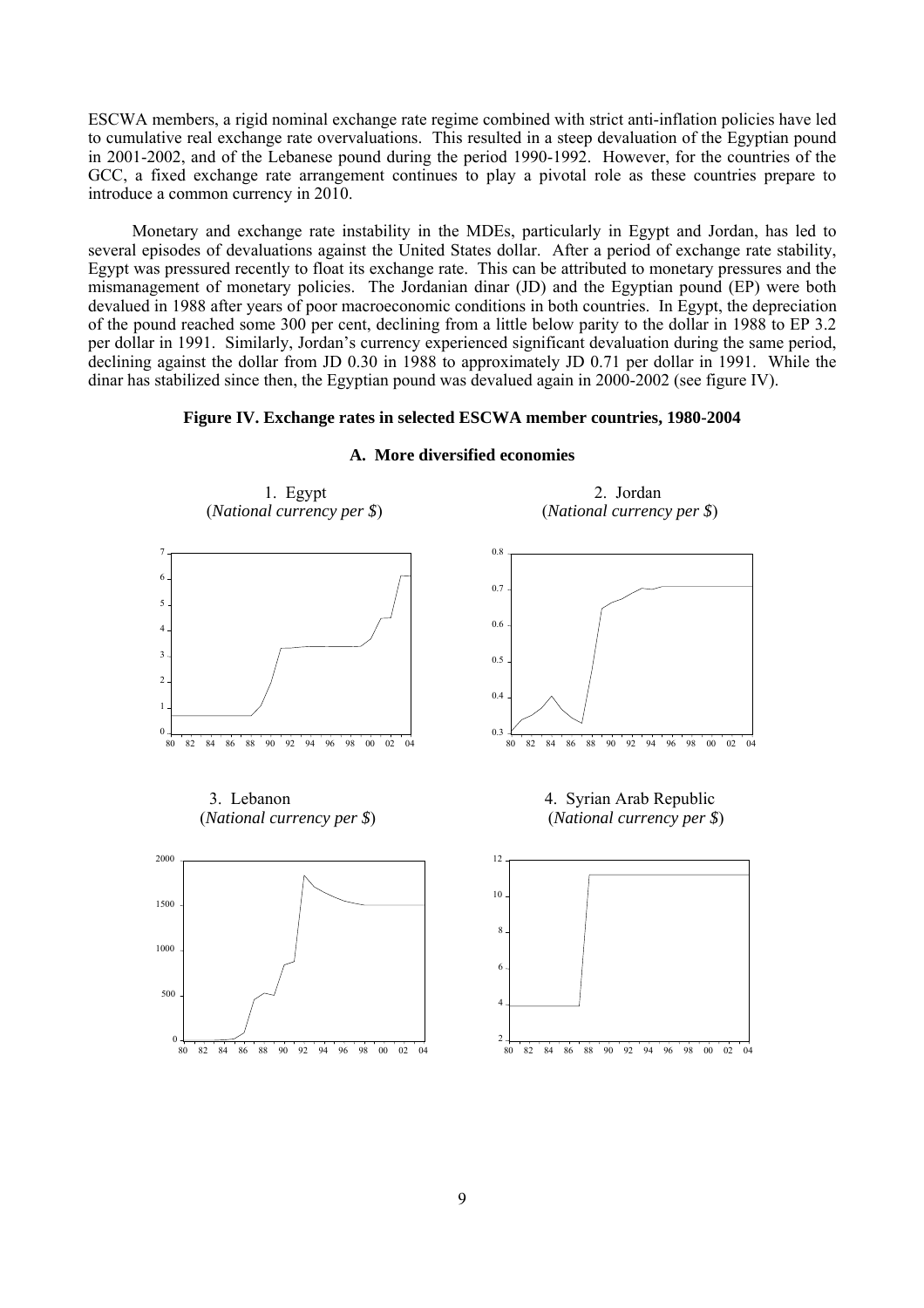



 *Sources*: International Monetary Fund (IMF), International Financial Statistics Database (IFS 2005); and the World Bank, World Development Indicators Database 2005.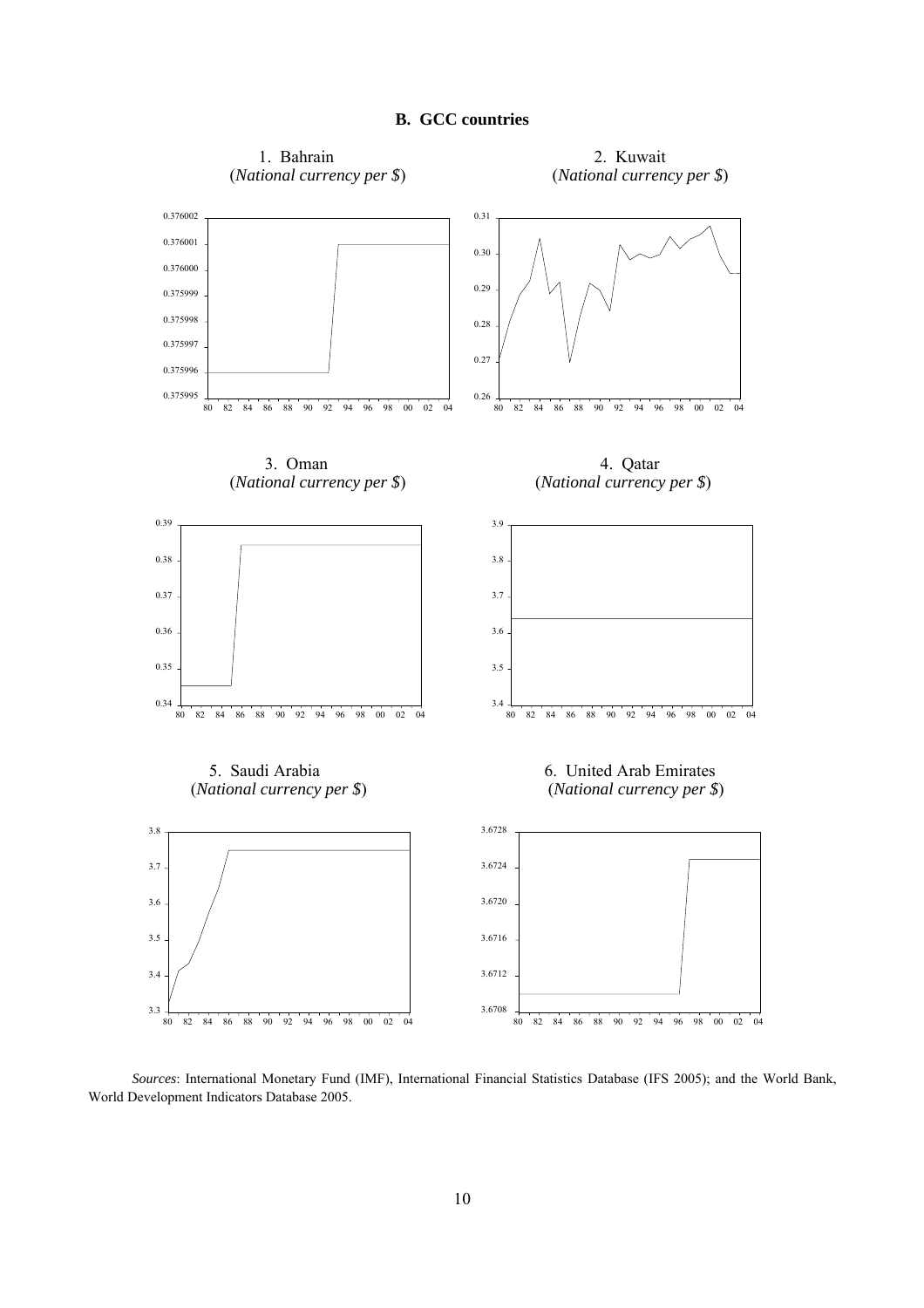In the GCC countries, the exchange rate arrangements are rigid and fixed to the United States dollar with very narrow exchange rate bands. The Kuwaiti dinar (KD) has effectively been pegged to the dollar since the early 1990s. From KD 0.27 to the dollar in the early 1980s, the dinar depreciated to approximately 0.30 per dollar in 1984, and has fluctuated within a very narrow margin of KD 0.27-0.31 per dollar over the past two decades. The Saudi Arabian riyal (SR) has been officially pegged against the United States dollar since the mid-1980s. After being pegged to the dollar in 1980 at SR 3.3, the riyal depreciated by some 15 per cent to SR 3.75 per dollar between 1980 and 1986, and has been pegged at SR 3.7 per dollar since 1986. The national currencies of Bahrain and the United Arab Emirates have also been pegged to the dollar since 1980, at approximately 0.37 Bahraini dinars and 3.67 dirhams per dollar, respectively.

#### 2. *Interest and inflation rate policies in the ESCWA region: 1980-2004*

 The periods of currency devaluations were coupled with rising inflationary pressures. In Egypt and Jordan, while inflation rates were at approximately 20 per cent during the mid- and late 1980s, they have since been on the decline, standing by the end of 2004 at 11 per cent in Egypt and 3 per cent in Jordan (see figure V). These rates had peaked in Jordan in 1989 at some 25 per cent and in Egypt at approximately the same level. The monetary authorities in Egypt and Jordan have been successful in controlling inflationary pressures since the late 1980s through a monetary policy rule of nominal exchange rate targeting. By targeting the nominal exchange rate, the inflation rate has been below the 5 per cent rate since the late 1990s.

#### **Figure V. Inflation rates in ESCWA member countries, 1980-2004**  (*Percentages*)

#### **A. More diversified economies**

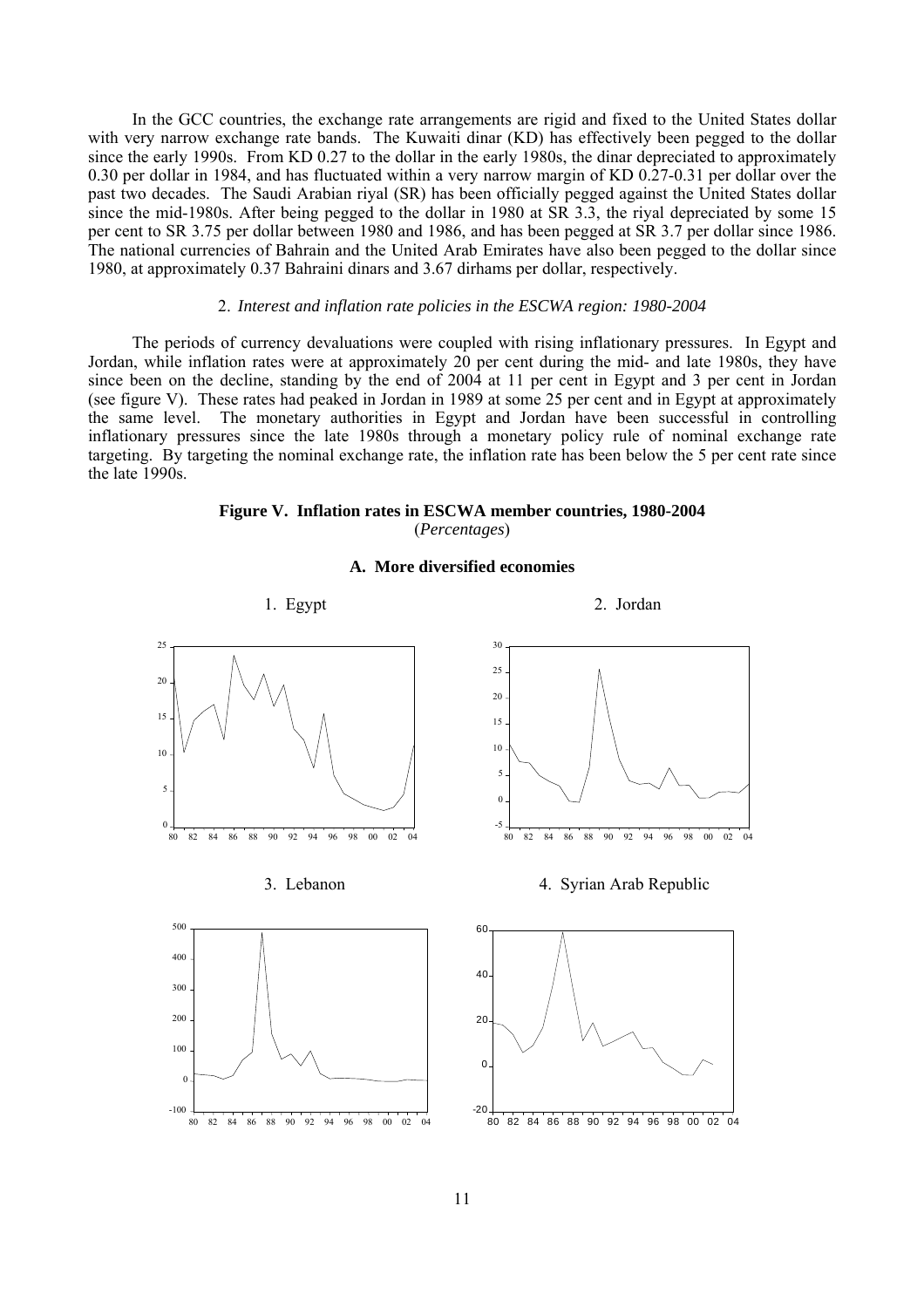

 *Sources*: International Monetary Fund (IMF), International Financial Statistics Database (IFS 2005); and the World Bank, World Development Indicators Database 2005.

 *Note*: Inflations rates are based on consumer price indices.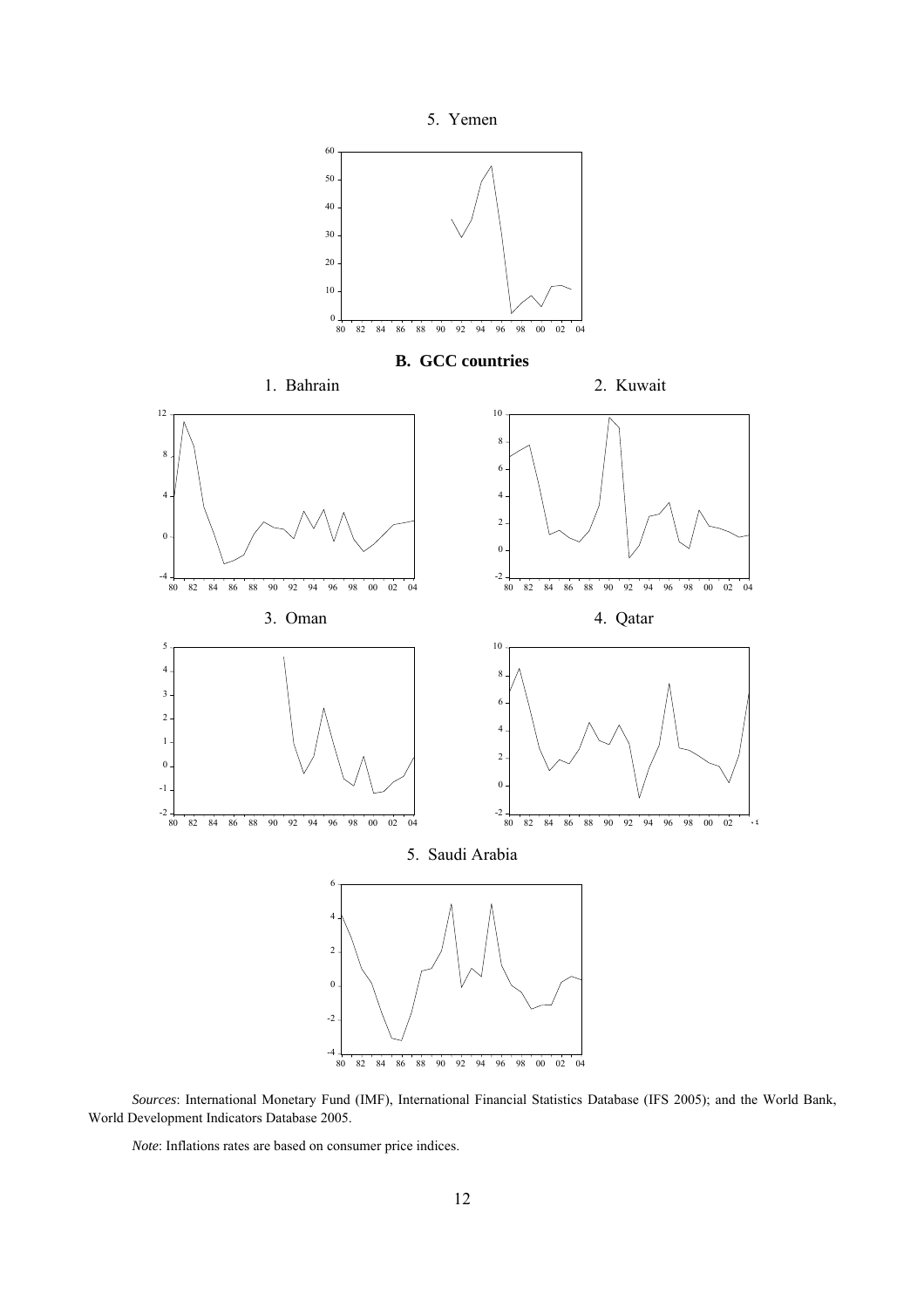Lebanon was plagued by very high inflation rates during the late 1980s. However, a restrictive monetary policy targeting price stability has successfully controlled inflation, and the Lebanese economy has experienced a sharp decline in inflation rates since the early 1990s, with current inflation rates hovering between 2 and 3 per cent. Similarly, the Syrian Arab Republic has been successful at keeping inflation rates below the 4-5 per cent level since the early 1990s. From a peak of 60 per cent in 1987, the inflation rate in that country dropped to approximately 2 per cent in 2002. Yemen is in a similar situation whereby inflation rates have been contained and have declined since 1991.

 Similar dynamics are observed in the GCC countries of the ESCWA region. In Bahrain and Saudi Arabia, inflationary pressures of the early 1980s appear to have been contained and inflation rates were approximately 2 per cent by end of 2004. In Kuwait, inflation rates stand at the same rate of 2 per cent after a significant hike during the 1991 Gulf War on Kuwait (see figure V). Owing to the downward trend in the overall inflation rates, inflationary pressures in the ESCWA region appeared to have been heading towards more containment before the recent rise in oil prices and revenues in 2003.

 Over the past two decades, significant changes have been introduced in the design of monetary policies and in its instruments, intermediate targets and final goals. Targeting the inflation rate as opposed to the growth rate of GDP has been gaining significant popularity among policymakers in both developed countries and in many developing economies. This recent shift has been supported by robust empirical evidence pointing to the fact that high and uncontrolled inflation rates tend to distort private sector incentives to save, consume, invest and produce, which subsequently lead to slower growth rates in real GDP. Many ESCWA member countries were moving in that direction before 2003. In the MDEs, inflation rates appear to have been recently contained, and monetary policy appears to be gradually geared towards price stability. The same is true for the GCC countries where inflationary pressures of the 1980s appeared to have been contained by 2002. However, oil revenue increases since 2003 have rekindled inflation in Qatar, the United Arab Emirates and possibly in other countries of the Gulf sub-region.

 Lower inflation rates in some MDEs have translated into significantly lower interest rates. In Egypt, interest rates were at some 20 per cent in 1992, but have since been on the decline, dropping to 11 per cent by end of 2004. The same scenario applies to Jordan where, after the 1998 hike, interest rates went down to below the 10 per cent level. Interest rates in the Syrian Arab Republic have been fixed for two decades. By contrast, the rates have been declining in Lebanon since 1995. After peaking in the late 1980s to some 40 per cent, the declining trend started in the early 1990s, dropping to approximately 10 per cent by the end of 2004. The declining interest rate trend is also present in the GCC countries, with rates typically lower than those observed in MDEs.



(*Lending rates in percentages*)



**A. More diversified economies** 



1. Egypt 2. Jordan

8

9

10

11

12

13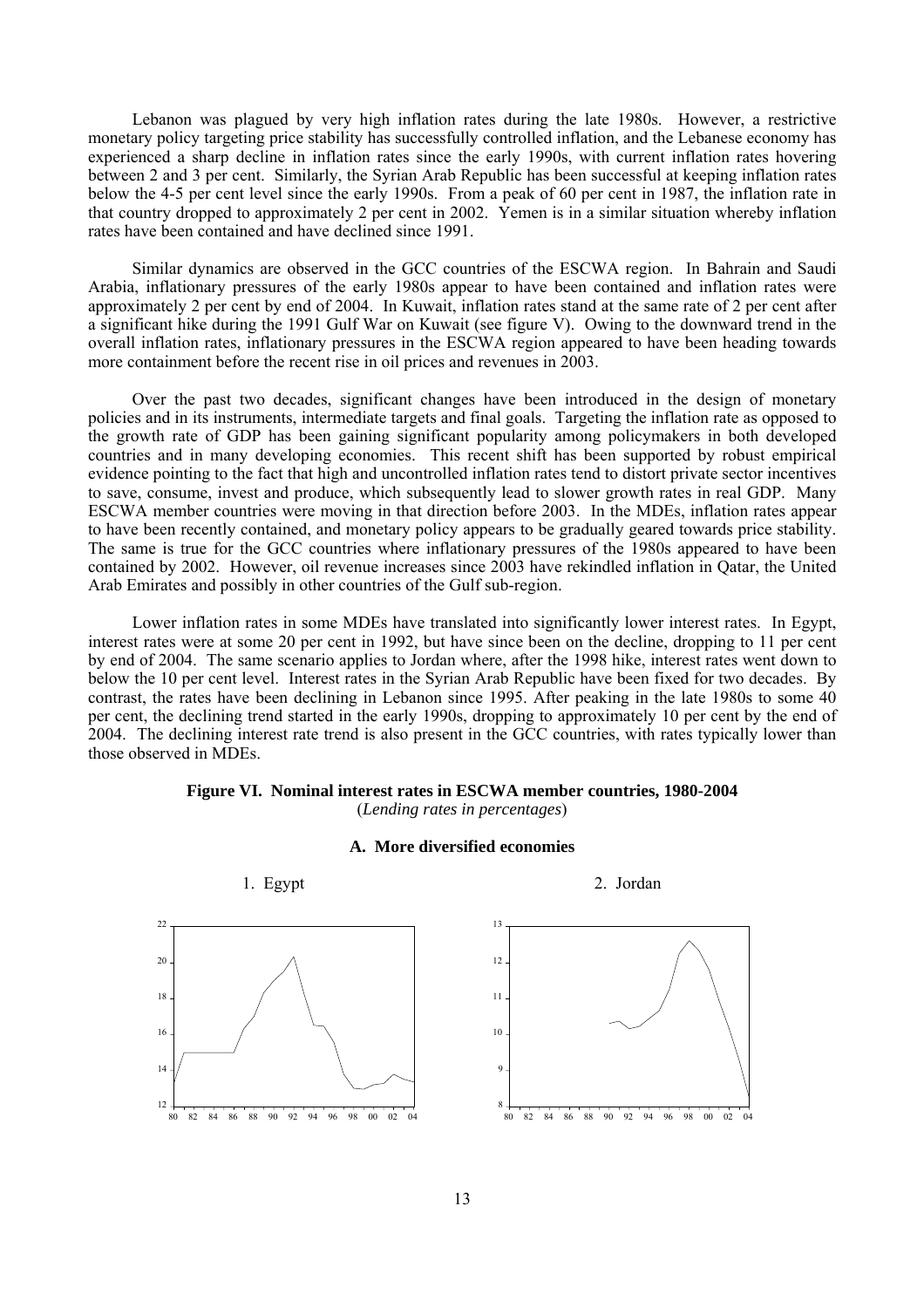3. Lebanon 4. Syrian Arab Republic



 *Sources*: International Monetary Fund (IMF), International Financial Statistics Database (IFS 2005); and the World Bank, World Development Indicators Database 2005.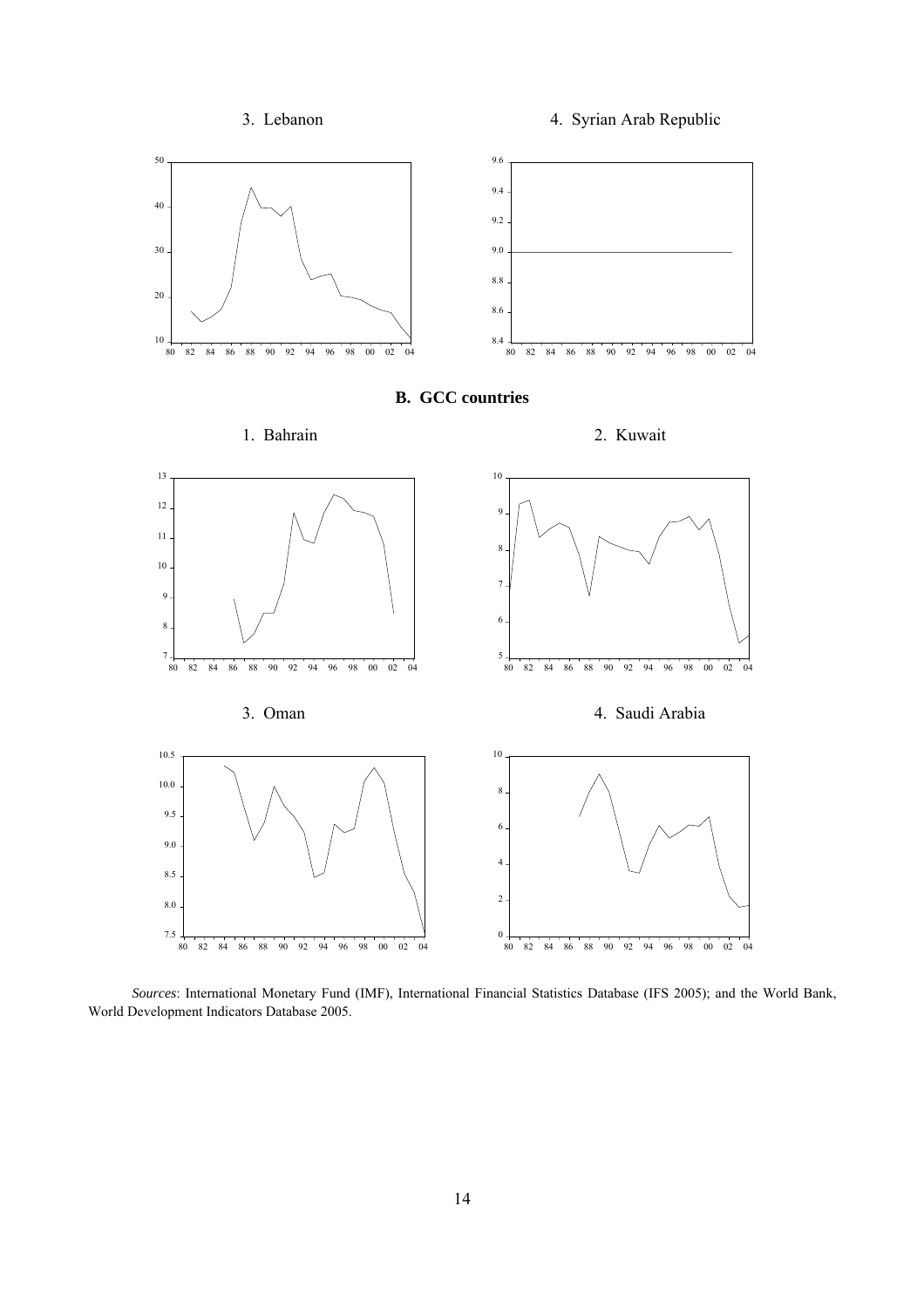### **II. TRADE PERFORMANCE IN THE ESCWA REGION: TRADE OPENNESS, REGIONAL TRADING PARTNERS AND INTRAREGIONAL TRADE**

 Despite the lifting of trade barriers as provided for within the frameworks of the GCC and GAFTA, intraregional trade activity relative to GDP remains low in the ESCWA region and has not improved during the past two decades. Trade improves economic performance in a sustainable way by contributing towards productivity growth through more efficient allocation of resources, technology transfers, access to a wider range of inputs and competitive pressures. Moreover, export driven economies ensure external sustainability and sufficient demand, which are both necessary in the ESCWA markets. Most of these markets are in need of economic diversification given that they are often dependent on either commodity or agricultural exports.<sup>18</sup>

 Enhancing international trade in the ESCWA region is therefore expected to stimulate economic activity in the member countries and propel growth. This chapter reviews ESCWA's trade performance by referring to its degree of trade openness, which is measured by the trade to GDP ratio, to its trading partners by regions and to the level of its intra-trade activities relative to total trade.

#### A. TRADE OPENNESS

 Total trade as a share of GDP in the ESCWA region was higher in the early 1980s than during the subsequent two decades. While total trade in the ESCWA region represented almost 80 per cent of GDP during the early 1980s, this ratio declined to 41 per cent and remained relatively low until 2000, when oil prices began to rise (see figure VII). In 2004, the ratio amounted to 88 per cent. Trade is mostly driven by trade activities of the GCC countries, which accounted for 82 per cent of total ESCWA trade in 2004. Given the dominance of oil in the GCC economies, it is clear that the ratio of total trade to GDP in the ESCWA region follows developments in the oil market. The high level of the trade to GDP ratio in the early 1980s and in recent years can therefore be attributed to the high level of oil prices during these periods.

# **Figure VII. Trade openness: ratio of total trade to GDP in the ESCWA region, 1980-2004**



(*Percentage*)

 *Sources*: International Monetary Fund (IMF), *Direction of Trade Statistics Yearbook 2004* (IMF, November 2004); ESCWA, *National Accounts Studies of the ESCWA Region* (over the period 1980-2002); and ESCWA, *Survey of Economic and Social Developments in the ESCWA Region 2004-2005* (E/ESCWA/EAD/2005/6).

<sup>&</sup>lt;sup>18</sup> L. Soderling, "Is the Middle East and North Africa region achieving its trade potential?", IMF Working Paper WP/05/90 (International Monetary Fund, Middle East and Central Asia Department, 2005).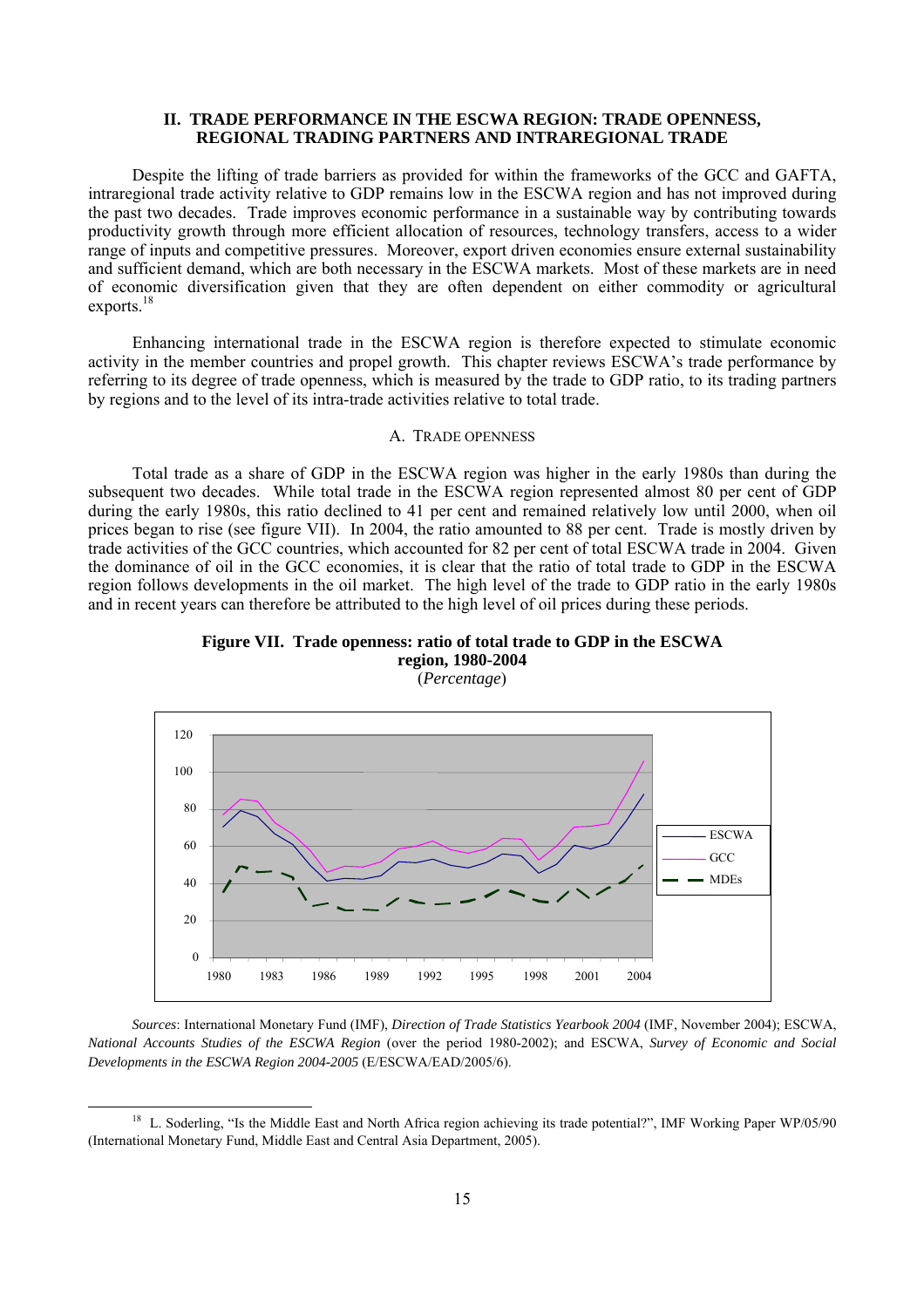Table 1 indicates the ratio of total trade to GDP in 11 ESCWA member countries and in the regions of East Asia and the Pacific, and Latin America and the Caribbean. With the exception of Bahrain, Kuwait and Lebanon, this ratio has increased during the past two decades in ESCWA member countries.

|                                 | 1980                  | 2004   |
|---------------------------------|-----------------------|--------|
| Bahrain                         | 223.93                | 194.84 |
| Egypt                           | 28.00                 | 33.57  |
| Jordan                          | 68.04                 | 119.36 |
| Kuwait                          | 98.92                 | 95.36  |
| Lebanon                         | $128.61^{\frac{a}{}}$ | 56.08  |
| Oman                            | 84.05                 | 90.19  |
| Oatar                           | 69.69                 | 117.09 |
| Saudi Arabia                    | 74.21                 | 80.42  |
| Syrian Arab Republic            | 59.55                 | 76.72  |
| United Arab Emirates            | 65.78                 | 168.06 |
| Yemen                           | $70.27^{\frac{b}{}}$  | 93.40  |
| ESCWA <sup>c</sup>              | 70.72                 | 88.53  |
| East Asia and the Pacific       | 29.23                 | 87.64  |
| Latin America and the Caribbean | 28.09                 | 49.92  |

TABLE 1. RATIO OF TOTAL TRADE TO GDP IN THE ESCWA REGION, 1980 AND 2004

 *Sources*: International Monetary Fund (IMF), *Direction of Trade Statistics Yearbook 2004* (IMF, November 2004); the World Bank, World Development Indicators Database 2005; ESCWA, *National Accounts Studies of the ESCWA Region* (over the period 1980-2002); and ESCWA, *Survey of Economic and Social Developments in the ESCWA Region 2004-2005* (E/ESCWA/EAD/2005/6).

 *Notes*: a/ The figure for Lebanon corresponds to 1981 owing to the lack of data for 1980. b/ The figure for Yemen corresponds to 1990 owing to the lack of data for 1980.

c/ Owing to the lack of reliable data, Iraq and Palestine are not included in the regional average.

#### B. MAIN TRADING PARTNERS OF THE ESCWA REGION

 Figures VIII and IX show the major trading partners of the ESCWA region in 1980 and 2004. Most ESCWA trade flows are with industrialized and emerging regions, particularly Europe and Asia.19 Notwithstanding geographical proximity, ESCWA member countries trade significantly more with European and Asian countries than with other economies in the ESCWA region.

 Figure VIII demonstrates that in 2004 the major import partners of the region were Europe and Asia. Imports of the ESCWA region from Europe and from Asia constitute 33 per cent and 26 per cent of total imports, respectively. In 1980, imports came mainly from Europe and the United States. At that time, the ESCWA region did not have very strong import linkages with Asia. However, during the past two decades, the share of imports from Asia has more than doubled.

 The most important export destinations of the region in 2004 were Asia, Europe and Japan. At the beginning of the 1980s, the share of exports to Europe was the highest. However, it declined from 37 per cent of total exports in 1980 to a modest 14 per cent in 2004. By contrast, the ratio of exports to Asia to total exports increased from 15 per cent in 1980 to 32 per cent in 2004, and Asia became the main destination of ESCWA exports.

<sup>&</sup>lt;sup>19</sup> Within that context, Europe includes the 15 countries of the EU, in addition to Iceland, Norway and Switzerland; and Asia includes 30 countries in South and Southeast Asia.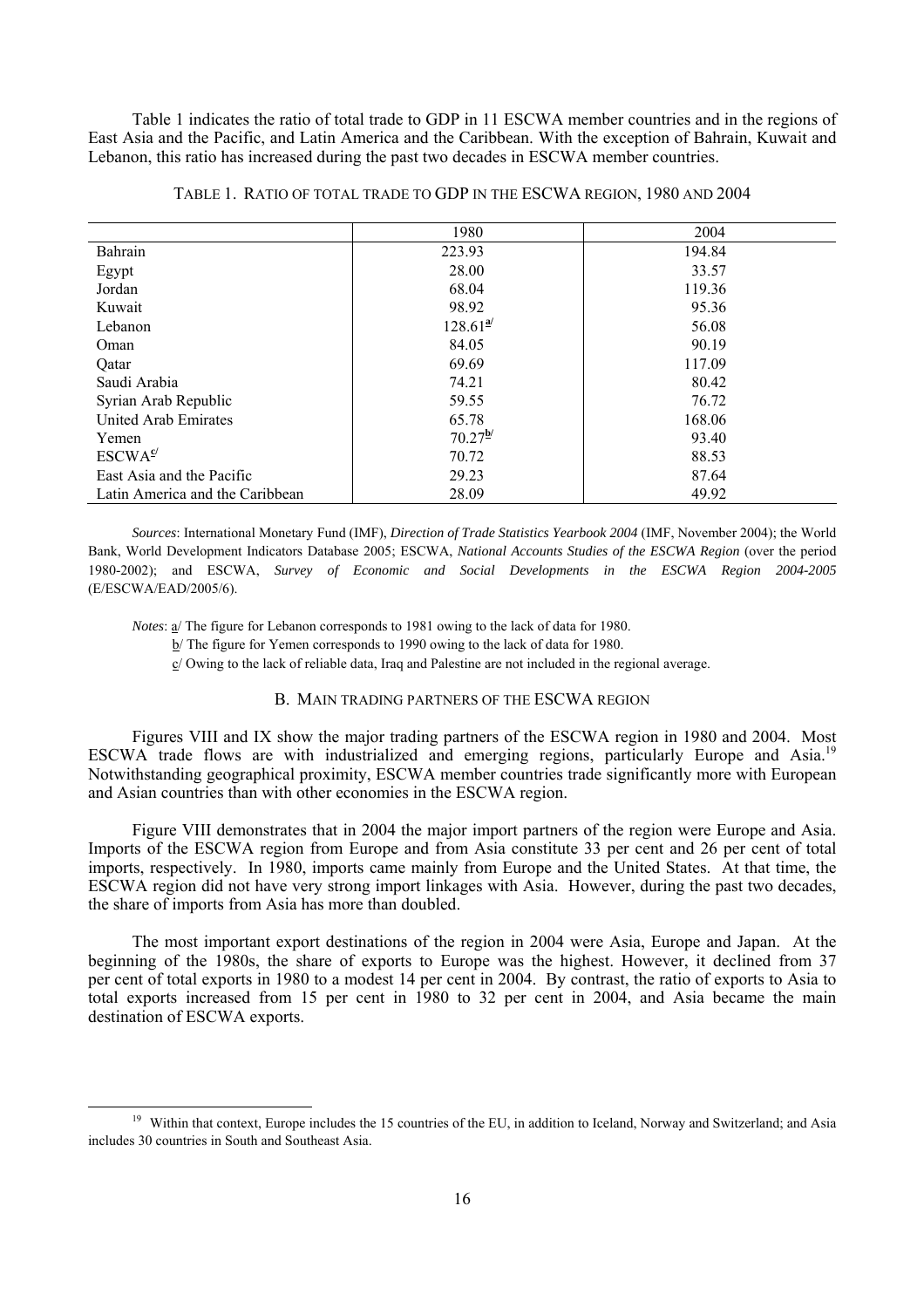



 *Source*: International Monetary Fund (IMF), *Direction of Trade Statistics Yearbook 2004* (IMF, November 2004).



**Figure IX. Major export partners of the ESCWA region, 1980 and 2004** 

 *Source*: International Monetary Fund (IMF), *Direction of Trade Statistics Yearbook 2004* (IMF, November 2004).

# C. ESCWA INTRAREGIONAL TRADE

 Figures VIII and IX reveal that in 2004 the shares of both intraregional imports and exports of the ESCWA region were relatively low and accounted for a modest 9 per cent and 7 per cent of total imports and exports, respectively. The pace of total intraregional trade did not increase markedly in the ESCWA region during the period under study. The ratio of intra-ESCWA trade to total trade increased very modestly from 4.9 per cent in 1980 to 8.5 per cent in 2004, thereby implying that intra-ESCWA trade still constitutes a small fraction of total trade flows.

 In 1980, other regions of the world had already reached higher degrees of integration than that attained by the ESCWA region in 2004. For instance, in 1980 intraregional trade in the EU was seven times higher than the corresponding figure for ESCWA in 2004, and three times higher than in the North American Free Trade Agreement (NAFTA).<sup>20</sup> Moreover, in the Southern Cone Common Market (Mercosur), intraregional

<sup>&</sup>lt;sup>20</sup> R. Longo and K. Sekkat, "Obstacles to expanding intra-African trade", Working Paper No. 169 (OECD Development Centre, 2001).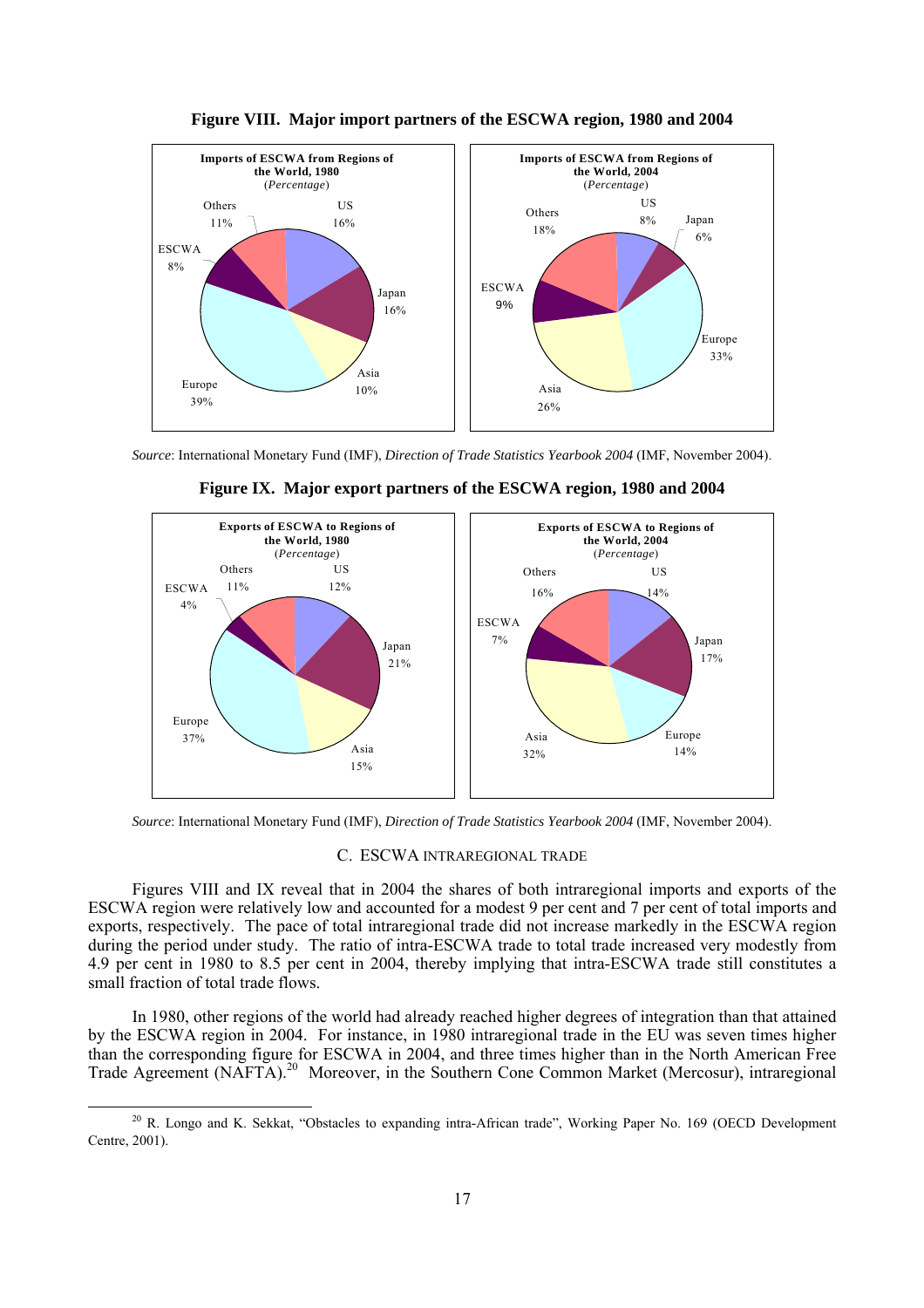exports improved from 9 per cent of total exports in 1990 to 22 per cent in 1996, and intraregional imports increased from 14 per cent in 1990 to 21 per cent in  $1996$ <sup>21</sup>

 This indicates that regional integration is still lagging behind in the ESCWA region and needs to be enhanced. If intraregional trade is increased in the region, growth can be stimulated through the rise of competition and scale effects as separate national markets become more integrated. Additionally, a larger market permits economies of scale to be achieved, brings producers in member countries into closer contact with each other and eliminates monopolies, thereby promoting efficiency gains within firms. Apart from the economic arguments presented in favour of higher integration, if increased intra-ESCWA trade succeeds in fostering regional economic take-off, it could also contribute towards reducing political tensions.

 As a result of weak intraregional trade, Arab countries have engaged in several free trade arrangement attempts. However, many of these attempts have failed, including, most prominently, the Arab Economic Unity Agreement of 1957 and the Arab Cooperation Council of 1989. The most recent attempt of Arab trade integration is GAFTA, whose executive programme on the facilitation and development of Arab trade entered into force on 1 January 1998. It is currently applied by 17 out of the 22 member countries of the League of Arab States. The key elements of the executive programme include, among others, the following: (a) the removal of non-tariff barriers and the reduction of tariff rates on all goods exchanged between the signatories by an annual rate of 10 per cent over a period of 10 years; (b) the participation of the private sector in monitoring the implementation process; (c) special treatment for the less developed Arab countries, based on the classification by the United Nations, in addition to Palestine; and (d) respect for international norms.

 There are still many technical barriers to intra-Arab trade that have not been addressed by the agreement, including such issues as taxes and charges; the lists of exemptions and rules of origin; the strength of the dispute settlement mechanism; and non-tariff barriers. These outstanding issues hinder regional integration, particularly when a political will is lacking.

 Currently, the intraregional trade activities in ESCWA member countries remain modest. In order to determine the extent of trade integration in the region, the ratio of intraregional exports to total exports has been calculated for 11 ESCWA member countries over the past two decades (see figure X).



**Figure X. Ratio of intra-ESCWA exports to total exports, 1980-2004** 

 *Source*: Compiled by ESCWA based on International Monetary Fund (IMF), *Direction of Trade Statistics Yearbook 2004* (IMF, November 2004).

 *Note*: Figure X presents the average ratios for the periods 1980-1989 and 1990-1999, in addition to the most recent data, namely, 2004. Data for Yemen in the 1980s were unavailable.

<sup>&</sup>lt;sup>21</sup> A. Bevilaqua, "Macroeconomic coordination and commercial integration in Mercosur", Discussion Paper No. 378 (Department of Economics, Puc-Rio, October 1997).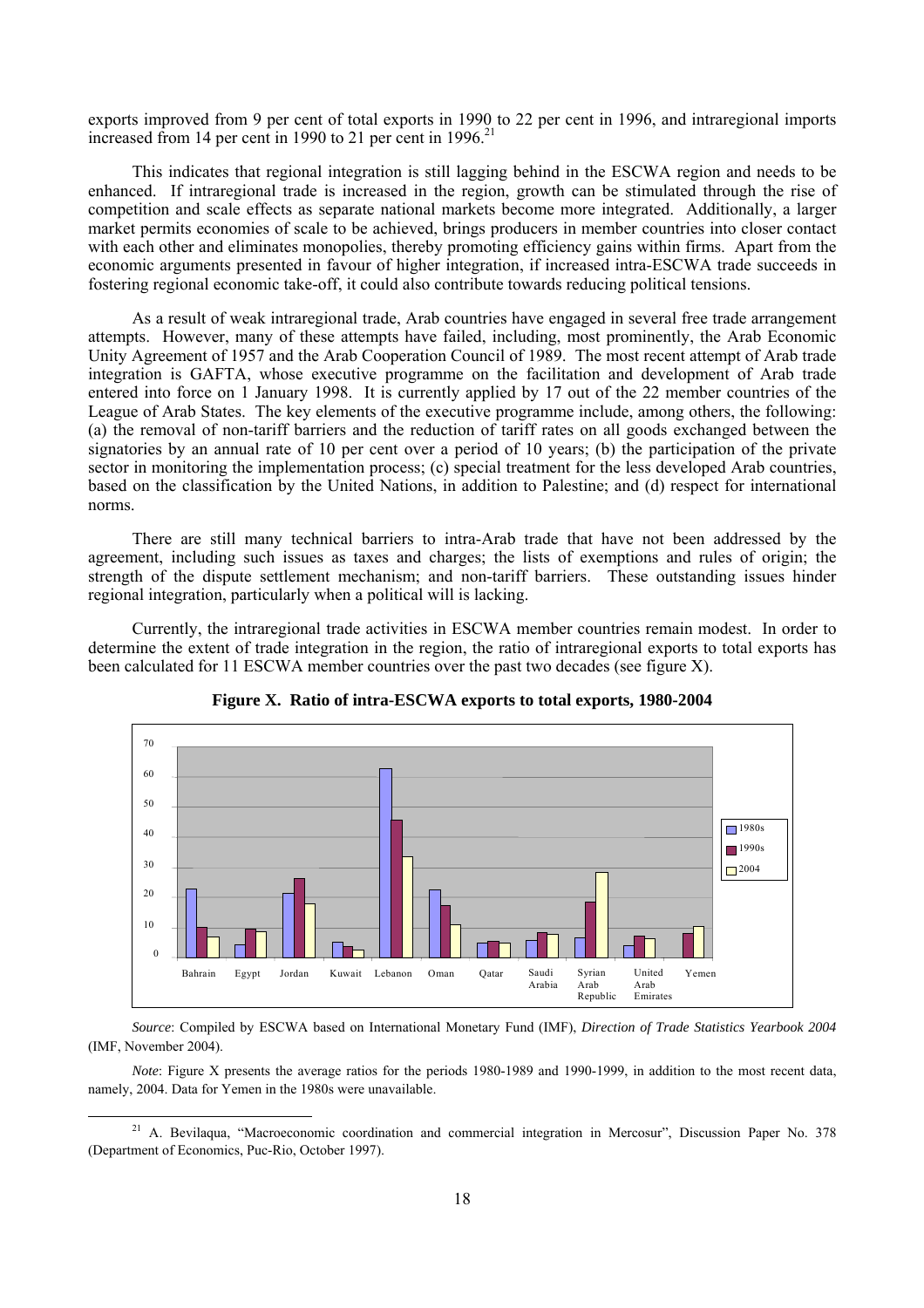The share of intraregional exports to total exports declined in Bahrain, Jordan, Kuwait, Lebanon and Oman during the past two decades. The apparent decrease in these countries, with the exception of Jordan, was gradual and significant, especially in Lebanon where the ratio declined by almost 47 per cent from 1980 to 2004. Lebanon's exports to the region amounted to 63 per cent in the 1980s, which represented a level considerably higher than in the other ESCWA member countries. However, that ratio decreased to 33.5 per cent in 2004. The high value of the 1980s can be largely attributed to the civil war in that country during which Lebanon was internationally isolated and its export relations with the world were very limited. Consequently, the relative importance of trade relations with Arab countries was very high during this period. Moreover, efforts by the Government aimed at encouraging trade with the rest of the world through the implementation of different trade agreements, including accession to the WTO and the Euro-Mediterranean Partnership, led to an increase in total exports and a shift in Lebanese trade from Arab countries to the rest of the world.

 Similarly, the decreasing trend of intraregional export ratios in Bahrain and Oman can be explained by the increase in total trade that resulted from increased integration into the world economy. The two countries implemented openness policies during the period under study and both joined the WTO in 1995.

 The case of Jordan is different from other ESCWA member countries. The ratio was 21 per cent in the 1980s, increased to 27 per cent in the 1990s, but then declined sharply to reach a modest 18 per cent in 2004. While Jordan signed several bilateral trade agreements with other Arab countries in the 1990s, the impact of the war in Iraq, which is one of Jordan's major trading partners, negatively affected Jordan's intraregional export activity. Moreover, a larger portion of national exports was channelled towards the United States after the signing of a free trade agreement between the two countries in 2000. This has resulted in a significant increase in Jordan's total exports, thereby leading to a decline in intra-ESCWA exports relative to total exports.

 In Qatar, the ratio of intraregional exports to total exports remained stable at a very low level of some 5 per cent during the period under study. By contrast, the ratio increased in Egypt, Syrian Arab Republic, United Arab Emirates and Yemen.<sup>22</sup> The increase in the relative importance of regional trade has been different for those five countries. For Egypt and Yemen, the increases in the ESCWA share in total trade were from approximately 4.4 per cent in the 1980s to 8.7 per cent in 2004, and from 8.2 per cent in the 1990s to 10.4 per cent in 2004, respectively.

 In the Syrian Arab Republic, the level of total exports to ESCWA member countries more than doubled between the 1980s and 2004. This increasing intraregional export share in the Syrian Arab Republic is the result of a decrease in total trade, rather than a significant increase in intraregional exports. The international seclusion and the very low cooperation with the West owing to political tensions have led to a decrease in international trade and, consequently, to an increase in the computed ratio.

 For Saudi Arabia and the United Arab Emirates, the ESCWA share in total exports increased from 6 per cent in the 1980s to 7.7 per cent in 2004, and from 4.2 per cent in the 1980s to 6.3 per cent in 2004, respectively. This positive trend indicates progress in the implementation of trade integration reforms in these countries. Nevertheless, these ratios are still significantly lower than in other regions of the world. In Mercosur, for example, the share of Argentina's intra-Mercosur exports to total exports was 15 per cent in 1990 and reached 33 per cent in 1996, which represents a higher level than in all ESCWA member countries in 2004.<sup>23</sup>

 Another relevant proxy of trade cooperation in the region is the ratio of ESCWA's intraregional imports to total imports (see figure XI). The share of imports from the rest of ESCWA member countries relative to total imports declined in Bahrain and the United Arab Emirates during the past two decades. However, the ratio increased in Egypt, Kuwait, Lebanon, Oman, Qatar, Syrian Arab Republic and Yemen, thereby indicating an enhancement in trade integration. In 2004, the ratio amounted to 6.2 per cent in Egypt, 12.9 per cent in Kuwait, 14.2 per cent in Lebanon, 26.9 per cent in Oman, 11.8 per cent in Qatar and 7.0

<sup>&</sup>lt;sup>22</sup> In the case of Yemen, the period under study begins in 1990 and ends in 2004.

<sup>&</sup>lt;sup>23</sup> A. Bevilaqua, "Macroeconomic coordination and commercial integration in Mercosur", Discussion Paper No. 378 (Department of Economics, Puc-Rio, October 1997).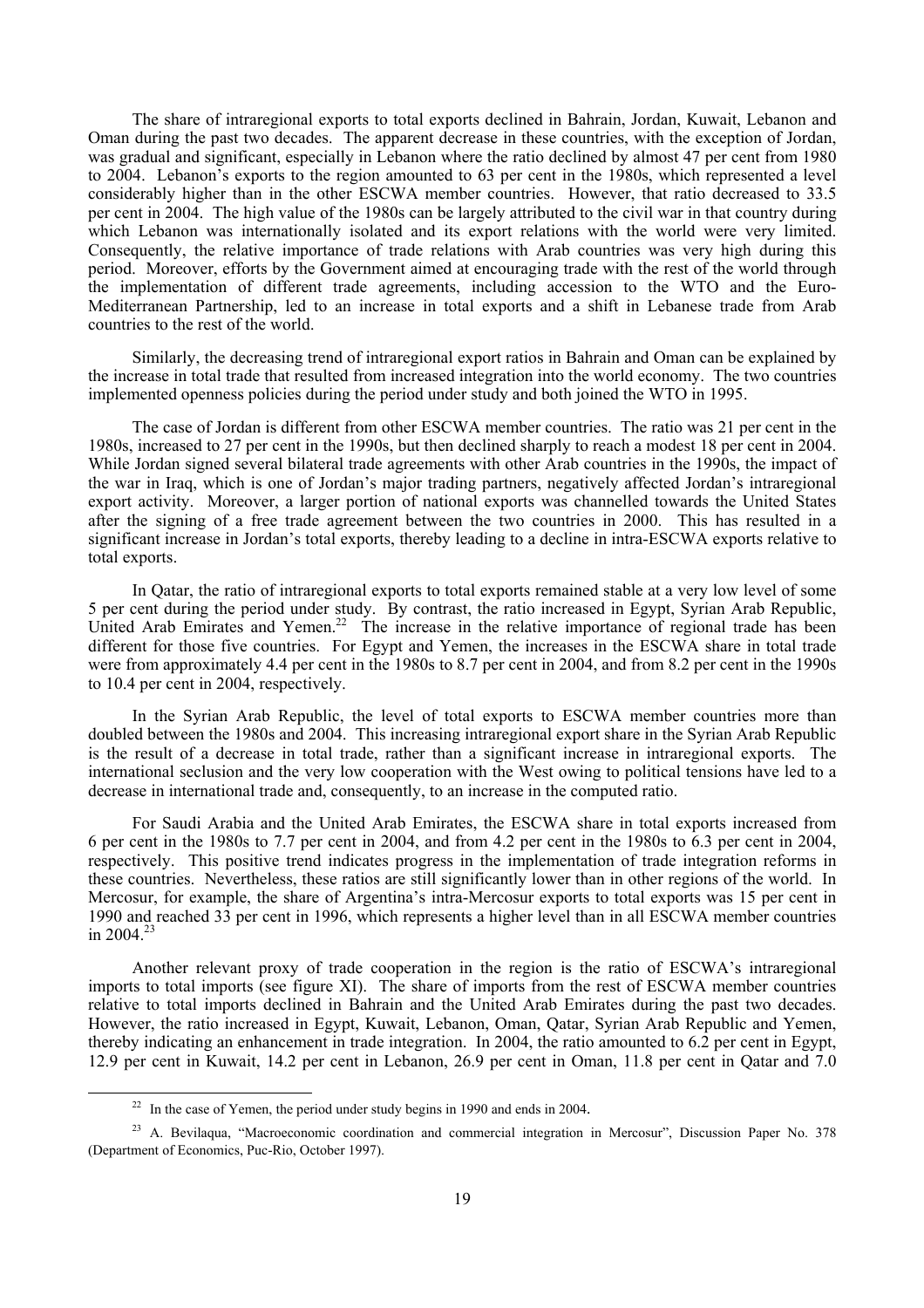per cent in the Syrian Arab Republic. In Jordan, after a significant decline during the 1990s, the ratio of intraregional imports to total imports increased to a level higher than that of the 1980s. The Gulf War as well as the signing of the Washington Declaration between Jordan and Israel in the 1990s is likely to have had a strong impact on Jordanian economic conditions and trade performance.



**Figure XI. Ratio of intra-ESCWA imports to total imports, 1980-2004** 

 *Source*: Compiled by ESCWA based on International Monetary Fund (IMF), *Direction of Trade Statistics Yearbook 2004* (IMF, November 2004).

 *Note*: Figure XI presents the average ratios for the periods 1980-1989 and 1990-1999, in addition to the most recent data, namely, 2004. Data for Yemen in the 1980s were unavailable.

 Figure XII depicts the averages of the ratio of total intraregional trade (intra-exports + intra-imports) to total trade (total exports + total imports) during the period 1980-2004. Relative intraregional trade activity has significantly increased in Egypt, Jordan, Syrian Arab Republic and Yemen, while it increased only modestly in Kuwait, Qatar, Saudi Arabia and United Arab Emirates. Overall, intraregional trade activities are still lagging behind other developing regions in the world. However, a decreasing or stagnating ratio of intraregional to total trade can be explained by the fact that trade with the rest of the world has increased at a faster pace than intraregional trade. Over the past two decades, ESCWA member countries, with the exception of the Syrian Arab Republic, have increasingly undertaken multilateral and bilateral efforts to integrate in the world economy. Specifically, all ESCWA member countries are now members of the WTO, and the ESCWA member countries in the Mediterranean Basin are equally engaged in the Euro-Mediterranean Partnership. In general, while ESCWA member countries are not well integrated regionally as measured by intraregional trade ratios, they have become more open globally, especially during the past decade.



**Figure XII. Ratio of intra-ESCWA trade to total trade, 1980-2004** 

 *Source*: Compiled by ESCWA based on International Monetary Fund (IMF), *Direction of Trade Statistics Yearbook 2004* (IMF, November 2004).

 *Note*: Figure XII presents the average ratios for the periods 1980-1989 and 1990-1999, in addition to the most recent data, namely, 2004. Data for Yemen in the 1980s were unavailable.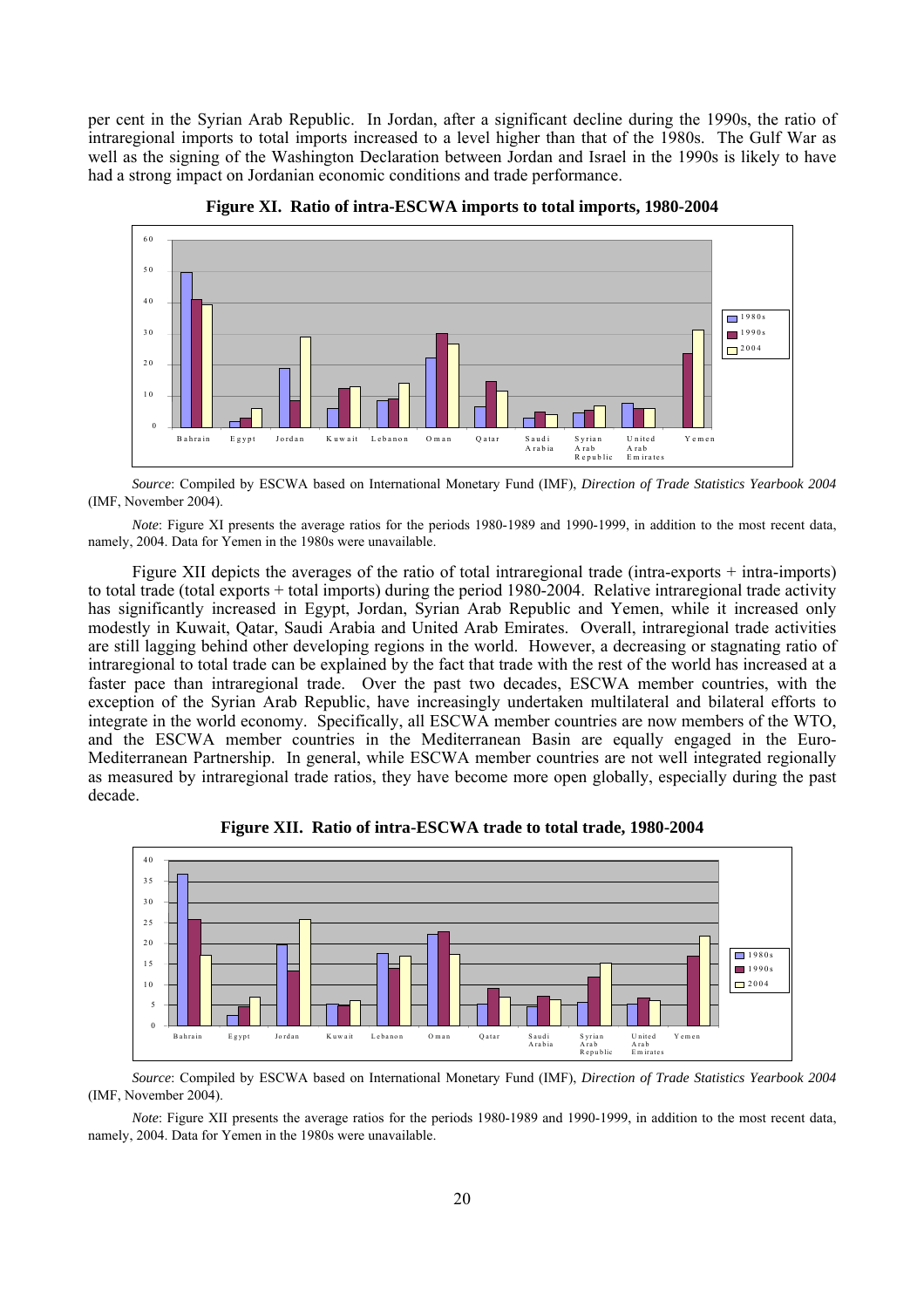Table 2 illustrates total intraregional trade as a percentage of GDP in 11 ESCWA member countries. The ratios again illustrate that intraregional trade is far below the desired level that qualifies the region as an economically integrated and homogeneous area. Consequently, the ESCWA region is far from constituting an integrated trade region and does not fulfil one of the major criteria of an optimum currency area. This issue is further analysed below by looking at business cycles synchronization within the region.

|      |         |       |        |        |         |       |       |        | Syrian   | United   |           |
|------|---------|-------|--------|--------|---------|-------|-------|--------|----------|----------|-----------|
|      |         |       |        |        |         |       |       | Saudi  | Arab     | Arab     |           |
|      | Bahrain | Egypt | Jordan | Kuwait | Lebanon | Oman  | Oatar | Arabia | Republic | Emirates | Yemen     |
| 1980 | 92.40   | 0.60  | 16.73  | 4.70   | 0.00    | 6.67  | 2.85  | 2.20   | 2.50     | 2.39     | $\ldots$  |
| 1981 | 113.16  | 0.67  | 18.88  | 5.01   | 33.80   | 8.72  | 2.29  | 3.12   | 5.52     | 3.45     | $\ddotsc$ |
| 1982 | 76.96   | 0.65  | 18.59  | 6.03   | 31.14   | 8.24  | 2.66  | 3.13   | 3.53     | 3.34     | $\ddotsc$ |
| 1983 | 58.01   | 1.07  | 16.98  | 4.95   | 29.84   | 5.47  | 2.18  | 2.77   | 1.31     | 3.02     | $\ddotsc$ |
| 1984 | 59.31   | 1.08  | 15.29  | 4.55   | 30.87   | 5.48  | 2.07  | 2.70   | 1.41     | 2.80     | $\ddotsc$ |
| 1985 | 54.62   | 0.39  | 11.51  | 4.24   | 18.97   | 6.68  | 1.74  | 2.79   | 1.64     | 2.67     | $\ddotsc$ |
| 1986 | 43.47   | 0.72  | 8.05   | 2.30   | 13.01   | 19.37 | 2.62  | 2.08   | 2.14     | 3.46     | $\ddotsc$ |
| 1987 | 47.15   | 0.55  | 9.74   | 2.65   | 11.28   | 20.83 | 2.88  | 2.42   | 1.57     | 3.39     | $\ddotsc$ |
| 1988 | 32.23   | 0.55  | 9.27   | 3.42   | 8.97    | 24.83 | 3.69  | 2.39   | 1.84     | 3.56     |           |
| 1989 | 36.83   | 0.43  | 7.35   | 2.95   | 10.89   | 29.37 | 4.03  | 2.88   | 4.92     | 3.89     | $\ddotsc$ |
| 1990 | 44.36   | 0.46  | 8.62   | 0.98   | 12.81   | 27.57 | 4.16  | 3.65   | 7.27     | 3.86     | 8.74      |
| 1991 | 42.34   | 0.74  | 7.39   | 1.33   | 10.28   | 7.76  | 4.74  | 3.59   | 6.42     | 4.25     | 8.16      |
| 1992 | 40.96   | 0.83  | 7.33   | 0.35   | 9.07    | 13.24 | 4.93  | 3.12   | 6.03     | 5.07     | 8.30      |
| 1993 | 31.37   | 0.80  | 8.02   | 2.26   | 6.51    | 13.91 | 5.31  | 2.96   | 5.91     | 6.40     | 9.33      |
| 1994 | 31.21   | 0.89  | 8.38   | 2.99   | 6.07    | 12.65 | 5.29  | 2.98   | 6.91     | 6.20     | 10.08     |
| 1995 | 33.14   | 0.86  | 9.50   | 3.61   | 4.55    | 12.91 | 5.40  | 3.37   | 6.28     | 6.26     | 9.50      |
| 1996 | 36.21   | 0.93  | 13.17  | 3.56   | 7.79    | 12.20 | 5.56  | 3.98   | 5.27     | 6.27     | 5.82      |
| 1997 | 35.67   | 1.04  | 11.29  | 3.78   | 5.71    | 13.50 | 4.53  | 4.11   | 4.89     | 5.96     | 6.12      |
| 1998 | 20.90   | 1.32  | 9.69   | 3.57   | 5.31    | 14.86 | 5.35  | 3.31   | 4.65     | 6.87     | 7.93      |
| 1999 | 19.45   | 1.25  | 9.08   | 3.85   | 4.61    | 14.00 | 4.64  | 3.59   | 4.58     | 7.94     | 8.82      |
| 2000 | 21.33   | 1.64  | 8.70   | 4.60   | 5.91    | 15.35 | 7.26  | 3.26   | 5.10     | 6.38     | 10.11     |
| 2001 | 22.42   | 1.34  | 9.98   | 4.63   | 6.28    | 15.42 | 5.36  | 3.44   | 8.66     | 7.74     | 10.74     |
| 2002 | 23.42   | 1.76  | 10.79  | 4.75   | 6.66    | 15.74 | 8.56  | 3.63   | 7.54     | 7.54     | 14.19     |
| 2003 | 26.69   | 1.78  | 18.23  | 5.06   | 7.62    | 14.08 | 7.32  | 4.10   | 8.97     | 8.95     | 16.07     |
| 2004 | 33.27   | 2.33  | 30.63  | 5.95   | 9.50    | 15.61 | 8.13  | 5.21   | 11.59    | 10.23    | 20.48     |

TABLE 2. INTRA-ESCWA TRADE AS A PERCENTAGE OF GDP, 1980-2004

 *Source*: International Monetary Fund (IMF), *Direction of Trade Statistics Yearbook 2004* (IMF, November 2004).

 *Note*: Two dots (..) indicate that data were not available.

 This implies that more efforts are still needed regarding the implementation of related policies. Arab countries have started the process adequately by signing different multilateral and bilateral accords. However, some major obstacles to trade cooperation and integration remain, including, most importantly, the similarities in economic structures and the differences in demand structures of member countries; the lack of commitment to regional agreements; and the heavy reliance on trade taxes in some countries, especially in those that are highly indebted.

 Equally, the similar production structures of the Arab economies prevent major gains that can be made from comparative advantages and economies of scale. The GCC economies, for example, primarily produce and export oil and gas, petrochemicals and aluminium. By contrast, MDEs primarily export textiles, metal products and machinery. There is low regional demand for many of those products, which must also compete with one another in the limited Arab market. In addition, the low quality and ready availability of regional products in many ESCWA member countries has led to a dependence on imports from outside the Arab region. Moreover, the lack of a compensation mechanism to assist producers and consumers adversely affected by the transition from protectionism to liberalization has further discouraged intra-trade activity.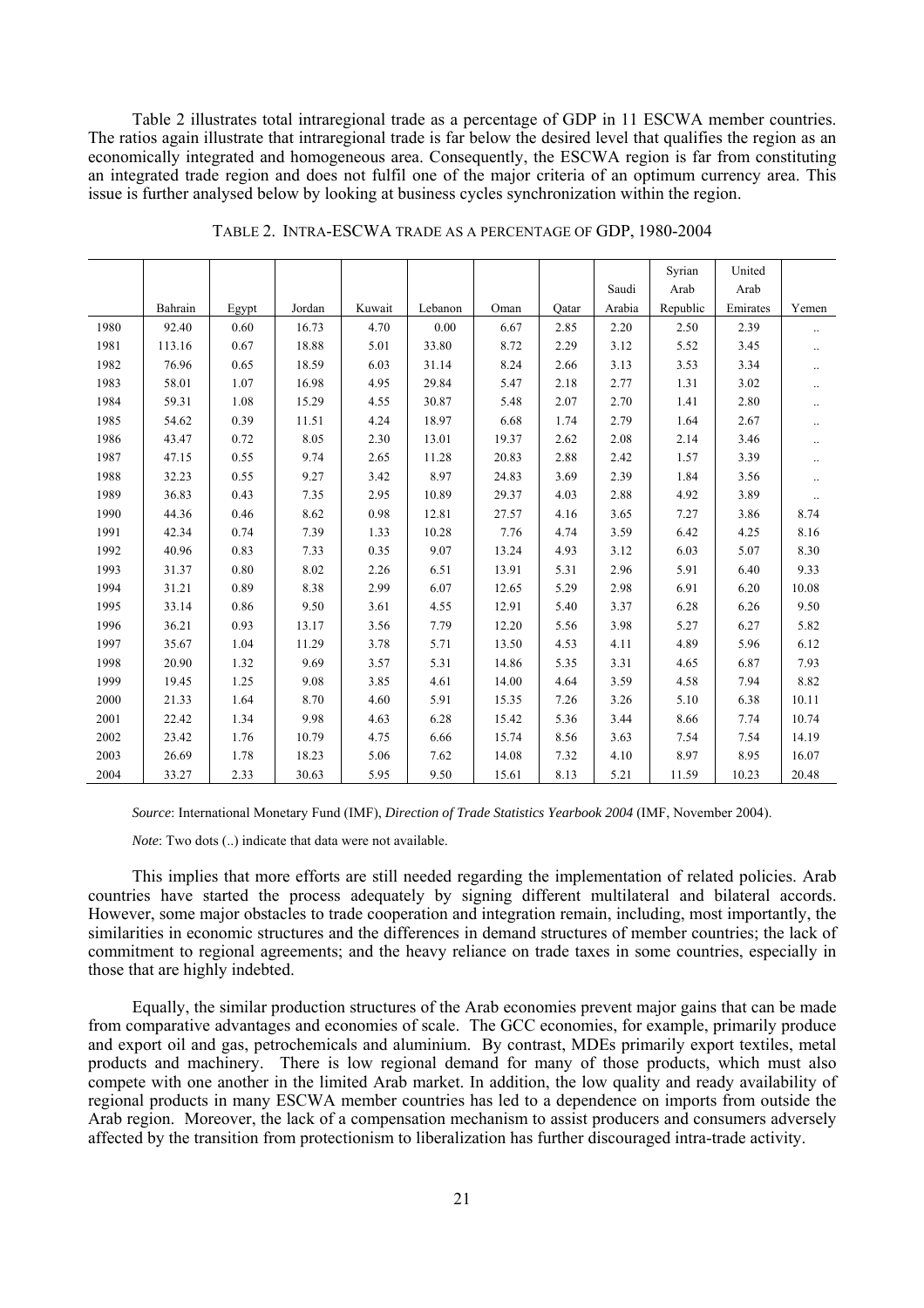Furthermore, the economic and trade activities in the region are very vulnerable to political instabilities. Other factors hinder trade cooperation among ESCWA member countries, including the following: (a) lack of adequate transportation; (b) overprotection; (c) lack of market information; (d) weakness of marketing strategies; (e) poor competitiveness of products; and (f) bureaucracy.24

 In addition to removing trade barriers, a relatively free trade area among Arab countries requires, among others, improving transportation, separating political and economic issues, implementing relevant legal reforms, encouraging private sector initiatives, and promoting competitiveness.

 In order to benefit fully from trade liberalization, ESCWA members need to complement the liberalization process with institutional reform and with appropriate industrial policies, particularly given that trade liberalization can be effective only when domestic industries are competitive. More attempts are needed to deepen intraregional trade relations, thereby enhancing growth and augmenting the degree of cooperation and integration among ESCWA member nations.

<sup>&</sup>lt;sup>24</sup> I. Limam and A. Abdalla, "Inter-Arab trade and the potential success of AFTA", Working Paper API/WPS 9806 (Arab Planning Institute, 1998).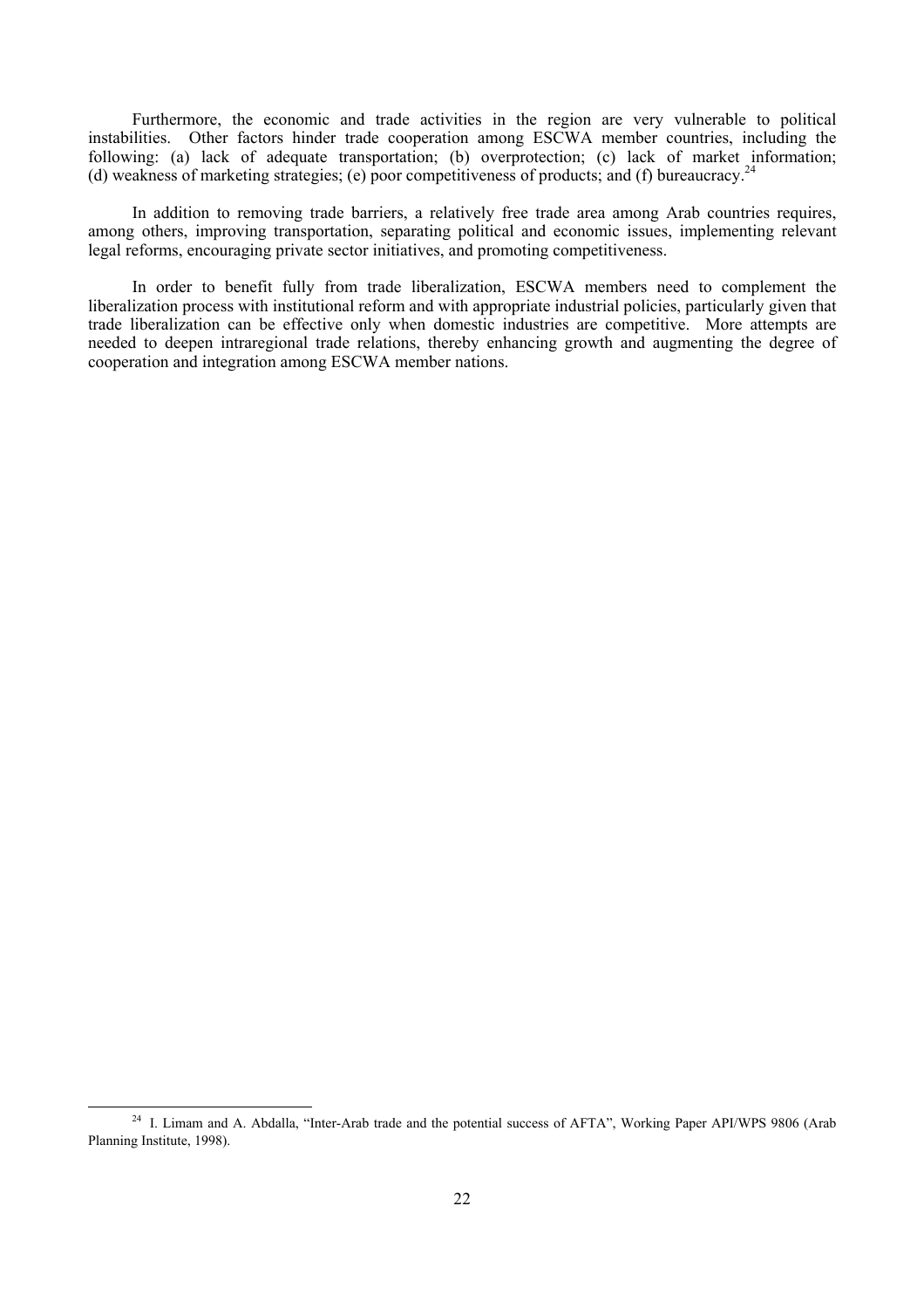#### **III. BUSINESS CYCLE CO-MOVEMENTS AMONG ESCWA MEMBER COUNTRIES**

 This chapter assesses the degree of business cycle synchronization between individual ESCWA member countries during the period 1980-2004. According to modern theory, business cycles are long-term fluctuations in economic activity. In other words, a business cycle can be defined as the pattern of expansion and contraction in economic activity relative to its long-term trend.

 As highlighted in the introduction to this study, the degree of business cycle synchronization is an essential criterion for determining the costs and benefits associated with forming or joining a currency union. From the perspective of an individual country, the creation of a currency union is associated with the loss of domestic monetary policy as a possible stabilization instrument. A single monetary policy, which is conducted by a supra-national central bank, implies a common nominal interest rate in the currency union. Given that asymmetric macroeconomic shocks are likely to result in diverging inflation rates across member countries, national real interest rates can differ substantially. Countries with higher than average inflation rates experience lower real interest rates, which stimulates demand and therefore puts additional pressure on the national inflation rate. By contrast, countries with lower than average inflation rates have higher real interest rates, which is likely to weaken demand and lead to a further reduction of inflation rates. Consequently, a common monetary policy can result in higher and more persistent inflation and output growth differentials between member countries, which could eventually destabilize the currency union.

 New empirical evidence, especially on the European Monetary Union (EMU), suggests that this simple mechanism neglects a number of important factors, including possible stabilizing channels in a monetary union that work towards a convergence of real interest rates.<sup>25</sup> Nevertheless, it is widely accepted that the prospects of creating a successful currency union depend substantially on the degree of business cycle synchronization among member countries.

# A. MEASURING BUSINESS CYCLES: DATA AND METHODOLOGY

 In order to determine the degree of business cycle synchronization in the ESCWA region, this section analyses country-pair correlation coefficients between the cyclical components of output. To that end, annual data on real GDP over the period 1980-2004 were collected from the ESCWA national accounts database for the following 11 countries:26 Bahrain, Egypt, Jordan, Kuwait, Lebanon, Oman, Qatar, Saudi Arabia, Syrian Arab Republic, United Arab Emirates and Yemen.<sup>2</sup>

 To obtain the cyclical component of total real output, the original time series was decomposed using the Hodrick-Prescott (HP) filter.<sup>28</sup> In addition to the HP filter, the Baxter-King band-pass filter was used to decompose the original GDP data.<sup>29</sup> In general, the resulting correlation coefficients are marginally lower than those obtained with the HP filter. $30$ 

<sup>29</sup> M. Baxter and R. King, "Measuring business cycles: approximate band-pass filters for economic time series", Working Paper No. 5022 (National Bureau of Economic Research, February 1995).

<sup>&</sup>lt;sup>25</sup> For a recent discussion on this issue, see a speech by O. Issing, "One size fits all! A single monetary policy for the euro area", which was delivered at the third Conference of the International Research Forum on Monetary Policy (Frankfurt, Germany, 20 May 2005) and which is available at: www.ecb.int/press/key/date/2005/html/sp050520.en.html.

<sup>&</sup>lt;sup>26</sup> ESCWA national accounts data are based on questionnaires completed by member countries.

<sup>&</sup>lt;sup>27</sup> Given that quarterly data on GDP are not available for most ESCWA countries, business cycle analyses for the region have been based on annual data. Moreover, owing to the political instability prevailing in Lebanon and Yemen in the 1980s, data for those two countries over that period must be considered with a degree of caution; and Iraq and Palestine have been excluded from the analysis due to the lack of reliable data.

<sup>28</sup> R. Hodrick and E. Prescott, "Postwar U.S. business cycles: an empirical investigation", *Journal of Money, Credit, and Banking*, vol. 29, No. 1 (February 1997), pp. 1-16.

<sup>&</sup>lt;sup>30</sup> Given that the qualitative results using the Baxter-King band-pass filter remained basically unchanged, they are not reported in this study.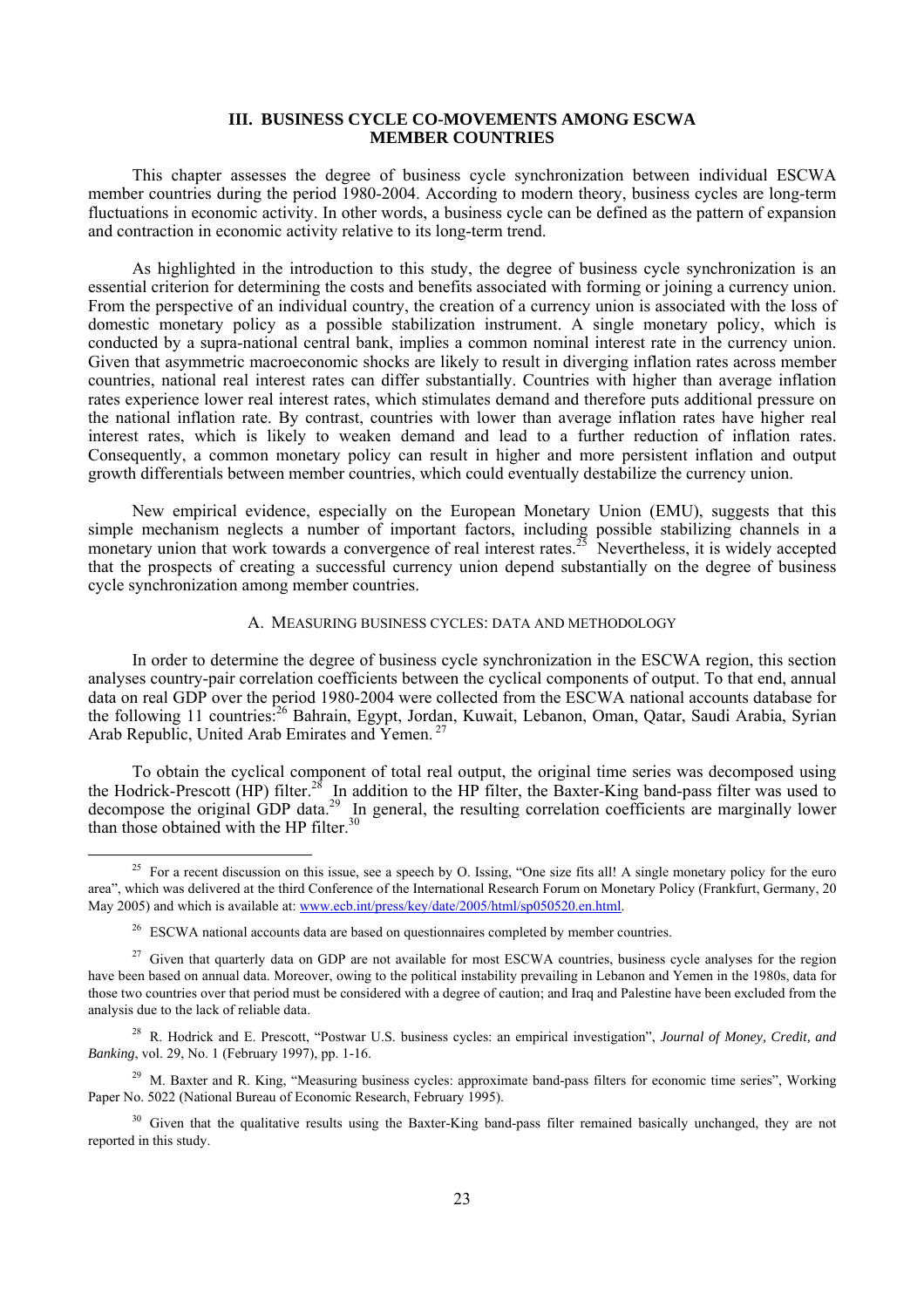In macroeconomic time series analysis, the HP filter has become the most widely used method to decompose a time series into a long-term growth component and a cyclical component. Specifically, this filter minimizes the weighted sum of the following two components: (a) the squared deviations of the filtered series (the growth component) from the unfiltered series; and (b) the smoothness of the filtered series.

 The relative weight between these two components is determined by the smoothing parameter, denoted as  $\lambda$ , whereby higher values of  $\lambda$  lead to a smoother trend series.<sup>31</sup> In order to measure the degree of business cycle synchronization in the ESCWA region, 55 bilateral contemporaneous correlation coefficients were computed on the basis of the cyclical component of real GDP in the 11 ESCWA member countries under study.<sup>32</sup>

 Several recent studies on business cycle synchronization in various regions across the world have provided estimates for contemporaneous correlation coefficients, including as follows: (a) business cycle co-movements across the United States during the period 1961-2000, which revealed a mean contemporaneous correlation coefficient of  $0.78$ ;<sup>33</sup> (b) business cycle co-movements in three Mercosur countries, namely, Argentina, Brazil and Uruguay during the period 1980-2003, which yielded bilateral contemporaneous correlation coefficients in the range of  $0.13$ - $0.43$ ;<sup>34</sup> and (c) business cycle fluctuations in 12 Mediterranean countries over the period 1950-1998, which revealed generally correlation coefficients in the range of  $-0.1 - 0.25$ .<sup>35</sup>

These estimates serve as a standard of comparison for the results of this study.

# B. BUSINESS CYCLE SYNCHRONIZATION AMONG ESCWA MEMBER COUNTRIES: CORRELATION RESULTS

 Table 3 presents the contemporaneous business cycle correlation coefficients between ESCWA member countries over the entire sample period 1980-2004. Overall, the business cycle co-movement among ESCWA member states is relatively low and not homogeneous.

 The results from table 3 reflect the importance of country-specific shocks and the low level of economic integration within the region that has limited the spillover effects of these shocks to other countries. Over the past two decades, several ESCWA member countries have suffered from a high degree of political and economic instability.

 While the region experienced a number of common shocks, including the consequences of the terrorist attacks of 11 September 2001 on the United States of America, idiosyncratic shocks, which have basically affected one country or a specific set of countries in the region, appear to have dominated the business cycle movements. Examples of such country-specific shocks in the region include Jordan's financial crisis of the late 1980s and the reunification of Yemen in 1990. Owing to the low trade linkages between ESCWA member countries, which were analysed in chapter II, and a generally low degree of policy coordination, the propagation of these shocks to the other economies in the region was limited. In addition, even common

<sup>&</sup>lt;sup>31</sup> With  $\lambda$  at infinity, the filter collapses to a linear trend; whereas when  $\lambda$  is zero, the filtered series is identical with the original series. In this study, the smoothing parameter was set at 100, which is the value normally used for annual data.

 $32$  The correlation coefficient can take on values between -1 and +1. A value of +1 signifies that the two business cycles are perfectly correlated, whereas a value of -1 indicates a perfectly negative correlation. If the correlation coefficient is around 0, the two time series are uncorrelated.

<sup>&</sup>lt;sup>33</sup> M. Kouparitsas, "Understanding U.S. regional cyclical comovement: how important are spillovers and common shocks?", *Economic Perspectives*, Issue Q IV (Federal Reserve Bank of Chicago, 2002), pp. 30-41.

<sup>&</sup>lt;sup>34</sup> J. Fanelli and M. González-Rozada, "Business cycles and macroeconomic policy coordination in Mercosur" (September 2003), which is available at: www.redmercosur.org.uy/espanol03/idrc\_2/Business\_Cycles\_Macroec\_%20Policy.pdf.

<sup>&</sup>lt;sup>35</sup> Marco Gallegati, Mauro Gallegati and W. Polasek, "Business cycles' characteristics of the Mediterranean area countries", *Emerging Markets Finance and Trade* (2004), pp. 28-47. Within that context, the maximum value of bilateral business cycle coefficients of 0.41 were found in the case of two country pairs, namely, France and Spain, and Egypt and Greece.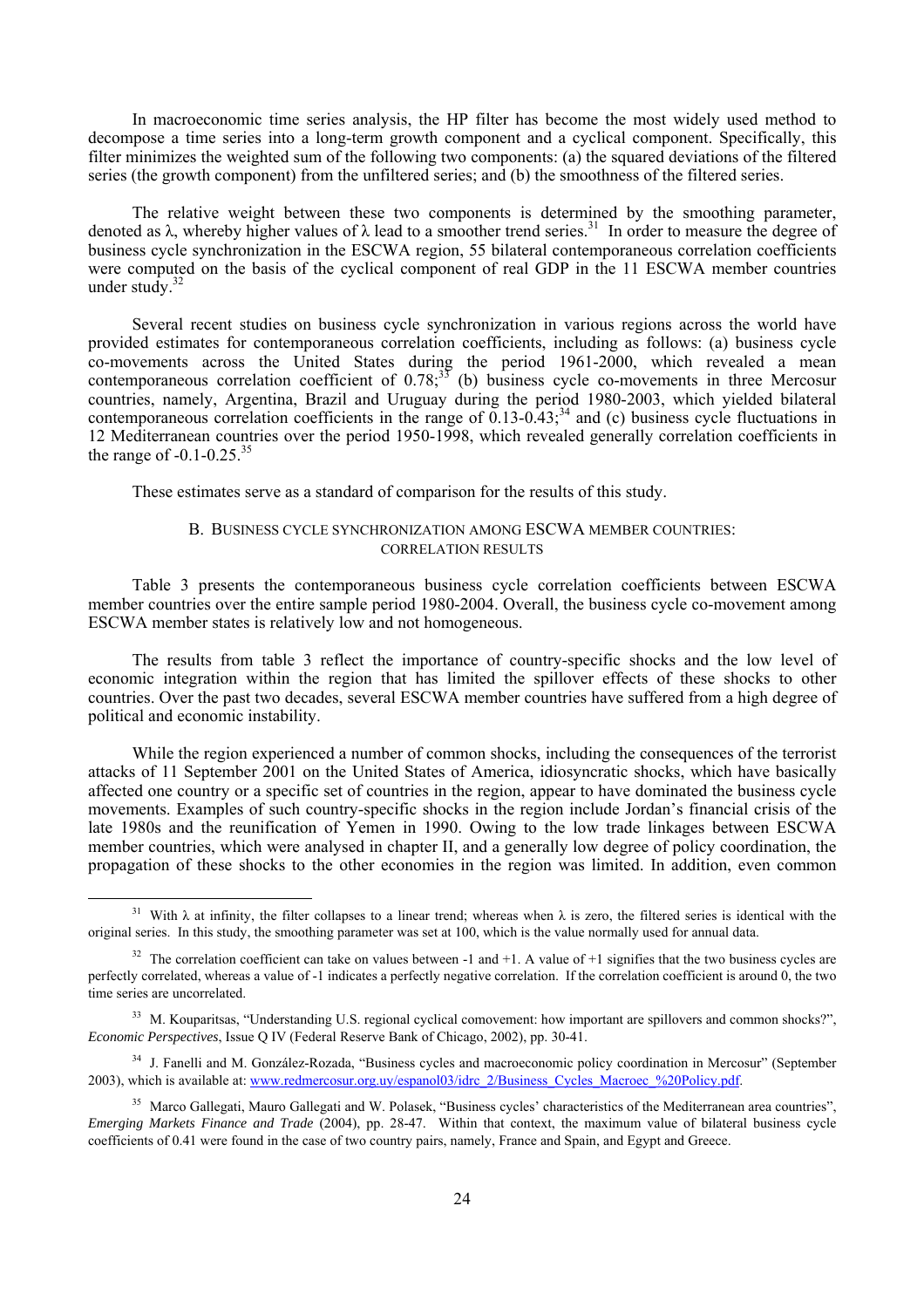shocks in the form of global macroeconomic developments, including, for example, the steep decline in real oil prices between 1981 and 1985, have had an asymmetric impact on ESCWA member countries.

|              |         |              |         | Syrian Arab |         |         |         |         |         | Saudi   | <b>United Arab</b> |
|--------------|---------|--------------|---------|-------------|---------|---------|---------|---------|---------|---------|--------------------|
|              |         | Egypt Jordan | Lebanon | Republic    | Yemen   | Bahrain | Kuwait  | Oman    | Oatar   | Arabia  | Emirates           |
| Egypt        | 1.00    | $-0.47$      | $-0.54$ | $-0.45$     | 0.21    | $-0.29$ | $-0.38$ | $-0.38$ | 0.45    | 0.20    | 0.51               |
| Jordan       | $-0.47$ | 1.00         | 0.31    | 0.65        | $-0.35$ | 0.17    | 0.47    | 0.37    | $-0.31$ | $-0.51$ | $-0.59$            |
| Lebanon      | $-0.54$ | 0.31         | 1.00    | 0.60        | 0.01    | 0.22    | 0.38    | 0.05    | $-0.29$ | 0.42    | $-0.11$            |
| Syrian Arab  |         |              |         |             |         |         |         |         |         |         |                    |
| Republic     | $-0.45$ | 0.65         | 0.60    | 1.00        | $-0.01$ | 0.22    | 0.21    | 0.31    | $-0.27$ | $-0.07$ | $-0.18$            |
| Yemen        | 0.21    | $-0.35$      | 0.01    | $-0.01$     | 1.00    | $-0.12$ | $-0.53$ | 0.06    | 0.08    | 0.53    | 0.51               |
| Bahrain      | $-0.29$ | 0.17         | 0.22    | 0.22        | $-0.12$ | 1.00    | 0.15    | 0.33    | $-0.34$ | $-0.16$ | 0.02               |
| Kuwait       | $-0.38$ | 0.47         | 0.38    | 0.21        | $-0.53$ | 0.15    | 1.00    | $-0.01$ | 0.02    | $-0.18$ | $-0.50$            |
| Oman         | $-0.38$ | 0.37         | 0.05    | 0.31        | 0.06    | 0.33    | $-0.01$ | 1.00    | $-0.19$ | $-0.33$ | 0.06               |
| Oatar        | 0.45    | $-0.31$      | $-0.29$ | $-0.27$     | 0.08    | $-0.34$ | 0.02    | $-0.19$ | 1.00    | 0.19    | 0.27               |
| Saudi Arabia | 0.20    | $-0.51$      | 0.42    | $-0.07$     | 0.53    | $-0.16$ | $-0.18$ | $-0.33$ | 0.19    | 1.00    | 0.57               |
| United Arab  |         |              |         |             |         |         |         |         |         |         |                    |
| Emirates     | 0.51    | $-0.59$      | $-0.11$ | $-0.18$     | 0.51    | 0.02    | $-0.50$ | 0.06    | 0.27    | 0.57    | 1.00               |

#### TABLE 3. BILATERAL CORRELATION COEFFICIENTS OF BUSINESS CYCLES IN THE ESCWA REGION, 1980-2004

 *Source*: Compiled by ESCWA based on ESCWA national accounts data.

 *Note*: Business cycles were computed by decomposing annual GDP in constant 2000 United States dollars, using the HP filter.

 However, when taking a closer look at the correlation table above, the results suggest the existence of several significant links among ESCWA member countries.

 Specifically, within the group of MDEs, there is a strong co-movement of the business cycles in Jordan, Lebanon and the Syrian Arab Republic. The respective correlation coefficients are 0.31 between Jordan and Lebanon, 0.60 between Lebanon and the Syrian Arab Republic, and 0.65 between Jordan and the Syrian Arab Republic. The business cycle of Egypt, by contrast, is negatively correlated with the business cycles of these three MDEs, while it shows a significant positive correlation with the business cycles in three GCC countries, namely, Qatar, Saudi Arabia and the United Arab Emirates.

 These results basically corroborate the results obtained by Gallegati, Gallegati and Polasek on the business cycles in Egypt, Jordan and the Syrian Arab Republic during the period 1950-1998.<sup>36</sup> That study revealed a significant degree of business cycle synchronization between Jordan and the Syrian Arab Republic, at 0.33, while Egypt's business cycle was found to be mainly linked to those in France, Greece, and Morocco.<sup>37</sup>

 Not surprisingly, the results show that the business cycle in Yemen has been strongly correlated with the cycles in neighbouring Saudi Arabia and the United Arab Emirates over the period under consideration.<sup>38</sup> During the 1980s, Yemen's economic growth was mainly fueled by worker remittances from much wealthier oil economies in the region, particularly Saudi Arabia. While the ratio of worker remittances to GDP in Yemen has decreased significantly since the early 1980s, the national economic performance still depends to a large extent on developments in neighbouring countries.

37 Ibid.

 <sup>36</sup> Ibid.

<sup>&</sup>lt;sup>38</sup> In order to address the issue of the reunification of Yemen, this study has calculated bilateral business cycle correlation coefficients covering only the period after the reunification, namely, 1990-2004. The resulting correlation coefficients were fairly close to those for the entire sample period and are therefore not reported.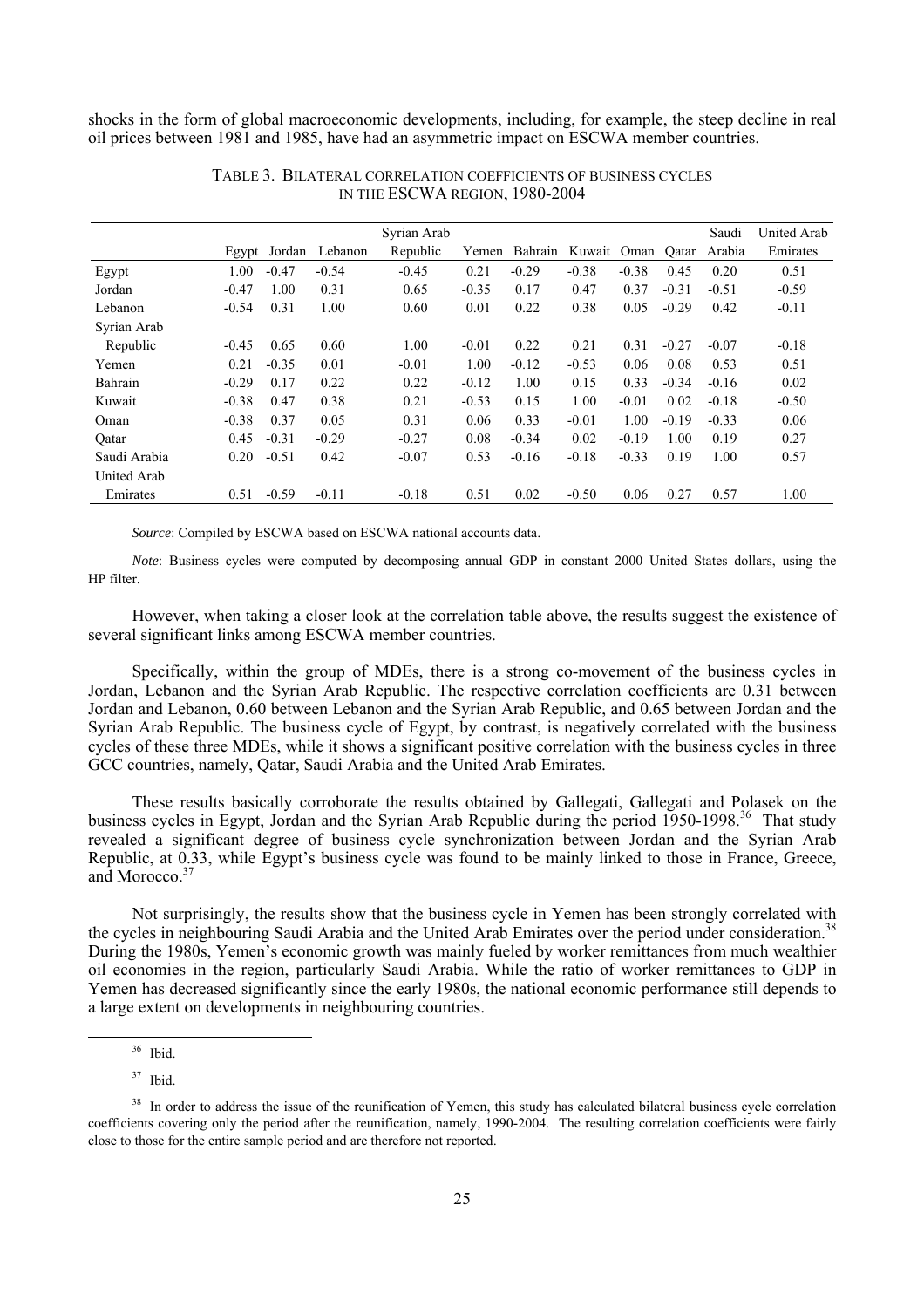Among the countries of the GCC, the only significant positive co-movement of business cycles was found for Saudi Arabia and the United Arab Emirates with a correlation coefficient of 0.57. The business cycle in Qatar appears to be weakly correlated with the cycles in those two countries. By contrast, the business cycles in Bahrain, Kuwait and Oman were found to be uncorrelated or even negatively correlated with those in Qatar, Saudi Arabia and the United Arab Emirates. While this result can seem surprising at first, some country-specific factors could explain, at least partially, the missing links between the respective business cycles.

 Over the past two decades, Bahrain has had a substantially more diversified economic structure than the other GCC countries, which implies a lower dependence on the developments in international oil markets. Even in 1980, which was a year marked by very high oil prices, the oil and gas sector in Bahrain contributed only some 35 per cent to GDP.<sup>39</sup> This contrasts starkly with other GCC countries where the oil and gas sector accounted for more than 65 per cent of GDP in 1980. Moreover, like Oman, Bahrain is not a member of the Organization of Petroleum Exporting Countries (OPEC). As a result, Bahrain's economic cycle in the past two decades has been significantly less prone to fluctuating international oil markets.

 In the case of Oman, two factors have contributed to the idiosyncratic business cycle movement. First, as a non-member of OPEC, Oman's oil production and export revenues have followed a different pattern to those of Qatar, Saudi Arabia and the United Arab Emirates, particularly during the 1980s. Moreover, percapita income in Oman at the beginning of the period was significantly lower than in other GCC countries. The "catching-up" experience during the 1980s with high economic growth rates until 1986 could have isolated the business cycle in Oman from its neighbours in the Gulf sub-region.

 Finally, the results for the business cycle in Kuwait have to be taken with a degree of caution given that they reflect, to a large extent, the impact of the occupation by Iraq in 1990 and the subsequent economic recovery.

<sup>&</sup>lt;sup>39</sup> Estimates are based on ESCWA National Accounts Studies data.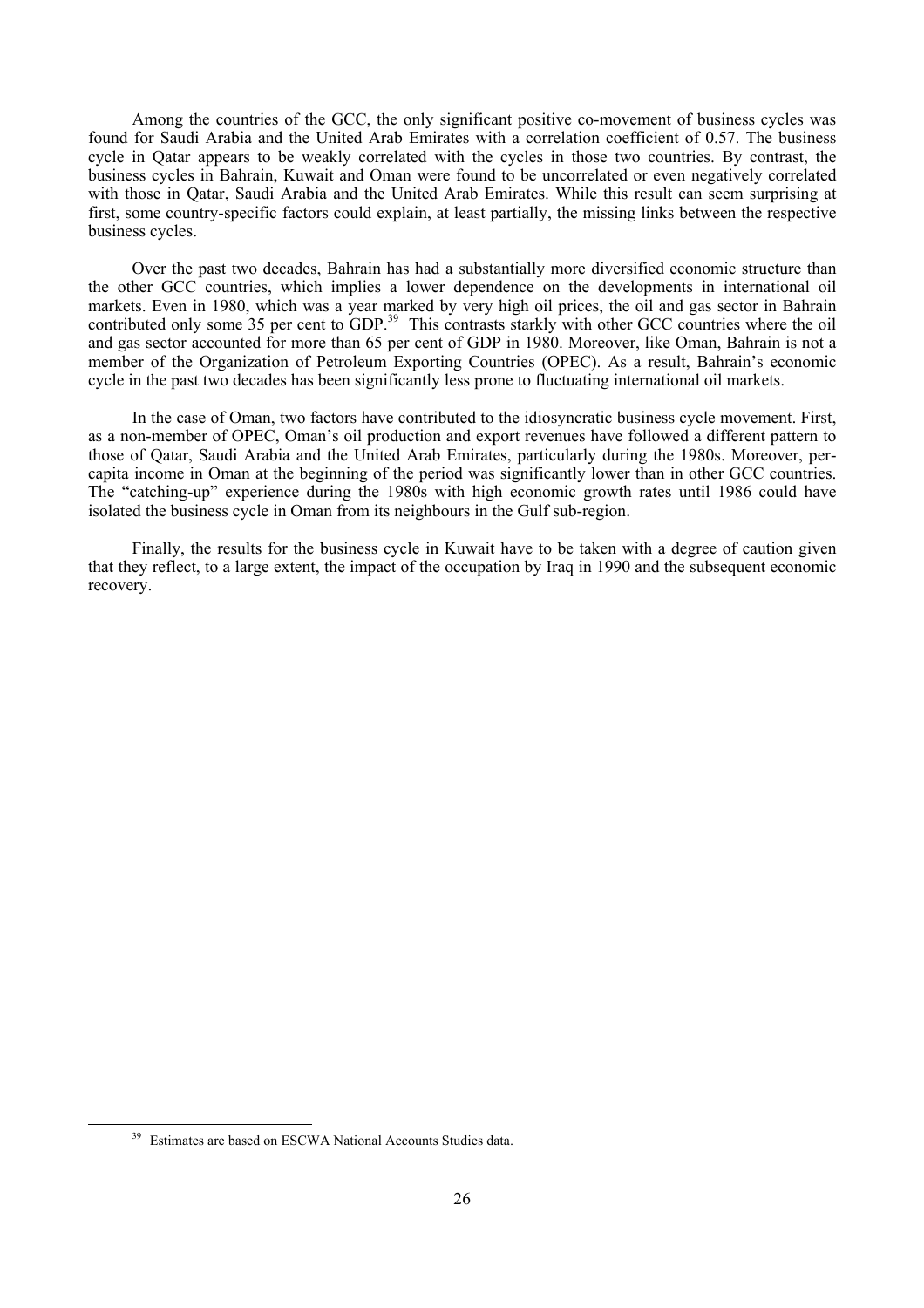#### **IV. BUSINESS CYCLE SYNCHRONIZATION AND TRADE LINKAGES**

 Chapter III studied the level of business cycle synchronization in the ESCWA region during the past two decades, and identified several important links between country groups despite the absence of a clear overall pattern. This chapter investigates the relation between bilateral co-movement of business cycles and trade intensities. Specifically, the analysis focuses on whether during the period 1980-2004 stronger trade linkages between two ESCWA member countries have been associated with a stronger co-movement of the respective business cycles. The answer to this question is of particular relevance in the context of the OCA approach.

 As emphasized above, business cycle synchronization is one of the key criteria to assess the perspectives of creating a monetary union. At the same time, chapter II highlighted the need for ESCWA member countries to strengthen intraregional trade linkages in order to reduce dependence on global markets and reach a higher, less volatile growth path. If historical data suggest that higher trade intensities are positively associated with stronger business cycle synchronization, then increased intraregional trade can prepare the ground for future monetary integration in the ESCWA region. If, on the other hand, higher trade intensities are likely to result in lower degrees of business cycle synchronization across member countries, then monetary integration could be unsuitable. As a matter of course, a comprehensive evaluation of the costs and benefits of creating a monetary union in a specific region needs to go far beyond the topic addressed in this chapter. However, an analysis of the relation between trade linkages and business cycle comovement provides a major first step in terms of assessing the prospects of further macroeconomic integration, with the ultimate aim of forming a monetary union.

#### A. TRADE AND ITS IMPLICATIONS FOR BUSINESS CYCLE SYNCHRONIZATION

 From a theoretical perspective, it is unclear if increased trade linkages between countries leads to higher or lower synchronization of their business cycles. According to traditional models of international trade, including the Ricardo and Heckscher-Ohlin model, opening to trade results in diverging production structures across countries as the trading partners specialize in areas where they have a comparative advantage. In this case, most cross-border trade is expected to be inter-industry trade. If business cycle movements are mainly driven by industry-specific technology shocks, a negative relationship between international trade linkages and business cycle synchronization could be expected.

 On the other hand, new trade theory has re-examined traditional trade models based on comparative advantages and has provided explanations for the escalating volume of intra-industry trade.<sup>40</sup> If intraindustry trade dominates inter-industry trade, increased trade linkages should result in greater business cycle synchronization given that industry-specific shocks affect trading partners in a similar way.

 Moreover, if aggregate demand shocks rather than industry-specific technology shocks are the major driving force of business cycle fluctuations, higher trade intensities are expected to lead to stronger international spillover effects. Consequently, country pairs that trade more with each other should have more synchronized business cycles.

 While theoretical trade and business cycle models provide ambiguous predictions concerning the relation between trade linkages and business cycle co-movement, recent empirical studies have mainly found a positive relation between the two variables in the case of industrialized countries.<sup>41</sup> Using annual data for 147 countries over the period 1960-1999, Calderon, Chong and Stein found that the impact of trade intensity on business cycle synchronization was positive for developing country pairs, albeit significantly lower than

 <sup>40</sup> P. Krugman, *Geography and Trade* (Leuven University Press and MIT Press, 1991).

<sup>&</sup>lt;sup>41</sup> See for example J. Frankel and A. Rose, "The endogeneity of the optimum currency area criteria" (National Bureau of Economic Research, August 1996); A. Rose and E. van Wincoop, "National money as a barrier to international trade: The real case for currency union", *The American Economic Review* (May 2001), pp. 386-390; and M. Baxter and M. Kouparitsas, "Determinants of business cycle comovement: a robust analysis", *Journal of Monetary Economics*, 52 (2004), pp. 113-157.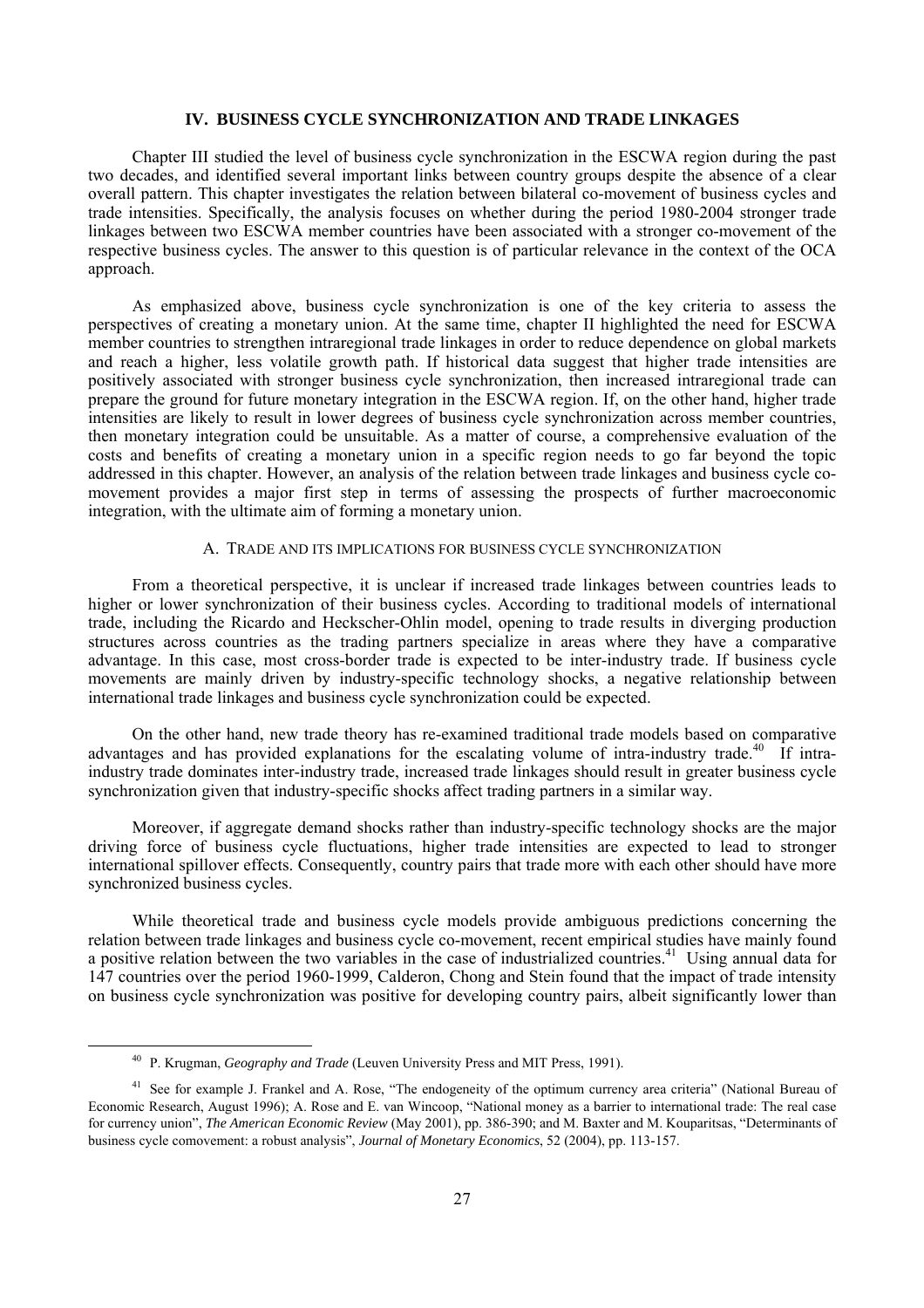for industrialized country pairs.<sup>42</sup> By contrast to most other studies, the business cycle co-movement in 11 Asian-Pacific economies revealed that stronger trade linkages between countries were likely to lead to more idiosyncratic business cycles and therefore to lower correlations of economic activity.<sup>43</sup>

#### B. EMPIRICAL STRATEGY

 This section provides empirical evidence on the relationship between bilateral trade intensities and bilateral business cycle correlations for 11 ESCWA member countries.<sup>44</sup>

 As outlined in chapter III, the bilateral correlation coefficients are based on the cyclical component of real GDP, which was obtained by applying the HP filter to the original real GDP time series. For the empirical analysis in this chapter, the sample is split into two sub-periods, namely, 1980-1991 and 1992- 2004, such that a total of 110 country-pair correlation coefficients are calculated.

 For each country pair, the bilateral trade intensity in period t is measured by the ratio of total bilateral trade flows in t to total exports and imports of the two countries in t:

$$
TI_{ijt} = \frac{X_{ijt} + M_{ijt}}{X_{it} + X_{jt} + M_{it} + M_{jt}}
$$
\n(1)

In equation (1),  $TI_{ijt}$  denotes the bilateral trade intensity between countries i and j in period t;  $X_{ijt}$ denotes total nominal exports from country i to country j in t;  $M_{ii}$  denotes country i's total nominal imports from country j in t;  $X_{it}$  and  $X_{it}$  denote total global exports of countries i and j in t; and  $M_{it}$  and  $M_{it}$ denote total global imports of countries i and j in t.

 This measure, which corresponds to the third proxy used by Frankel and Rose, provides a more comprehensive assessment of bilateral trade than alternative indicators that use only export or import data.<sup>45</sup> Higher values of  $TI_{ijt}$  indicate greater trade intensity between the two countries in period t.

 According to equation (1), 55 bilateral trade intensities were calculated for each sample year. Annual data on bilateral trade intensity were then averaged over the two sub-periods.<sup>46</sup>

 In order to assess the impact of trade intensity on business cycle co-movement, the following equation was estimated:

 $42$  C. Calderon, A. Chong, and E. Stein, "Trade intensity and business cycle synchronization: Are developing countries any different?", Working Paper No. 478 (Inter-American Development Bank, January 2003).

<sup>&</sup>lt;sup>43</sup> Consequently, the creation of an Asian-Pacific monetary union was not recommended for the near future. Y. Lee, "Trade, international business cycles, and the optimum currency area" (Department of Economics, Southern Illinois University, February 2004).

<sup>&</sup>lt;sup>44</sup> As in preceding chapters, the analysis covers the period 1980-2004; and Iraq and Palestine are excluded from the analysis owing to the lack of reliable data.

<sup>&</sup>lt;sup>45</sup> J. Frankel and A. Rose, "The endogeneity of the optimum currency area criteria" (National Bureau of Economic Research, August 1996).

<sup>&</sup>lt;sup>46</sup> Data on bilateral and total trade flows for the period 1980-2004 are taken from International Monetary Fund (IMF), *Direction of Trade Statistics Yearbook 2004* (IMF, November 2004). Moreover, in the case of Yemen, data on trade flows is only available since 1990. The average values of bilateral trade intensities for the first sub-period 1980-1991 are therefore calculated by averaging over only two observations.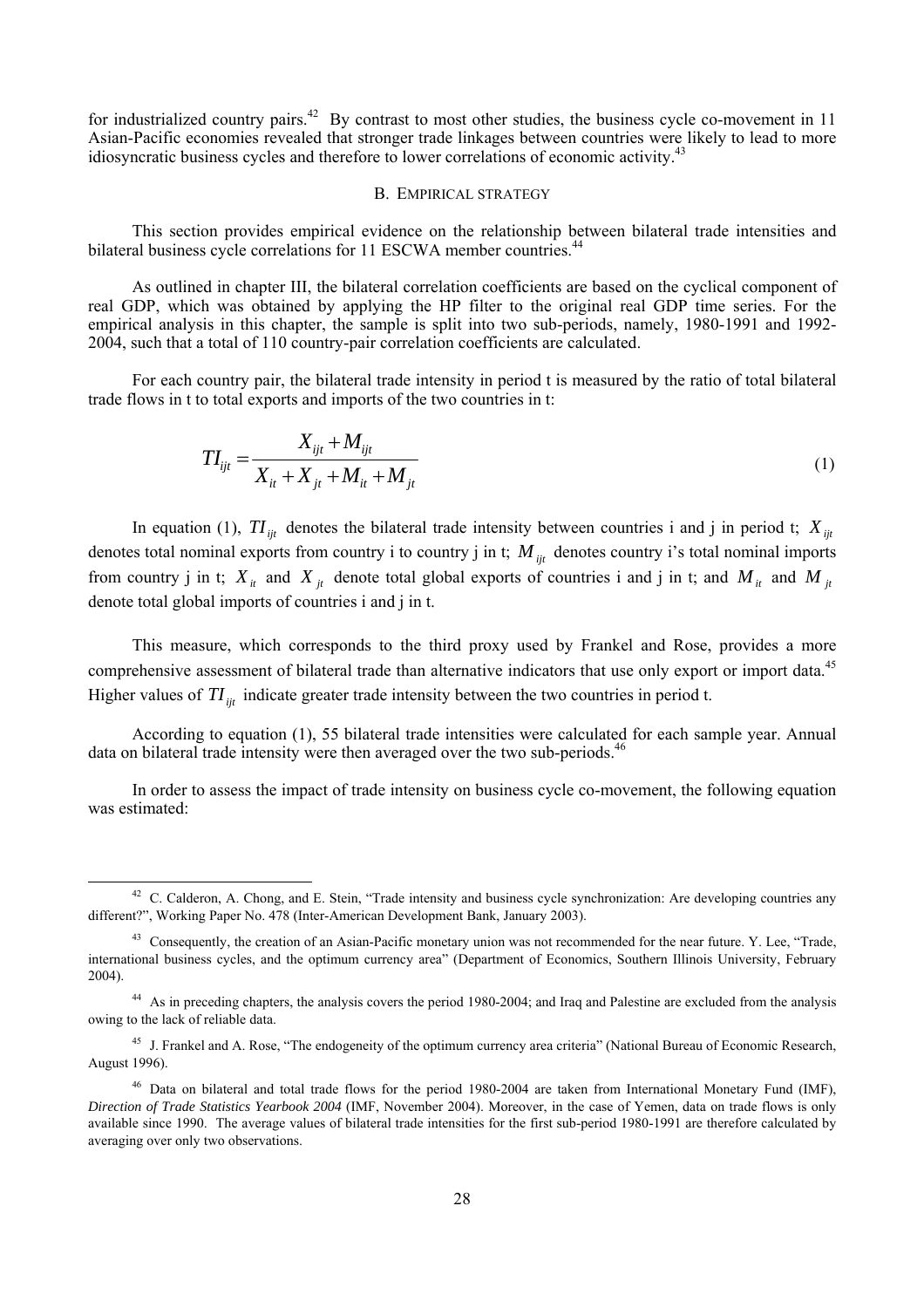$$
corr_{ij\tau} = \alpha_0 + \beta \ln T I_{ij\tau} + \varepsilon_{ij\tau}
$$
 (2)

In equation (2),  $corr_{ii\tau}$  denotes the business cycle correlation coefficient between country i and country j over time period  $\tau$ ;  $\ln T I_{ij\tau}$  is the natural logarithm of the average bilateral trade intensity over time period  $\tau$ ; and  $\varepsilon_{ii\tau}$  is an error term that captures unobserved factors affecting the bilateral business cycle correlations.

 The main interest lies in the sign and the size of the coefficient β, which determines the impact of trade intensity on business cycle co-movement among ESCWA member countries.

 A simple ordinary least squares (OLS) regression of equation (2) is likely to lead to biased and inconsistent estimates for  $\beta$  given that trade intensity itself can be an endogenous variable.<sup>47</sup> During the period under study, the majority of ESCWA member countries have changed their exchange rate regimes, moving to a hard peg to the United States dollar. Currently, with the exception of Egypt and Yemen, all ESCWA member countries profiled in this study have pegged their national currencies to the dollar. Given partially liberalized capital accounts in these countries, except in the Syrian Arab Republic, monetary policy is not set independently by national central banks, rather it depends to a significant extent on monetary policy actions taken by the United States Federal Reserve Board. Consequently, over the past two decades, the exchange rate regime could have had a strong impact on both business cycle correlations and on bilateral trade linkages.

 In order to solve the problem of endogeneity of the explanatory variable, equation (2) was estimated using the instrumental variable approach proposed by Frankel and Rose.<sup>48</sup> This two-stage least squares method provides a consistent estimator of the coefficient β. Accordingly, in the first step, adequate instruments for the explanatory variable "bilateral trade intensity" have to be identified. To that end, a variant of the bilateral gravity model of international trade was estimated using OLS. The second step of the approach uses the values for the bilateral trade intensities predicted by the gravity model to estimate equation (2) using OLS. Given that the predicted values of the trade intensities are used in place of the actual ones, the two-stage least squares estimates can differ substantially from standard OLS estimates of equation (2) that do not take into account the potential problem of endogeneity.

 In its basic version, the gravity model of trade holds that trade between two countries is proportional to their combined economic mass, which is usually substituted by GDP, and inversely proportional to the distance between them*.* In this section, the following explanatory variables for bilateral trade intensity are considered when specifying the gravity model equation:

 (a) *DIST*, which represents the geographical distance between the two countries and is measured in kilometres by the "greater circle" distance between the two respective capitals. Bilateral trade intensity is expected to be a negative function of geographical distance. The regression estimated here includes the distance variable in logarithmic form; $49$ 

 (b) *BORDER*, which is a dummy variable that takes the value 1 if the two countries share a common border and 0 otherwise. It is expected that country pairs with a common border have higher trade intensities;

 (c) *GCC*, which is a dummy variable that takes the value 1 if both countries belong to the Gulf Cooperation Council and 0 otherwise. This variable is supposed to capture the effects of the free trade agreement among the countries of the GCC. Trade intensities are expected to be higher between two GCC member countries than between two MDEs or between one GCC member country and one MDE.

 <sup>47</sup> J. Frankel and A. Rose, op. cit.

<sup>48</sup> Ibid.

<sup>&</sup>lt;sup>49</sup> Within that context, relevant data are taken from the website of the United States Department of Agriculture (USDA), which is available at: www.wcrl.ars.usda.gov/cec/java/capitals.htm.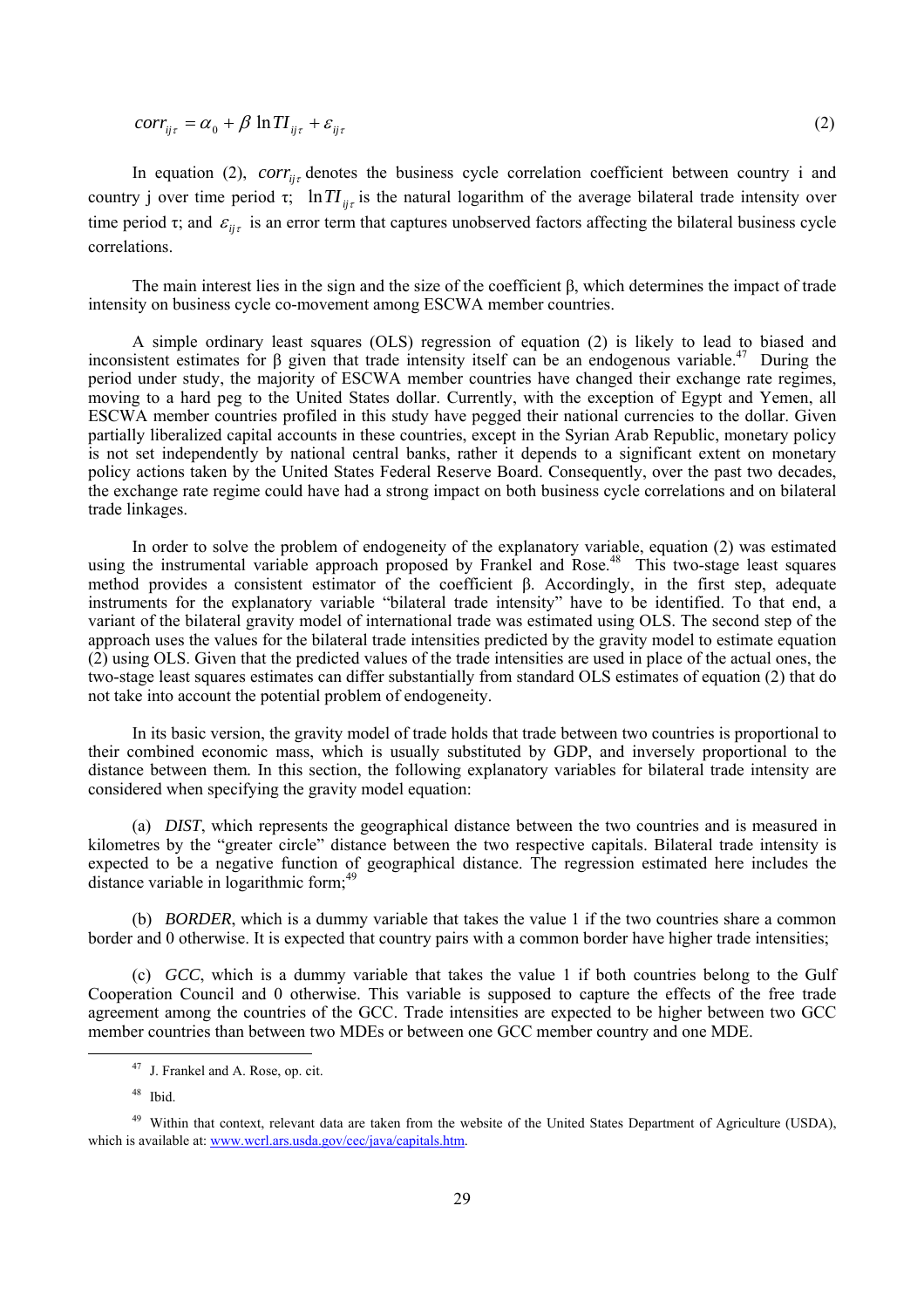By contrast to most traditional gravity models where bilateral trade flows rather than bilateral trade intensities are used as the dependent variable, the specification presented here does not include combined income or GDP as an explanatory variable. While the economic size of the two countries certainly matters for the value of the trade flows between them, it is not expected to be a determinant of the associated trade intensity.<sup>50</sup>

Consequently, the gravity equation estimated here takes the following form:

$$
\ln T I_{ij\tau} = \alpha_1 + \gamma \ln DIST_{ij} + \delta BORDER_{ij} + \eta GCC_{ij} + \varepsilon_{ij\tau}
$$
\n(3)

 As noted above, this equation is estimated using OLS. After identifying the variables that are adequate instruments for the bilateral trade intensities in the ESCWA region, equation (2) was estimated using the predicted values of the trade intensities to explain the observed business cycle correlation coefficients.

 Moreover, this study has examined similarities in production structures between countries as a possible determinant of business cycle co-movement.<sup>51</sup> To that end, an absolute value index for each pair of countries was calculated, using the following formula:

$$
\sum_{k=1}^N \Bigl|S_{ki}-S_{kj}\Bigr|
$$

 $S_{ki}$  and  $S_{kj}$  denote the GDP shares for sector k in country i and country j, respectively.<sup>52</sup> Sectoral data were obtained from the ESCWA National Accounts Studies database using a nine-sector classification from the 1-digit level ISIC code.

 Equation (2) was then modified to include the structural similarity index in addition to bilateral trade intensities as an explanatory variable for business cycle correlation coefficients. The resulting equation was estimated using simple OLS. Surprisingly, the coefficient on the structural similarity index was highly insignificant, thereby implying that similarities in production structures do not appear to have played a role in business cycle co-movement. Using a large dataset of more than 100 countries, Baxter and Kouparitsas also found that sectoral similarity is not a robust determinant of business cycle co-movement.<sup>53</sup>

## C. IMPACT OF TRADE INTENSITY ON BUSINESS CYCLE SYNCHRONIZATION: EMPIRICAL RESULTS

 Table 4 reports the OLS estimates of the determinants of bilateral trade intensities according to the gravity equation (3).

|       | <b>DIST</b>                                                                       | $\sim$ $\sim$ $\sim$ $\sim$ $\sim$<br>ж | GCC                   |  |
|-------|-----------------------------------------------------------------------------------|-----------------------------------------|-----------------------|--|
| Trade | $\left( \bigwedge \mathcal{U} \right)$<br>$\sim$<br>$\sim$<br>$-U. \sim$ .<br>.ov | $\sim$ $\sim$ $\sim$<br>va:<br>.        | $\Omega$<br>∼<br>v. i |  |

TABLE 4. ESTIMATES OF DETERMINANTS OF BILATERAL TRADE INTENSITIES

 *Source*: Calculated by ESCWA.

 *Notes*: t-statistics are in parentheses. Intercepts are not reported. a/ Denotes significance at the 1 per cent level. R-squared is 0.46.

<sup>&</sup>lt;sup>50</sup> When the product of GDP per capita was included as an additional explanatory variable of bilateral trade intensity in the gravity model, the respective coefficient turned out to be insignificant in all different specifications.

<sup>51</sup> For more information on this determinant, see J. Imbs, "Trade, finance, specialization and synchronization" *The Review of Economics and Statistics* (MIT Press, 2004), pp. 723-734; and C. Calderon, A. Chong, and E. Stein, "Trade intensity and business cycle synchronization: Are developing countries any different?", Working Paper No. 478 (Inter-American Development Bank, January 2003).

<sup>52</sup> P. Krugman, *Geography and Trade* (Leuven University Press and MIT Press, 1991).

<sup>53</sup> M. Baxter and M. Kouparitsas, "Determinants of business cycle comovement: a robust analysis", *Journal of Monetary Economics*, 52 (2004), pp. 113-157.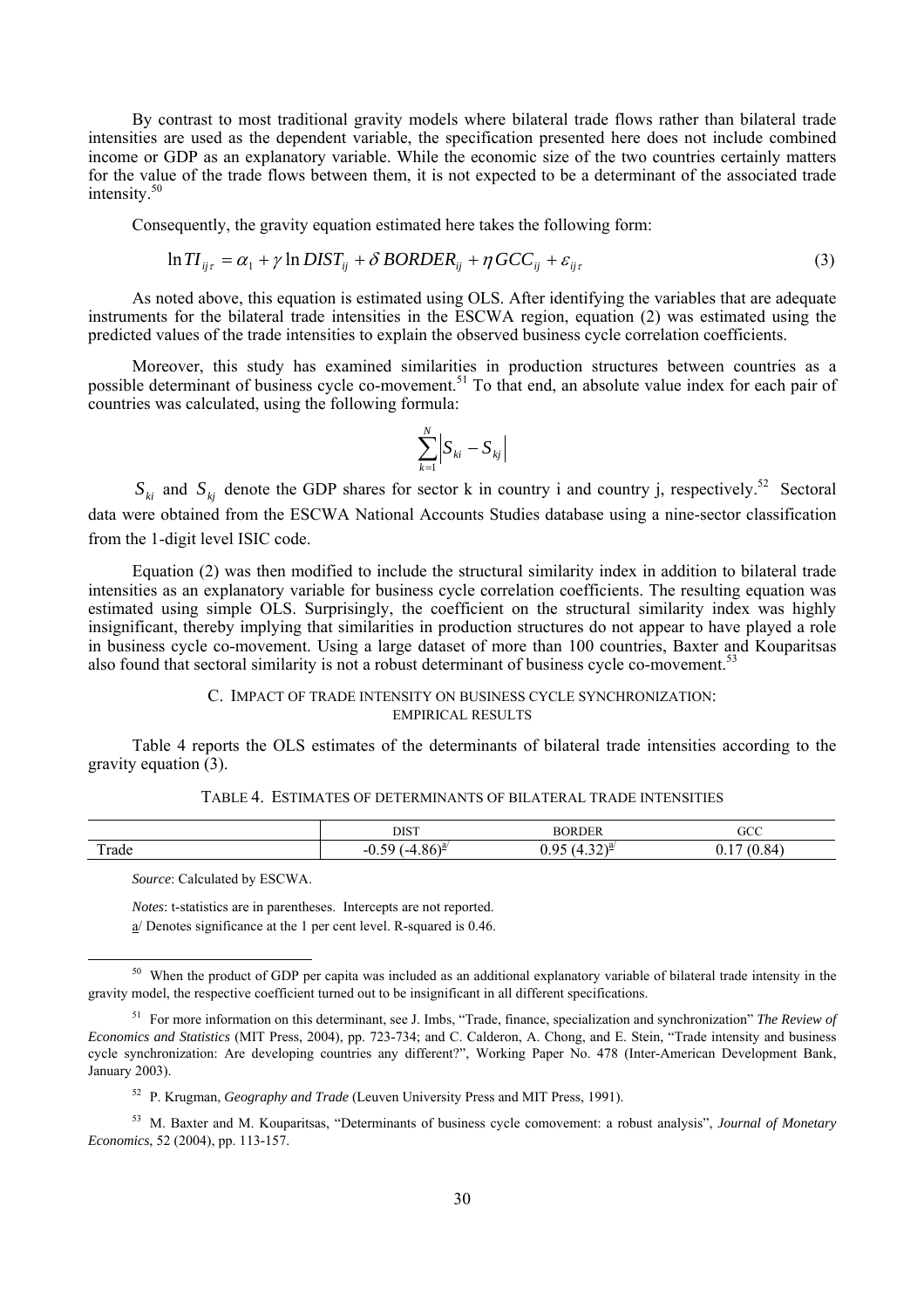As expected, the geographical distance between the two countries is negatively associated with the trade intensity, and the respective coefficient is significant at the 1 per cent level. Consequently, geographical distance is a valid instrument for bilateral trade intensity in our sample.

 The coefficient of the border dummy variable has also the expected positive sign, which implies that countries sharing a common border are trading more with each other. The associated coefficient is significant at the 1 per cent level. Consequently, the border variable was used as an instrument for bilateral trade intensity when estimating equation (2).

 The coefficient of the GCC dummy variable is positive, albeit insignificant. The coefficient remained insignificant, even when the border dummy was excluded from the gravity model estimation. Consequently, membership in the GCC does not seem to have a significant stimulating impact on trade intensity. In the basic estimation of equation (2), the GCC dummy was therefore not included as an instrument for bilateral trade intensities.

 The OLS regression line of the gravity equation appears to fit the data well. The R-squared value of 0.46 is higher than in most related studies. $54$ 

 Table 5 presents the two-stage least squares estimates of equation (2) for our sample. Owing to the results of the gravity model estimation, only geographical distance and the border dummy variable were used as instruments when determining the impact of bilateral trade intensities on business cycle co-movement in the ESCWA region.

#### TABLE 5. INSTRUMENTAL VARIABLE ESTIMATES OF THE EFFECT OF TRADE INTENSITY ON BUSINESS CYCLE CORRELATION

|                                      | $\sim$<br>rad.                                  |
|--------------------------------------|-------------------------------------------------|
| T.<br>$\sim$ week.<br>`IOL<br>$\sim$ | $- - -$<br>$\sim$<br>$\mathbf{v}$ .<br>. .<br>. |

 *Source*: Calculated by ESCWA.

 *Notes*: Instrumental variables for trade intensities are the natural logarithm of distance and a dummy variable for common border.

t-statistics are in parentheses. Intercepts are not reported.

a/ Denotes significance at the 10 per cent level.

 As seen in table 5, the instrumental variable estimate of the coefficient β, which determines the impact of trade intensity on business cycle correlation, is positive and statistically significant at the 10 per cent level. The size of the coefficient lies in the range of the values reported by Frankel and Rose in their instrumental variable estimation on 20 industrialized countries.<sup>55</sup>

 This result indicates that in the ESCWA region higher bilateral trade intensities are associated with stronger co-movement of the business cycles.<sup>56</sup> The result is in line with the findings of most other recent studies on the relation between trade linkages and business cycle synchronization.<sup>5</sup>

<sup>56</sup> When the GCC dummy is included as an additional instrument in estimating the equation, the coefficient  $\beta$  is significant at the 12 per cent level.

 <sup>54</sup> Within that context, related studies include J. Frankel and A. Rose, op. cit.; and C. Calderon, A. Chong, and E. Stein, op. cit. Moreover, the estimation of the gravity model equation results in an unchanged value of R-squared when the GCC dummy variable is excluded.

<sup>55</sup> J. Frankel and A. Rose, op. cit.

<sup>&</sup>lt;sup>57</sup> As noted above, an exception is the study on Asian-Pacific economies by Lee, who found a negative relation between the two variables and, therefore, did not recommend establishing a currency union in the region. Y. Lee, "Trade, international business cycles, and the optimum currency area" (Department of Economics, Southern Illinois University, February 2004).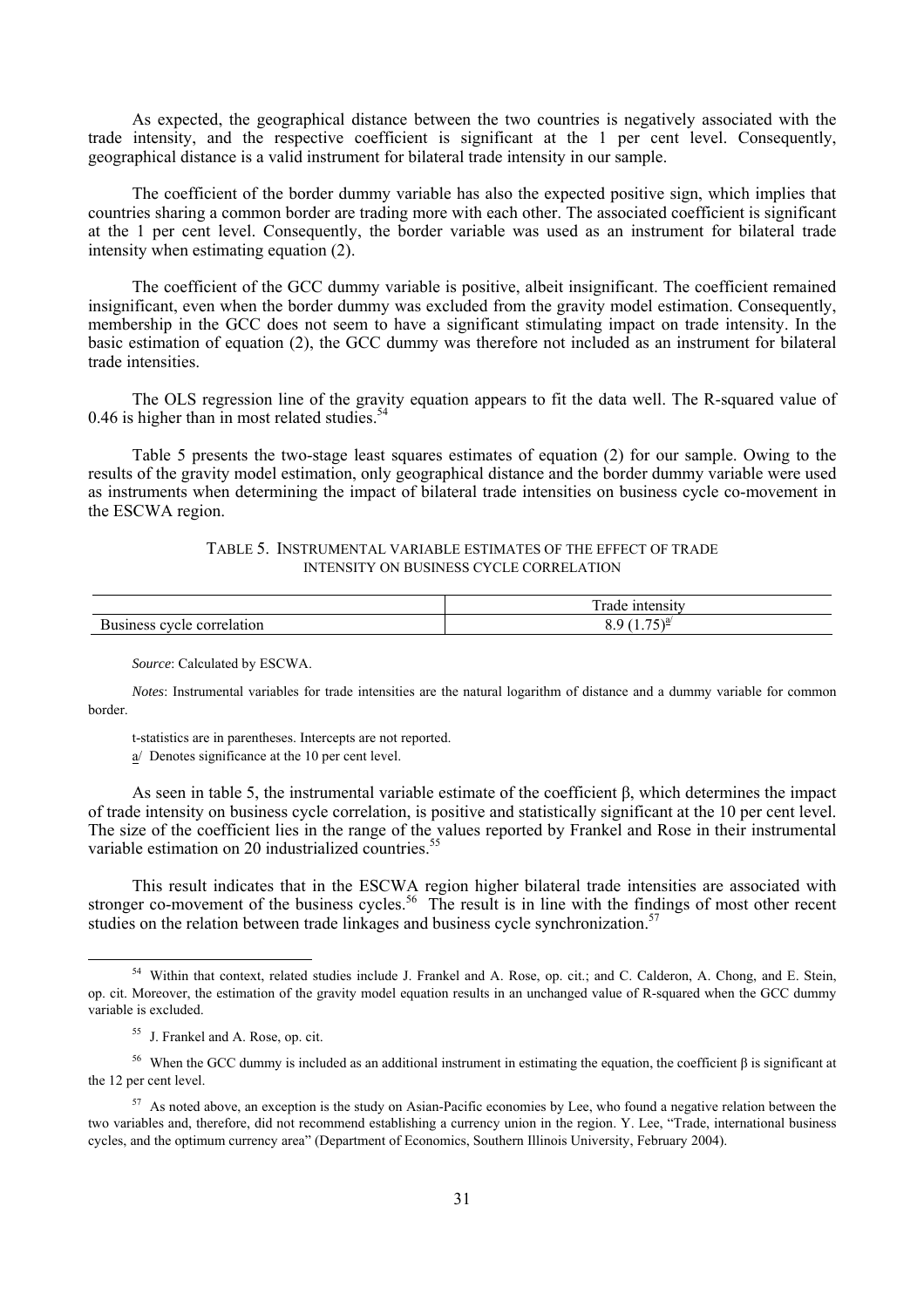Concerning further economic integration, particularly in the light of the OCA approach, this result has an important policy implication. Specifically, if ESCWA member countries are successful in strengthening intraregional trade linkages, it is likely that this can lead to higher degrees of business cycle synchronization in the future. Based on more synchronized business cycles in the region, ESCWA members could then consider closer macroeconomic policy cooperation. Certainly, the current low levels of intraregional trade and business cycle synchronization imply that the time for moving towards a common currency in the region has not yet arrived. However, the countries in the ESCWA region can certainly benefit from closer macroeconomic policy coordination. The different types of policy coordination that are suitable for the countries in the ESCWA region at this stage of the development process are presented in the concluding chapter.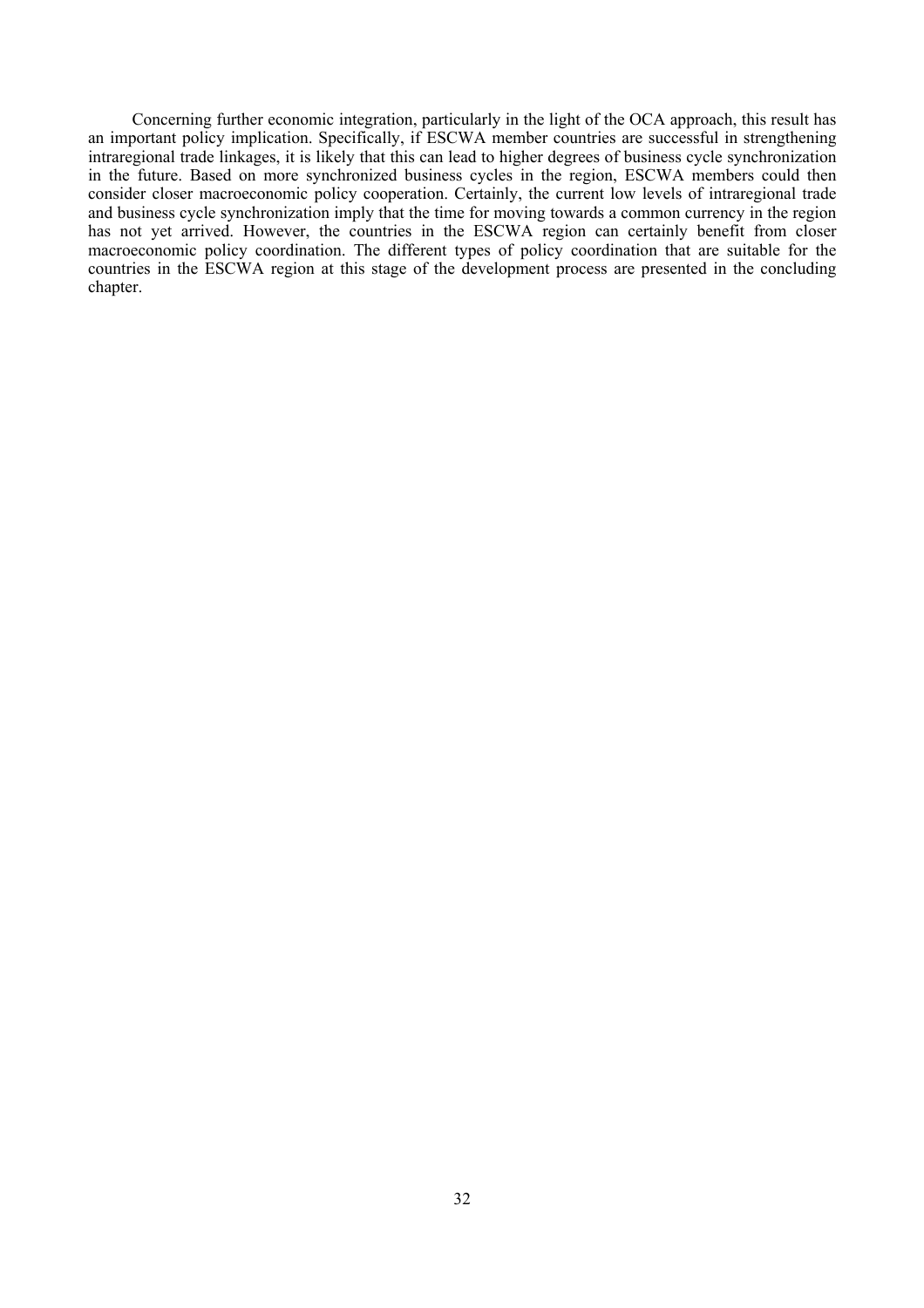#### **V. SUMMARY, POLICY IMPLICATIONS AND CONCLUSIONS**

#### A. SUMMARY

 The average annual growth rate in the ESCWA region increased from 0.3 per cent in the 1980s to 4.5 per cent in the 1990s. Over the whole period, growth in the GCC countries has been significantly lower than in the MDEs. In the second half of the 1980s, the economic conditions in the ESCWA region improved and GDP growth rates were higher than those in middle-income countries. While GDP volatility in the region was very high in the early 1980s, it has since declined. However, these favourable trends of growth and volatility during the 1990s did not translate into a substantial increase in per capita income owing to the high rate of population growth.

 Overall, macroeconomic stability has improved substantially during the past two decades. In the 1980s and early 1990s, some ESCWA members, particularly MDEs, experienced high and volatile inflation rates, in addition to high levels of nominal interest rates. Since then, inflation rates have been contained and nominal interest rates have been reduced to levels that are more conducive for investment in the region.

With respect to exchange rate policies, most countries of the region have pegged their national currencies to the United States dollar. While this strategy has certainly contributed to the observed stabilization of the macroeconomic environment in the region, some member countries have suffered from the negative effects of a persistent overvaluation of their currency.

 While tariffs among Arab countries have been lifted according to the timetable set by GAFTA, intraregional trade in the ESCWA region has not increased considerably during the past two decades. Unlike other regions, including NAFTA, EU and MERCOSUR, the share of intraregional trade to total trade remains modest in the ESCWA region. Most of ESCWA's trade is with other regions, with Asia representing the most important trading partner for ESCWA in 2004, followed by Europe, Japan and the United States.

 The analysis of trade patterns in the 11 ESCWA member countries has shown that the level of regional integration is low. Regional intra-trade performance improved marginally during 1980-2004. Only Egypt, Jordan, Syrian Arab Republic and Yemen experienced a significant increase in the ratio of intraregional trade to total trade. In the remaining member countries, the ratio has either stagnated or decreased. This can be partly attributed to the fact that the international trade of several members has been improving more rapidly than intraregional trade, following concerted efforts aimed at integrating in the global economy as evidenced by various bilateral and multilateral trade agreements.

 Moreover, Arab countries face major obstacles to trade cooperation and integration, including, most importantly, similarities in the economic structures and differences in demand structures of member countries; the lack of commitment to regional agreements; and the heavy reliance on trade taxes in some countries, particularly those that are highly indebted. In addition, the economic and trade activities in the region are very vulnerable to political instabilities.

 The level of business cycle synchronization in the ESCWA region has been assessed by decomposing the original real GDP time series into a long-term growth component and a cyclical component. The calculated bilateral correlation coefficients show that business cycle co-movement among ESCWA members is relatively low and not homogeneous. This result reflects both the importance of country-specific shocks and the low level of economic integration in the region, which has limited the spillover effects of these shocks to other countries in the region.

 Despite the lack of a clear overall pattern, the computed business cycle correlation coefficients suggest the existence of several significant links between ESCWA member countries. First, there appears to be significant co-movement of the business cycles in Jordan, Lebanon and the Syrian Arab Republic. Additionally, the business cycle of Egypt has been negatively correlated with the cycles of these three MDEs, whereas it shows a significant positive correlation with the cycles in three GCC countries, namely, Qatar, Saudi Arabia and the United Arab Emirates. Moreover, the business cycles of Saudi Arabia, the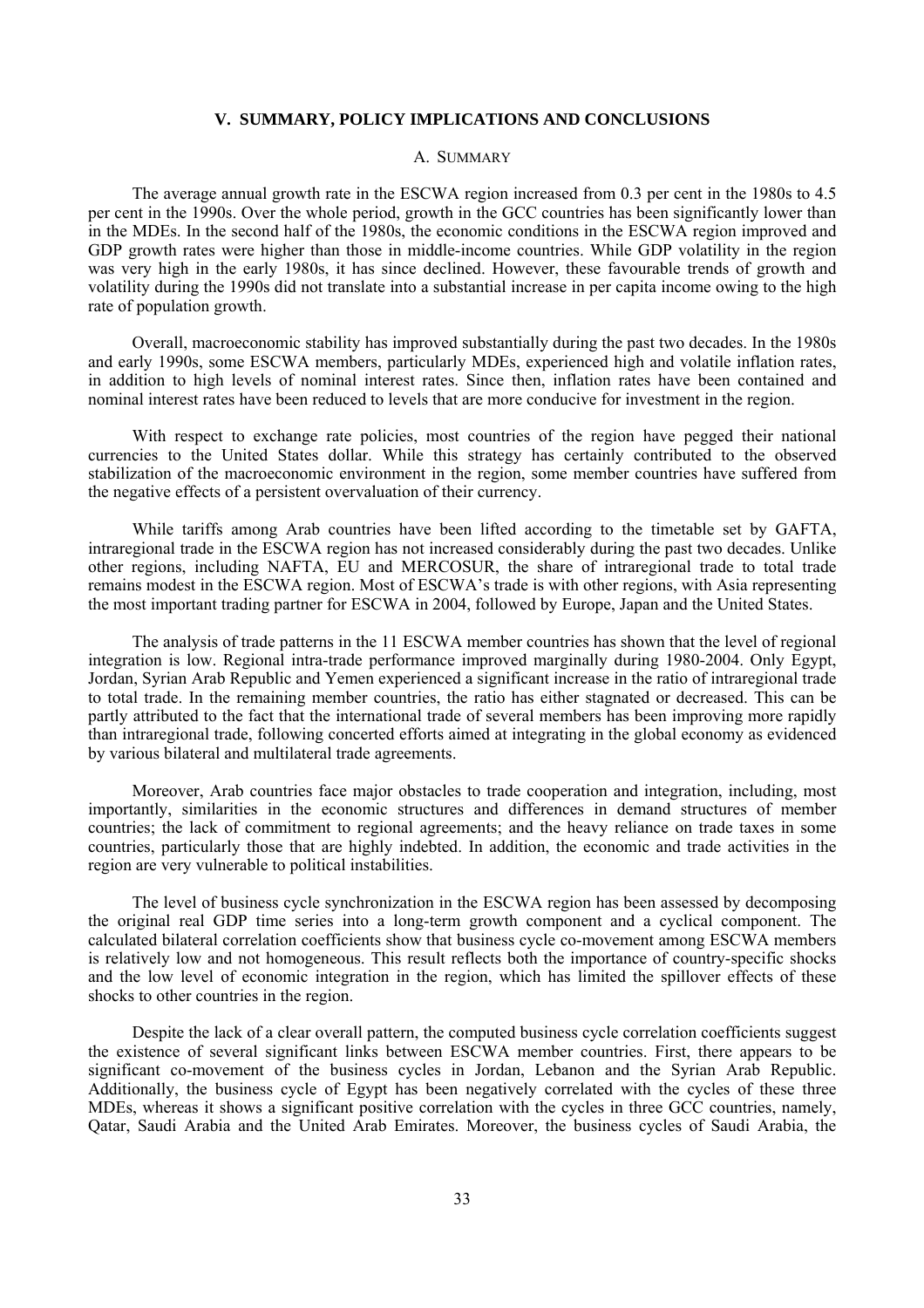United Arab Emirates and Yemen seem to be positively correlated. By contrast, the business cycles of the remaining GCC countries do not show any significant positive correlation.

 Currently, therefore, neither ESCWA's intra-trade intensity nor its degree of business cycle synchronization appears to make a compelling case for macro coordination within ESCWA member countries.

 Macroeconomic volatility is a potential barrier for a country hoping to accumulate the full benefits of trade integration. Consequently, the lack of macroeconomic synchronization among ESCWA members raises new questions on the design of adequate macroeconomic policies to handle volatility. In particular, the major question is whether ESCWA member countries can gain from sharing a common monetary, fiscal or trade policy.

 The GCC countries are expected to form a currency union by 2010. The observed dissimilarities of the business cycles among GCC countries could therefore represent a source of anxiety for policymakers. However, these concerns could be unfounded given that the OCA criteria are endogenous. That is, the business cycles of the GCC currency union are likely to converge after the countries adopt a common currency in 2010.<sup>58</sup> This is corroborated by the econometric results obtained in this study from analysing the effects of trade on business cycle correlations among ESCWA members.

 The degree of business cycle synchronization seems to be related to trade intensity, and is not related to economic structure. As such, the gain in business cycle synchronization through future regional trade expansion seems to be reasonably high. These results appear to suggest that trade intensity does induce higher business cycle correlation in the ESCWA region. This finding provides important evidence for policymakers, particularly in the countries of the GCC. Given that the formation of a monetary union is likely to increase intra-trade for member countries, the general criteria of synchronic business cycles for joining a currency union could be fulfilled in the future and satisfied ex-post, if not ex-ante.

 The evidence provided in this study shows that there remains a large amount of idiosyncratic fluctuations in MDEs. Moreover, owing to low levels of intraregional trade and the different stages of development between GCC countries and MDEs, the effectiveness of macroeconomic policies is expected to be different between these groups of countries. Consequently, further deepening of economic integration can open the door to extreme types of policy coordination in the very long run, including monetary union. In the near future, different monetary and fiscal policy responses in MDEs are required in order to manage macroeconomic volatility in these countries. The key challenge at the forefront is to improve the monetary and fiscal institutions, thereby enhancing the possibility and the scope for more effective counter-cyclical macroeconomic policy. However, this does not imply that MDEs cannot gain from some particular forms of macroeconomic policy coordination.

#### B. POLICY IMPLICATIONS

While the ESCWA region is not well integrated, it is interdependent. Consequently, the challenge of integration gives rise to issues that are very different from those raised in the integration processes in other regions. However, when investigating the issue of economic integration in the ESCWA region, the starting point needs to be from the proposition that integration is desirable. Subsequent to such resolve, the issue becomes one of how best to accomplish integration. Within that context, the OCA theory presents only a point of reference that needs to be taken into account when examining the issue.

 As discussed in the introduction, the OCA theory explains a set of macroeconomic conditions that must be satisfied for a smooth conversion to a currency union. In a situation where wage-price flexibility is lacking, forming a monetary union or fixing the exchange rate can be costly if an alternative mechanism of macroeconomic adjustment does not exist. This is the case given that the role of the exchange rate policy is

<sup>&</sup>lt;sup>58</sup> Various previous studies have shown that the implementation of a currency union can bring on structural changes that facilitate integration and intensify business cycle synchronization.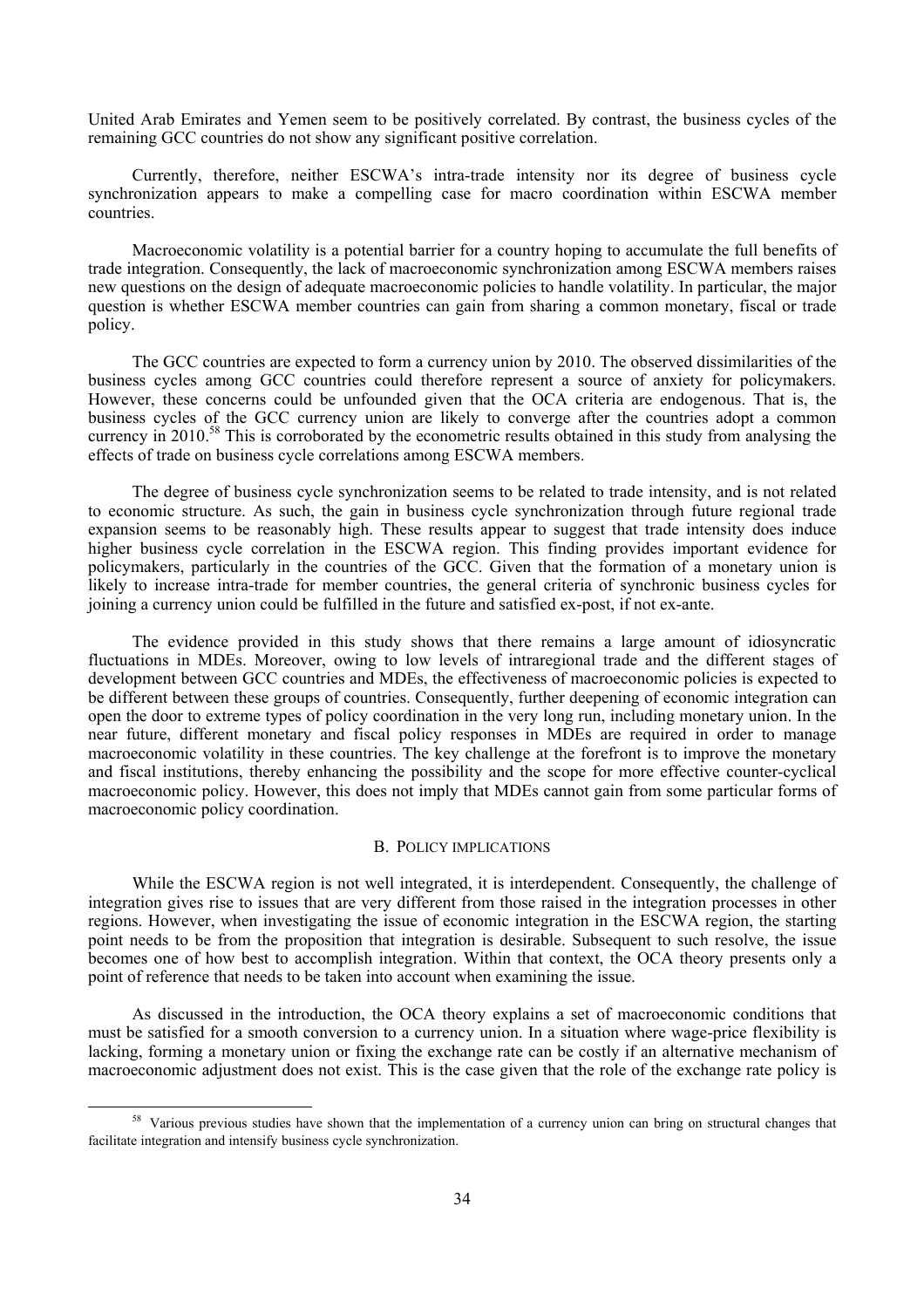limited by the joint determination of the policy by the members of the union. It is therefore desirable to create a currency union among countries that have a similar pattern of economic dynamics with respect to the rest of the world. Countries with low levels of intraregional trade that move along parallel paths with respect to other regions of the world are as valid members of a currency union as strong trading partners.<sup>5</sup>

 For such countries, the issue in this case is to identify and analyse the sources of benefits and the specific conditions arising from a currency union. The literature on the topic proposes that a common currency could be a powerful tool of economic integration as a result of its impact on the convergence of trade and business cycles. That is, the existing evidence suggests that the adoption of a common currency has a significantly positive impact on trade. These results provide support to the hypothesis that important beneficial effects of currency unions come through the promotion of trade.

 Every process of regional integration is founded on the decision of member countries to arrive at a number of common goals and objectives by applying common regional policies and instruments.<sup>60</sup> If countries chose not to coordinate their policies, they would be in a constant process of competition, particularly, for example, in terms of attracting foreign investment. Moreover, higher degrees of coordination of macroeconomic and institutional policies lead to larger markets that foster economies of scale, reduce transaction costs and enhance transparency of the economic system. This can result in an increase of investment rates, which positively affects growth. It is therefore crucial for members to cooperate in an attempt to reduce differences in some fields of policies and rules and regulations.

 The literature identifies three different categories of policy cooperation, each involving a different level of commitment and interdependence among member countries.<sup>61</sup> Policy coordination means choosing common objectives and policy rules by the members, including, for example, a common currency, fiscal redistribution agreements, and/or fiscal rules.<sup>62</sup> Accordingly, national policies are determined and applied in the light of policies and objectives of other members of the union.

 While a looser or less formal coordination to suit national interests is certainly possible, its appeal is not directly linked to the level of synchronicity of business cycles. More significantly, loose coordination without binding agreements to which the authorities can be held accountable and without institutions to enforce them is not likely to be credible or effective.<sup>63</sup> Looser forms of policy coordination include convergence and harmonization. Policy convergence implies fixing some criteria that each member country has to follow in an attempt to reduce the differences of national objectives in such areas as unemployment, inflation and economic development. Policy harmonization means adopting a common group of norms by the members in order to decrease the margin of adopting discretionary policies opposed to the interests of the union, thereby achieving higher degrees of similarity of economic decisions and policies.

#### 1. *Arguments for policy coordination*

 Policy coordination is based on two types of arguments, namely, economic and political. Within the context of the former, coordinated stabilization policy results in a higher level of welfare if cyclical fluctuations are transmitted across economies. Moreover, countries with a history of poor policy credibility can obtain the higher credibility of the anchor country in a union.

<sup>&</sup>lt;sup>59</sup> K. Matsaseng and N. Viegi, "African economic integration: Is a common currency a necessary condition?" (University of Natal, South Africa, 2005).

<sup>60</sup> A. Hoste, "Macropolicy coordination within Mercosur: What role for international organizations?", which was presented to the Postgraduates in Latin American Studies (PILAS) Annual Conference (Hull, United Kingdom of Great Britain and Northern Ireland, 4-5 December 1999).

 $61$  Ibid.

<sup>&</sup>lt;sup>62</sup> Within that context, the European Union's Stability Pact provides a valuable example of established fiscal rules.

<sup>&</sup>lt;sup>63</sup> B. Eichengreen, "What macroeconomic measures are needed for free trade to flourish in the Western hemisphere?", which was presented to the Conference on Integrating the Americas (Washington, 21-22 November 2002).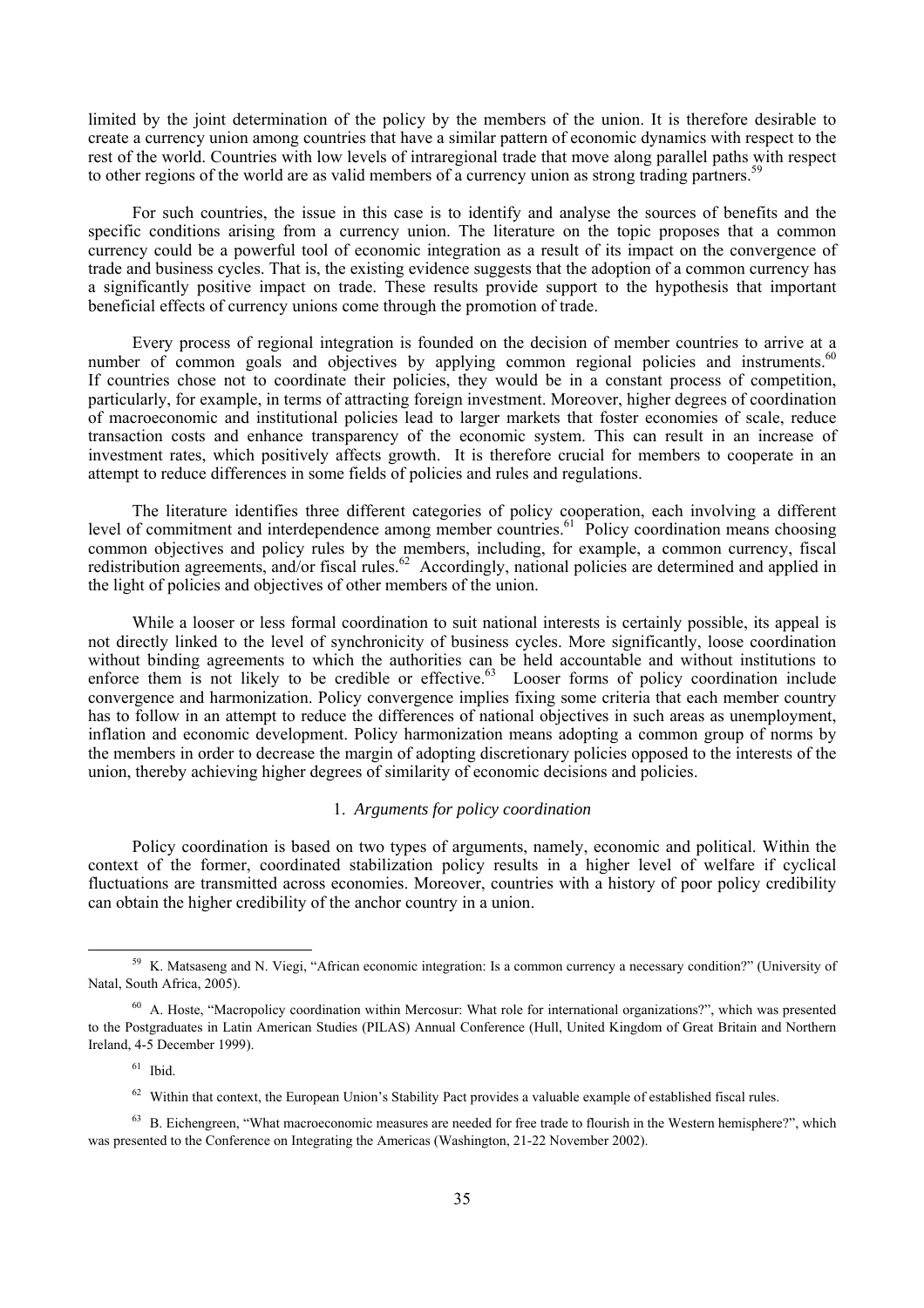Monetary unification between the countries involved is the extreme form of coordination. This can take the form of either a currency union as in the case of the EMU, or through unilateral adoption by one country of the currency of another country.

 There are several advantages of a common currency. The gains from a currency union in terms of increases in efficiency arise primarily from three different sources. The first is based on the fact that the elimination of exchange rate uncertainty reduces transaction costs for those engaged in trade. On the one hand, exchange rate stability leads to lower costs of hedging against exchange rate risk. This gain is more important if the economy is more open (higher share of trade to GDP), even if the overall level of trade does not change. On the other hand, a common currency eliminates transaction costs usually incurred when trade and investment transactions need currency conversion.

 The second advantage of a fixed exchange rate stems from the fact that it assists in stabilizing the price level. Again, the benefits are more significant when the economy is more open. The third advantage relates to the determination of a long-term growth path. Specifically, currency unions are likely to increase trade openness, which in turn can raise real income. The results of Frankel and Rose show that membership in a typical currency union raises the ratio of trade to GDP.<sup>64</sup>

 By contrast to these benefits, the loss of monetary independence entails costs. The extent of this loss is influenced by two main factors, namely: (a) the degree of synchronicity of the business cycles of member countries; and (b) the degree to which a country can adjust to idiosyncratic shocks in the absence of independent national monetary policy by means of such alternative mechanisms as wage and price flexibility, international labour mobility and redistributive fiscal policy agreements among potential member countries of a union. However, these disadvantages can be largely reduced if prices and wages are flexible. In addition, high degrees of labour market mobility enable member countries in a currency union to absorb shocks of an asymmetrical nature.<sup>65</sup>

The second argument to support stronger policy coordination is political.<sup>66</sup> Tighter policy coordination further facilitates the cause of economic integration. Adopting common policies is more logical as part of a long-term process of intensifying economic integration, including, for example, the process currently being pursued by the EU. Within the framework of the Maastricht Treaty for Economic and Monetary Union, policy convergence among EU member countries was a logical step towards a monetary union, while simultaneously being another step in the political and institutional integration of Europe.<sup>67</sup> In addition, higher degrees of policy coordination increase the region's bargaining power in international negotiations, including those with the WTO.

# 2. *Policy implications for the countries of the GCC*

 Empirical results on business cycle synchronization show that the countries of the GCC probably do not currently fulfil the criteria of optimum currency area. However, an argument for proceeding and forming a monetary union in 2010 is the endogeneity of the OCA criteria. By adopting a common currency, the GCC countries are eventually set to promote intraregional trade and, as a result, to increase the synchronization of their business cycles. Moreover, by way of more policy coordination, the increased intra-GCC trade will in turn further increase the advantages of a common currency, while the increased synchronization will

 <sup>64</sup> J. Frankel and A. Rose, op. cit.

 $<sup>65</sup>$  T.K. Jayaraman, "Dollarisation of the South Pacific Island Countries: results of a preliminary study" (University of the</sup> South Pacific, February 2005), pp. 197-227.

<sup>66</sup> D. Lederman, W. Maloney and L. Serven, "Lessons from NAFTA for Latin America and the Caribbean countries: A summary of research findings" (the World Bank, 2003).

<sup>&</sup>lt;sup>67</sup> For more information on the relationship between political and policy integration see B. Eichengreen, "On the links between monetary and political integration", Paper C96-077 (Institute of Business and Economic Research, Center for International and Development Economics Research, 1996).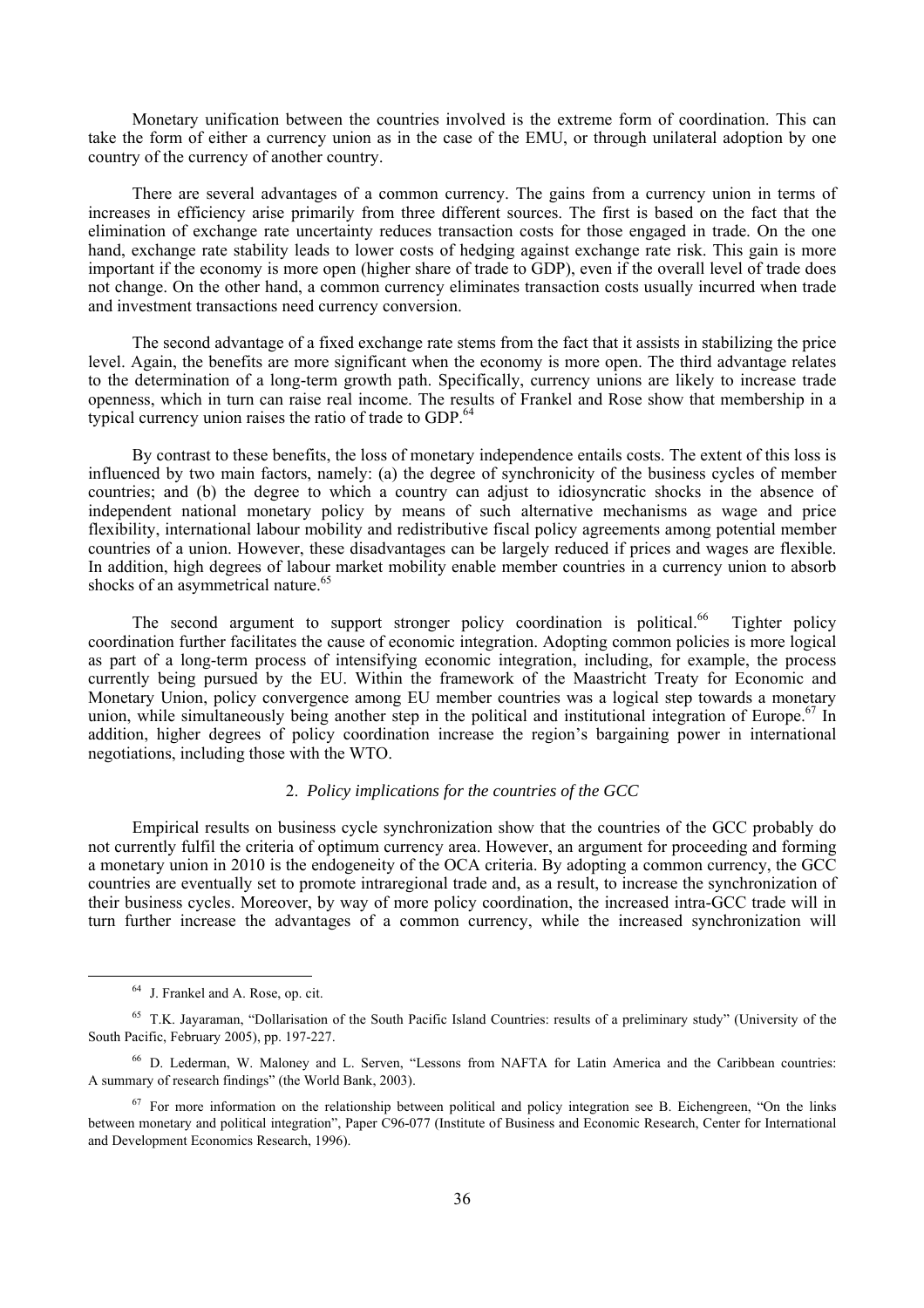minimize the disadvantages of a common currency.<sup>68</sup> The GCC countries could therefore eventually meet the criteria ex-post, even if they are not met ex-ante. This argument is particularly important for Bahrain and Oman, given that the business cycles of these two countries during the past two decades have shown a pattern that is entirely different from those observed in Saudi Arabia and the United Arab Emirates.

 Currently, the GCC countries have extensive trade, financial and investment linkages. Given that these economies share common cyclical variations, fixed exchange rates and interest rates, the potential costs of surrendering policy autonomy appear to be low and are likely to be outweighed by the potential benefits derived from the imminent 2010 currency union arrangement. Moreover, given that a large share of GCC trade is with countries in Asia and Europe, the GCC countries need to consider a peg for the common currency to a basket of currencies, rather than purely to a dollar peg.

#### 3. *Policy implications for MDEs*

 Empirical results show that there is no clear pattern with regard to business cycle synchronization among MDEs, and between MDEs and GCC countries. With the exception of Jordan, Lebanon and the Syrian Arab Republic, the level of intra-trade is low and macroeconomic volatilities are mainly caused by idiosyncratic shocks.

 In the light of the macroeconomic synchronization of some MDEs, the question is whether these countries can benefit from coordinating their policies and adopting the same economic policies as those of the GCC. While developments in the economies of the GCC can explain some of the variations in the macroeconomic variables of MDEs, the extent of asymmetric shocks and their role in national GDP growth variability is still significant. Overall, there appears to be little ground for policy coordination among these countries alone or with the forthcoming GCC monetary union.

 While the extent of idiosyncratic shocks could eventually weaken with deeper economic integration, proposing a currency union for MDEs alone or with the eventual GCC monetary union is currently inopportune and unrealistic. Consequently, any potential gains in terms of economic stability or higher policy credibility are outweighed by the costs associated with the loss of policy autonomy in MDEs arising from more coordination. Furthermore, the lack of regulations and mechanisms for joint formulation and enforcement of policies, in addition to substantial disparities in endowment and economic size among ESCWA member countries provide little space for effective policy coordination at the present time.

 Moreover, market adjustment mechanisms, including price-wage flexibility, is lacking in most ESCWA member countries. Within that context, GAFTA does not offer open and unrestricted labour mobility or the necessary schemes of fiscal transfers to assist these countries in terms of adjusting to asymmetric shocks and of compensation for the lack of sovereign national macroeconomic policies.

 One more daunting factor is the significant differences in macroeconomic conditions and levels of institutional development in the ESCWA region. Within the context of current conditions, the question then is whether ESCWA member countries are suitable for more policy coordination.<sup>69</sup> The diversity in initial economic conditions in ESCWA member countries makes it more important to focus on specific challenges of individual countries. While a number of ESCWA members exhibit strong indicators of economic activity, some are still in the early stages of economic development and have to tackle such problems as poverty, poor social development and immature financial markets.<sup>70</sup> These facts suggest that MDEs do not currently meet the standard criteria for an OCA with countries of the GCC.

<sup>&</sup>lt;sup>68</sup> J. Frankel, "Real convergence and Euro adoption in Central and Eastern Europe: trade and business cycle correlations as endogenous criteria for joining EMU" (2004), which was presented at the Conference on Euro Adoption in the Accession Countries – Opportunities and Challenges, (Prague, 2-3 February 2004).

<sup>&</sup>lt;sup>69</sup> The same issue is raised from a Latin American perspective by D. Lederman, W. Maloney and L. Serven, "Lessons from NAFTA for Latin America and the Caribbean countries: A summary of research findings" (the World Bank, 2003).

<sup>&</sup>lt;sup>70</sup> For more on the financial development in the ESCWA region, see ESCWA, "Economic trends and impacts, banking sector lending behavior and efficiency in selected ESCWA member countries (E/ESCWA/EAD/2005/7).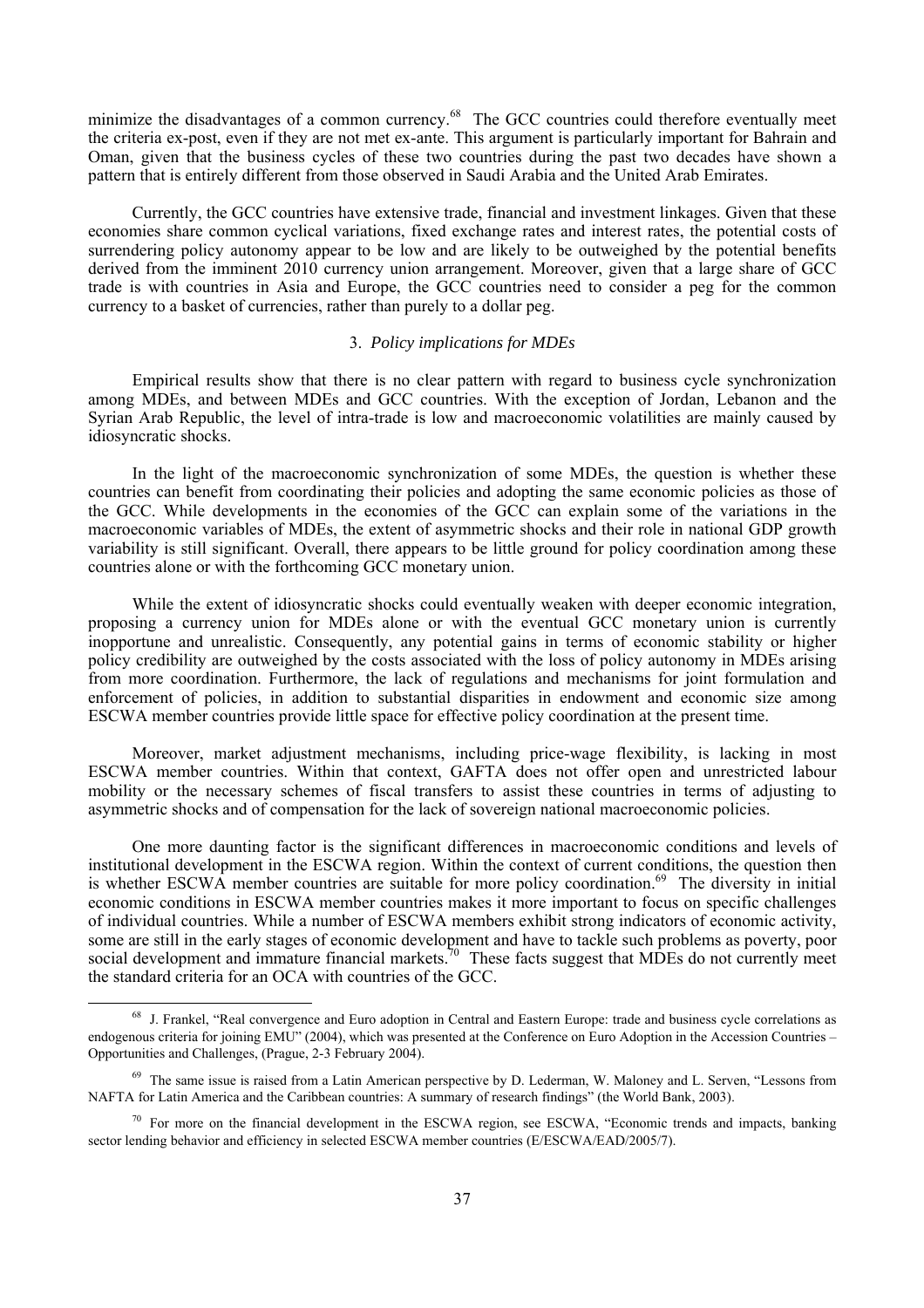#### 4. *Options for increased policy coordination in the ESCWA region*

 Macroeconomic stabilization policies are expected to vary across the economies of the ESCWA region for several reasons. With respect to monetary policy, countries with underdeveloped financial markets and low levels of domestic credit to the private sector possess interest rate and credit transmission mechanisms that are less effective than their counterparts with more developed financial sectors.<sup>71</sup>

With regard to fiscal policy, the extent of implementing counter-cyclical fiscal policies is restricted by two factors, namely:

 (a) The lack of policy credibility: The track record of MDEs in terms of large budget deficits, public debts and balance of payment problems has led participants in financial markets to be suspicious with regard to the use of automatic fiscal stabilizers during recessions. The reason is that these stabilizers can indicate continuously increasing budget deficits and the deterioration of public sector solvency, rather than merely counter-cyclical adjustments of a temporary nature;

 (b) Insufficient tax collection: In most MDEs, unstable resource revenues dominate tax collection, especially if they are derived from such sectors as tourism or are dependent on volatile oil exports. This often results in a pro cyclical fiscal response that increases macroeconomic fluctuations rather than reduces them. Consequently, achieving a strong fiscal position requires these countries to implement sound macroeconomic policies, including the improvement of tax administration and the adoption of modern tax systems, thereby widening the revenue base and making up for lost income from deteriorating tariff revenues resulting from joining GAFTA.

 While maintaining prudent fiscal policies could reinforce credibility over time, it could also be supported by explicitly adopting cyclically adjusted fiscal targets. This requires disciplinary fiscal behaviour during favourable times and building precautionary savings in order to provide room for budget deficits during recessions and in case of external shocks. Moreover, the control of public expenditures and budget deficits is essential to create room for further declines in interest rates, particularly in view of high public debt levels in such MDEs as Jordan and Lebanon.

 However, this does not imply that MDEs cannot gain from particular forms of macroeconomic policy coordination. Specifically, there are six types of macroeconomic policies that need to be taken into account to improve policy coordination within the ESCWA region. These are reviewed below.

#### (a) *Trade policy coordination*

 Historically, trade between ESCWA member countries and partners outside the region has been important and well integrated to the global setting. However, there is a need to intensify intraregional trade by proceeding further with trade liberalization anchored in free and open regionalism. ESCWA members need to abolish all the obstacles that have so far hindered the intensification of trade across the region.

 While trade agreements within the frameworks of GAFTA and GCC constitute a step in the right direction, more efforts are still needed to enhance and stimulate trade flows within the region. In general, while tariffs between GAFTA members have been abolished, other non-tariff barriers still hinder the intensification of trade. Moreover, members must settle the issue of exemptions from tariff-abolition, which substantially obstructs regional trade integration.

 External trade policy of the ESCWA region with regard to other regions is another area of trade policy that has to be considered at a regional level. A concerted effort allows ESCWA member countries to have more say and influence on the international arena, especially during future negotiation rounds with WTO and the EU.

 <sup>71</sup> D. Lederman, W. Maloney and L. Serven, op. cit.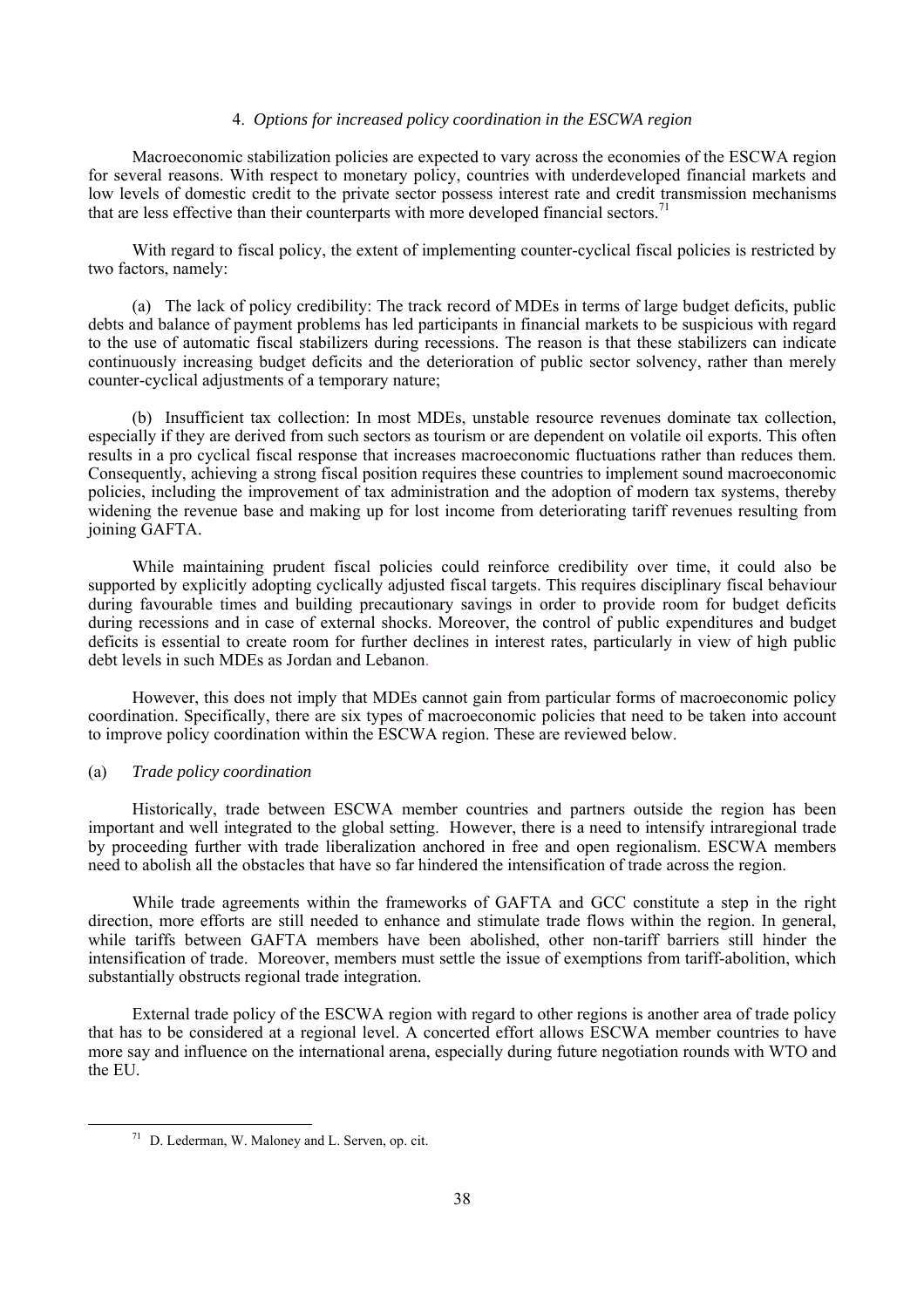#### (b) *Monetary and financial policy coordination*

 Financial sectors in a large number of ESCWA member countries are underdeveloped and largely comprise traditional banking activities.<sup>72</sup> Consequently, the financial sector can suffer from a heavy reliance on highly volatile and more expensive foreign debt, which in turn is more vulnerable to external shocks and risks of capital flight. Within that context, it is recommended to develop a regional bond market through the promotion of domestic markets, both for Government and corporate bonds. A regional bond market could potentially promote and facilitate the recycling of surplus domestic savings in the ESCWA region, which would otherwise be deposited outside the region. Moreover, a regional bond market could be instrumental in further reducing the need of countries to depend on the highly volatile short-term debt, thereby minimizing the risks of financial crises.

 In addition, ESCWA member countries need to improve financial policy coordination in order to allow them to deal more effectively with financial and monetary imbalances. This can be achieved by enhancing regional financial integration. An integrated ESCWA capital market, for instance, could lower the region's interest rates, thereby benefiting those ESCWA member countries burdened with high levels of debt. Specifically, a larger, more integrated regional market can achieve the following: (a) reduce the substantial costs associated with servicing the accumulated public debt; (b) lower the cost of raising capital, thereby allowing companies in the region to rely increasingly on the local market for economic resources rather than on the world market; and (c) lower capital-raising costs, which translates into higher investment and GDP growth rates.73

#### (c) *Exchange rate policy coordination*

 It is generally accepted that the stability of monetary policy is essential for any country wishing to provide a stable environment for trade and confidence to investors. This requires monetary authorities to stabilize and, therefore, to harmonize exchange rates.<sup>74</sup>

 Despite the necessity of harmonizing exchange rates, coordinating such policies in the ESCWA region is set to be a lengthy process. Currently, member countries have different exchange rate policies, which hinder efforts to coordinate such policies. For example, while Egypt has a free-floating exchange rate, other MDEs have fixed exchange rate regimes pegged to the dollar. A peg to a basket of currencies could be more appropriate than a pure dollar peg, particularly for those ESCWA members engaged in a significant amount of trade with countries in Asia and Europe.

 In all cases, those countries maintaining fixed exchange rate arrangements must implement crisisprevention measures by exercising fiscal discipline, managing their debt levels and foreign reserves, and by avoiding strong real exchange rate appreciation. Countries in the ESCWA region could eventually adopt a common currency once they have improved their monetary and fiscal infrastructures and have become more integrated with global capital markets.

#### (d) *Fiscal policy coordination*

 Fiscal coordination in the ESCWA region could take the form of learning from the fiscal experiences of neighbouring countries and adapting successful ones to improve efficiency. Furthermore, a stable and

<sup>&</sup>lt;sup>72</sup> See ESCWA, "Economic trends and impacts, banking sector lending behavior and efficiency in selected ESCWA member countries (E/ESCWA/EAD/2005/7).

<sup>&</sup>lt;sup>73</sup> For an overview of stock markets in the ESCWA region and the challenges and opportunities of stock market networking the region, see ESCWA, "Responding to globalization: stock market networking for regional integration in the ESCWA region (E/ESCWA/GRID/2003/37).

<sup>&</sup>lt;sup>74</sup> Within the context of the Mercosur region, this issue was underscored by A. Hoste, "Macropolicy coordination within Mercosur: What role for international organizations?", which was presented to the Postgraduates in Latin American Studies (PILAS) Annual Conference (Hull, United Kingdom of Great Britain and Northern Ireland, 4-5 December 1999).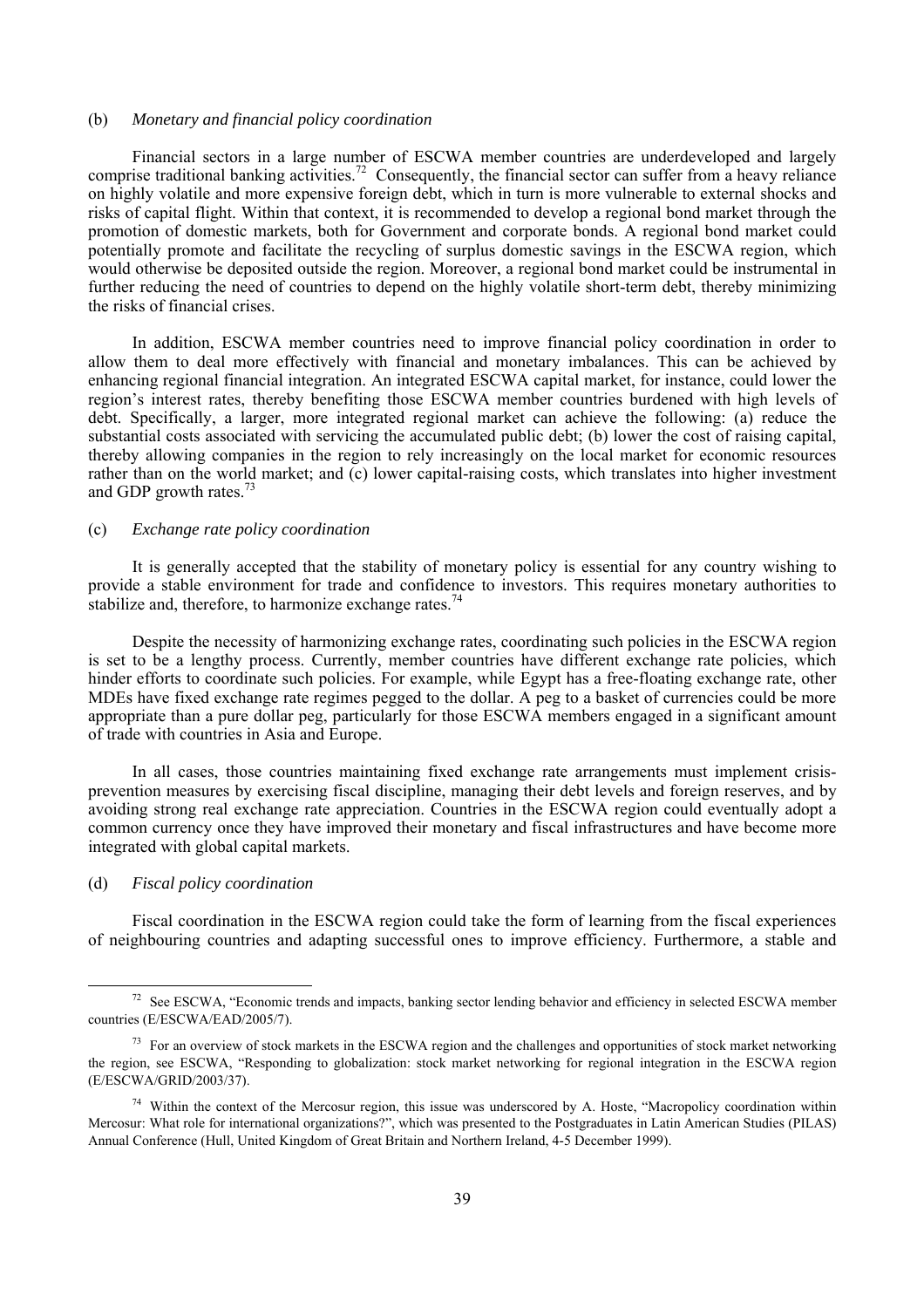balanced budget has a positive impact on national economic development. Coordination in this regard could reinforce the sense of a common market when applying similar fiscal laws across the region.<sup>75</sup>

 Another form of coordination lies in establishing a mechanism of fiscal redistribution, especially for countries with problems of public debt. This type of coordination could be necessary given that several MDEs are experiencing difficult fiscal positions, chronic fiscal deficits and balance of payments problems. Consequently, the creation of a regional fiscal institution that allows policymakers to implement these rules and abide by them could be a further step towards macroeconomic convergence.

#### (e) *Development policy coordination*

 Several economic development projects have a regional dimension, particularly those connected with improving the infrastructures and transport networks. Policymakers must therefore focus on such projects given that these can intensify intraregional trade and promote regional integration.

 Another aspect of regional development policy is the establishment of a development fund aimed at supporting the less developed countries of the ESCWA region, reducing poverty and promoting social development activities. This is expected to improve the standard of living in these countries and close the stark income disparities across the region.

#### (f) *Labour policy coordination*

 ESCWA member countries need to coordinate their labour policies in order to progress to a free movement of national labour across the region. This can be achieved by removing all barriers to the free movement of national labour and by relaxing laws on immigration. This policy has a positive impact on macroeconomic indicators, including unemployment and poverty, and represents a step forward for GAFTA to become a common market.

#### C. CONCLUSIONS

 The econometric results obtained in this study show that the degree of business cycle synchronization seems to be related to trade intensity. These results suggest that trade intensity does induce higher business cycle correlation. This finding can be important for policymakers, particularly in the GCC. Given that the establishment of a monetary union could increase intra-trade for the potential member countries, the general criteria of business cycles synchronization for joining a currency union could be fulfilled in the future and satisfied ex-post, if not ex-ante.

 The risks of asymmetric shocks in the meantime are significant. ESCWA intra-trade can be expected to increase following the full implementation of GAFTA. Along with deeper trade links, business cycle synchronization can also be expected to rise further. However, the shift in trade patterns and synchronization will be extended over time. The reason is that the effects of the membership in a free trade agreement or a common market develop gradually.<sup>76</sup>

 As a result, the optimal strategy for MDEs could be to wait a few years after GCC countries form a monetary union before engaging in any further form of policy coordination with the GCC countries. It is expected that, with time, the integration process will proceed further. Subsequently, economic convergence will have proceeded far enough that shocks of an asymmetric nature and contagion pose less of a risk. There is another valid reason for waiting, namely, the lessons that can be learnt from the GCC countries once they have adopted their common currency in 2010.

 $75$  Ibid.

 $76$  J. Frankel, "Real convergence and Euro adoption in Central and Eastern Europe: trade and business cycle correlations as endogenous criteria for joining EMU" (2004), which was presented at the Conference on Euro Adoption in the Accession Countries – Opportunities and Challenges, (Prague, 2-3 February 2004).